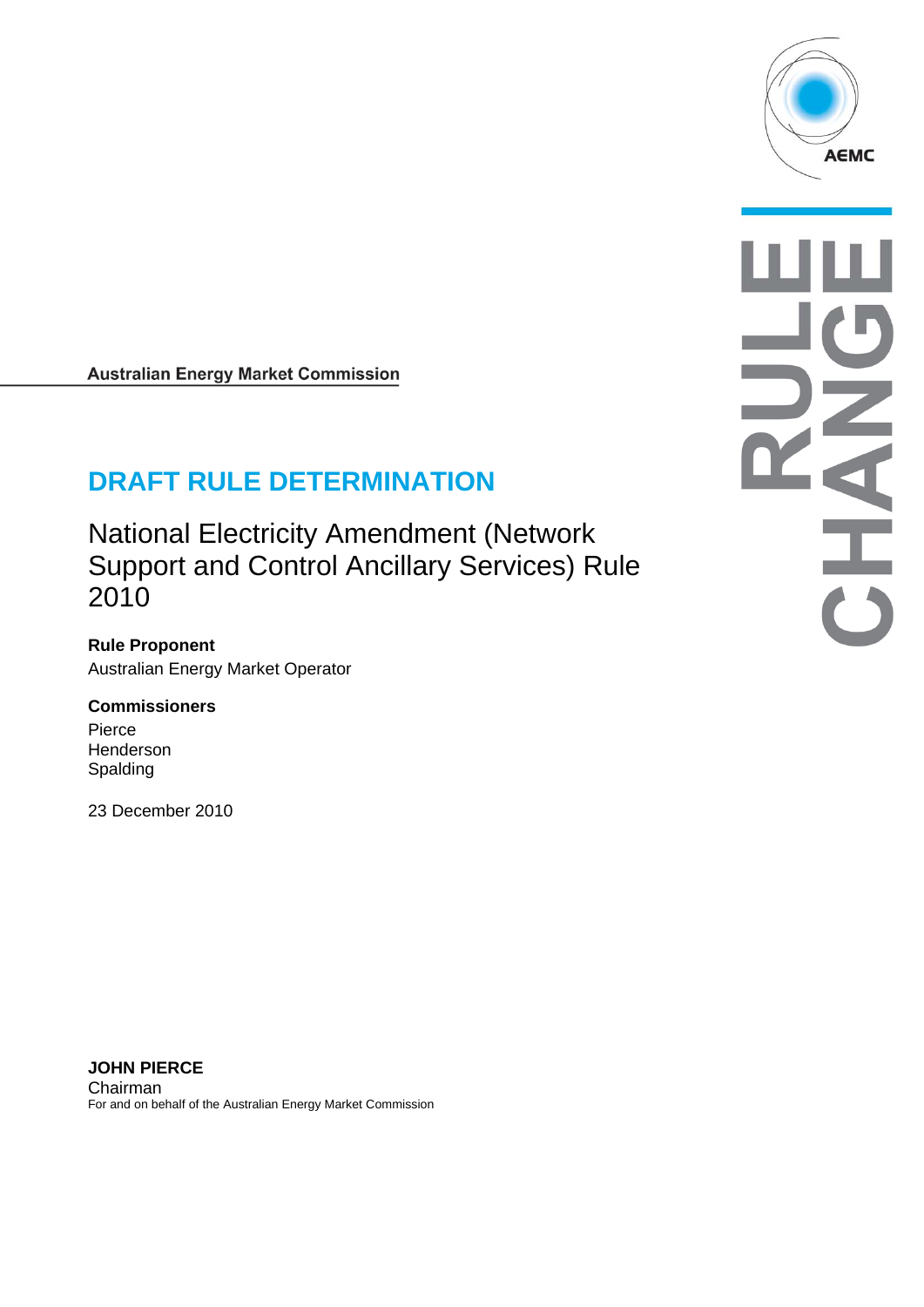#### **Inquiries**

Australian Energy Market Commission PO Box A2449 Sydney South NSW 1235

**E**: aemc@aemc.gov.au **T**: (02) 8296 7800 **F**: (02) 8296 7899

Reference: ERC0108

#### **Citation**

AEMC 2010, National Electricity Amendment (Network Support and Control Ancillary Services), Rule Determination, 23 December 2010, Sydney

#### **About the AEMC**

The Council of Australian Governments, through its Ministerial Council on Energy (MCE), established the Australian Energy Market Commission (AEMC) in July 2005 to be the rule maker for national energy markets. The AEMC is currently responsible for rules and providing advice to the MCE on matters relevant to the national energy markets. We are an independent, national body. Our key responsibilities are to consider rule change proposals, conduct energy market reviews and provide policy advice to the Ministerial Council as requested, or on AEMC initiative.

This work is copyright. The Copyright Act 1968 permits fair dealing for study, research, news reporting, criticism and review. Selected passages, tables or diagrams may be reproduced for such purposes provided acknowledgement of the source is included.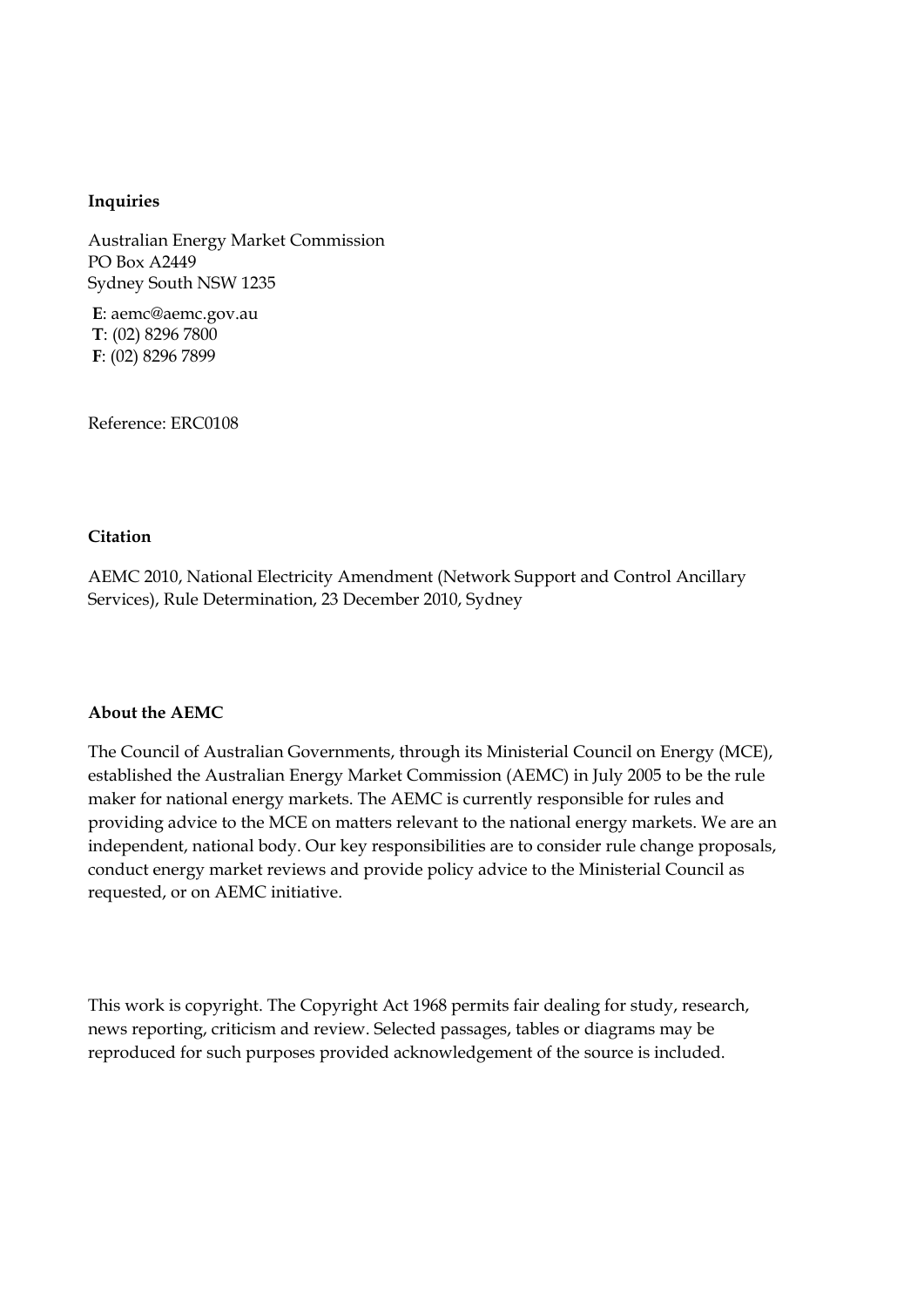### **Summary of draft Rule determination**

In response to a Rule change request from the Australian Energy Market Operator (AEMO), the Australian Energy Market Commissioner (AEMC or Commission) has made this draft Rule determination, and draft Rule, on network support and control ancillary services (NSCAS). NSCAS are services that are critical to maintaining the secure and reliable operation of the power system and are services that can be procured by either transmission network service providers (TNSPs) or AEMO. The Rule change request sought to implement recommendations from AEMO's Network Support and Control Services review.

The draft Rule introduces the term NSCAS, which replaces the term network control ancillary service (NCAS). Introducing this term, and new term 'NSCAS need' clarifies the definition and objectives of NSCAS. These terms will provide clearer direction for the procurement and deployment of such services. The draft Rule also clarifies that TNSPs have the primary responsibility for procuring NSCAS but provides a safety net by giving AEMO the ability to procure NSCAS for system security and reliability purposes.

The draft Rule provides that AEMO, through its National Transmission Network Development Plan (NTNDP), would identify its assessment of any need for NSCAS for the national electricity market. It would also identify a 'trigger date' to when each NSCAS need requires addressing. AEMO would procure the required NSCAS identified if it is necessary to meet system security and reliability obligations and AEMO consider that the TNSP is unlikely to provide the required service.

To procure the NSCAS, AEMO would be required to conduct a tender process and any provider would be able to tender for the NSCAS including non-registered participants and TNSPs, where specific obligations and standards would be established for nonregistered participants. The Commission is interested in comments from stakeholders on whether non-registered participants should be able to provide NSCAS under these proposed arrangements or, alternatively, whether a new classification should be created under the Rules for such NSCAS providers. Where NSCAS has been procured by AEMO, the draft Rule provides that the costs would be recovered from Market Customers in regions that benefit from the NSCAS. AEMO would be required to develop Regulation Benefit Ancillary Services Procedures to assist with determining beneficiaries of NSCAS.

AEMO would be faced with administration costs to implement these new provisions. However, it is expected that these costs would be outweighed by the likely benefits. The benefits include promoting efficient investment in network services, the security and reliability of the electricity system and increasing the competition for procuring NSCAS.

Submissions on the draft Rule determination and draft Rule are to be provided by 25 February 2011.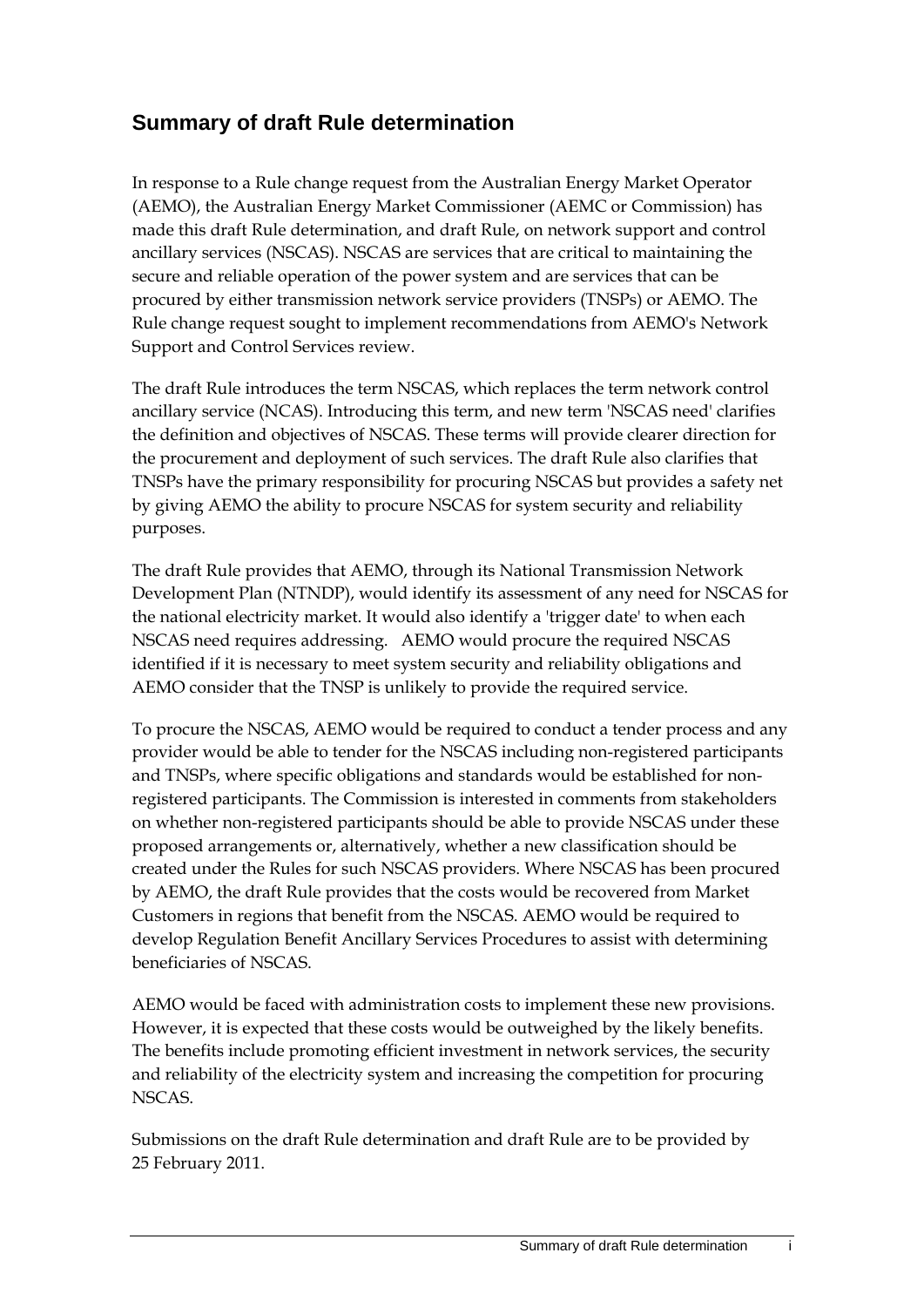## **Contents**

| 1              |     |  |  |
|----------------|-----|--|--|
|                | 1.1 |  |  |
|                | 1.2 |  |  |
|                | 1.3 |  |  |
|                | 1.4 |  |  |
|                | 1.5 |  |  |
|                | 1.6 |  |  |
|                | 1.7 |  |  |
| $\overline{2}$ |     |  |  |
|                | 2.1 |  |  |
|                | 2.2 |  |  |
|                | 2.3 |  |  |
|                | 2.4 |  |  |
|                | 2.5 |  |  |
| 3              |     |  |  |
|                | 3.1 |  |  |
|                | 3.2 |  |  |
|                | 3.3 |  |  |
|                | 3.4 |  |  |
| 4              |     |  |  |
| 5              |     |  |  |
|                | 5.1 |  |  |
|                | 5.2 |  |  |
|                | 5.3 |  |  |
|                | 5.4 |  |  |
| 6              |     |  |  |
|                | 6.1 |  |  |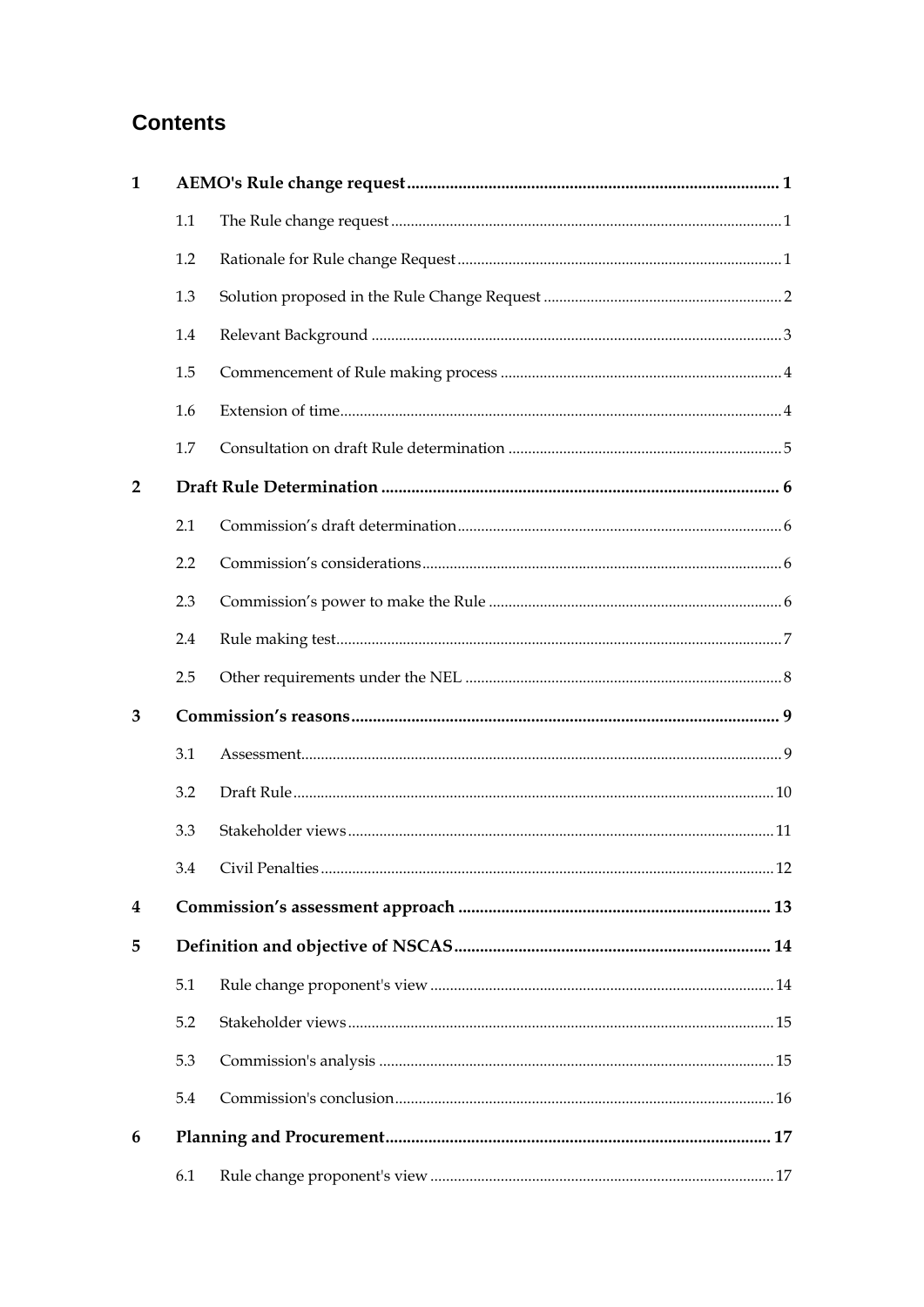|   | 6.2 |  |
|---|-----|--|
|   | 6.3 |  |
|   | 6.4 |  |
| 7 |     |  |
|   | 7.1 |  |
|   | 7.2 |  |
|   | 7.3 |  |
|   | 7.4 |  |
| 8 |     |  |
|   | 8.1 |  |
|   | 8.2 |  |
|   | 8.3 |  |
|   | 8.4 |  |
| 9 |     |  |
|   | 9.1 |  |
|   | 9.2 |  |
|   | 9.3 |  |
|   | 9.4 |  |
|   |     |  |
| A |     |  |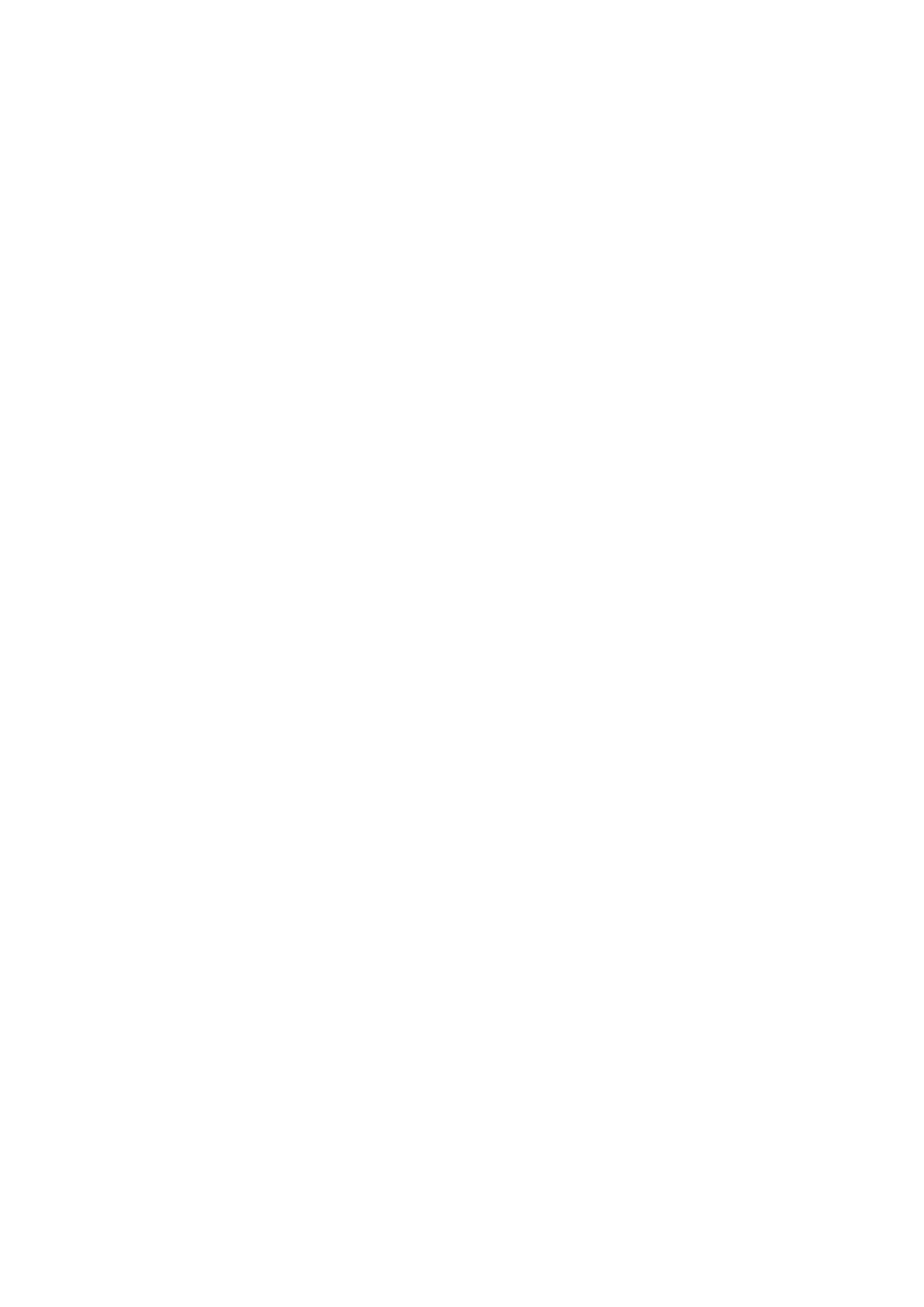## **1 AEMO's Rule change request**

#### **1.1 The Rule change request**

On 13 April 2010, the Australian Energy Market Operator (AEMO) (Rule Proponent) made a request to the Australian Energy Market Commission (AEMC or Commission) to make a rule regarding network support and control ancillary services (Rule Change Request). The Rule Change Request included proposed amendments to Chapters 2A, 4, 5, 8, 8A, 10 and 11 of the National Electricity Rules (NER or Rules).

#### **1.2 Rationale for Rule change Request**

Network Support and Control Services (NSCS) are services that are critical to maintaining the secure and reliable operation of the power system. They provide the capability to control the active or reactive power flow into or out of a transmission network in order to maintain that transmission network in a secure operating state and maintain or increase its power transfer capability. The term encompasses services procured by both:

- Transmission Network Service Providers (TNSPs), from their own assets (as network control services) or from other parties (as network support services); and
- AEMO, from Registered Participants (which are defined in the Rules as network control ancillary services).

In this Rule Change Request the Rule Proponent seeks to implement recommendations from the Final Determination of its review of NSCS (NSCS Review).1 While the Rules required AEMO to review network control ancillary services (NCAS), in its Draft Scoping Paper for the NSCS Review the National Electricity Market Management Company (NEMMCO), as it was at the time, proposed broadening the review from the services procured by NEMMCO (i.e. NCAS) to the broad suite of NSCS. NEMMCO reasoned that given the inter-relationships between purposes and forms-of-service of the full suite of NSCS, a review of the arrangements for any individual service can only yield a robust outcome if all related services were considered at the same time.

In its Rule Change Request the Proponent provides its rationale for the Rule change. A number of key points raised in the Rule Change Request are summarised as follows:

- the responsibilities for procuring these services are inconsistent and lack clarity, as a result, TNSPs do not adequately plan to address the underlying requirement for such services through their own regulated investment process;
- the definition and objectives of NCAS are too narrow such that the full range of benefits are not considered;

<sup>1</sup> AEMO's Final Determination was published on its website on 18 December 2009.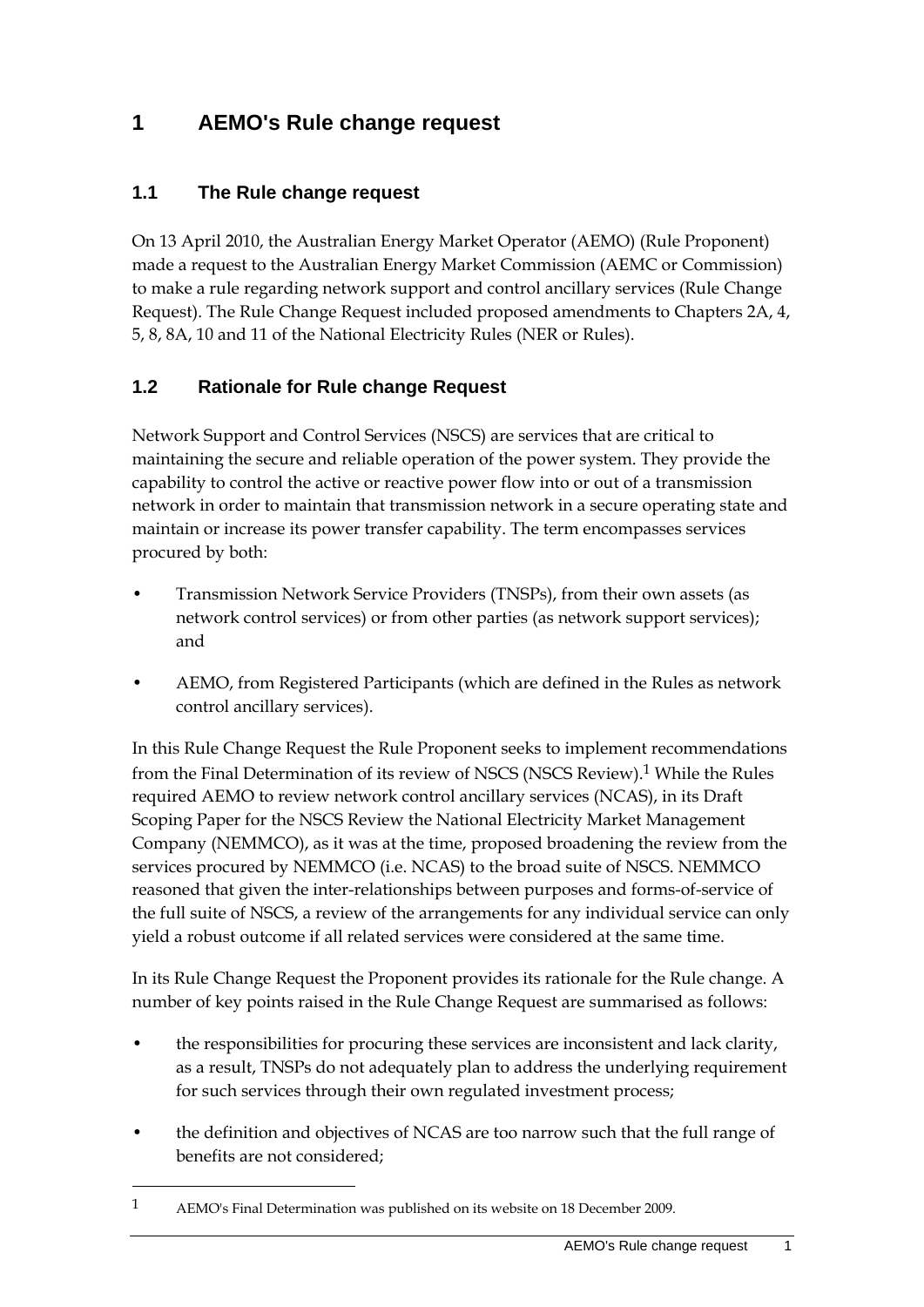- there is no integrated national planning focus, therefore, optimisation of NCAS with investments in network augmentations are not encouraged;
- potential providers of NCAS are precluded from providing the service, resulting in less competition for service provision;
- AEMO is not provided with sufficient information about network support agreements, as a result, AEMO's ability to achieve its power system security obligations is diminished; and
- costs are not recovered from those who receive the benefits of NCAS, therefore, locational market signals for efficient network service investment are muted.

#### **1.3 Solution proposed in the Rule Change Request**

The Rule Proponent proposes to resolve the issues discussed above by making a Rule that seeks to:

- replace the definition of NCAS with network support and control ancillary services (NSCAS), which would be defined as services that control active or reactive flows to assist in maintaining a secure transmission network or to maintain or increase its power transfer capability;
- set out the objective of NSCAS, which would be to:
	- maintain power system security and reliability in accordance with system security and reliability standards; and
	- maintain or increase power transfer capability so as to maximise the present value of net economic benefits for producers, consumers and transporters of electricity;
- clarify that transmission network service providers (TNSPs) would have the primary responsibility for procuring NSCAS;
- require AEMO to plan its NSCAS requirements through the National Transmission Network Development Plan (NTNDP) process;
- require AEMO to tender for NSCAS when a NSCAS need has been identified in the NTNDP and remained unmet for 18 months;
- allow a broader range of providers, including non-Registered Participants, to tender for the provision of NSCAS;
- require TNSPs to provide and update AEMO with relevant information on their NSCAS provided under Network Support Agreements; and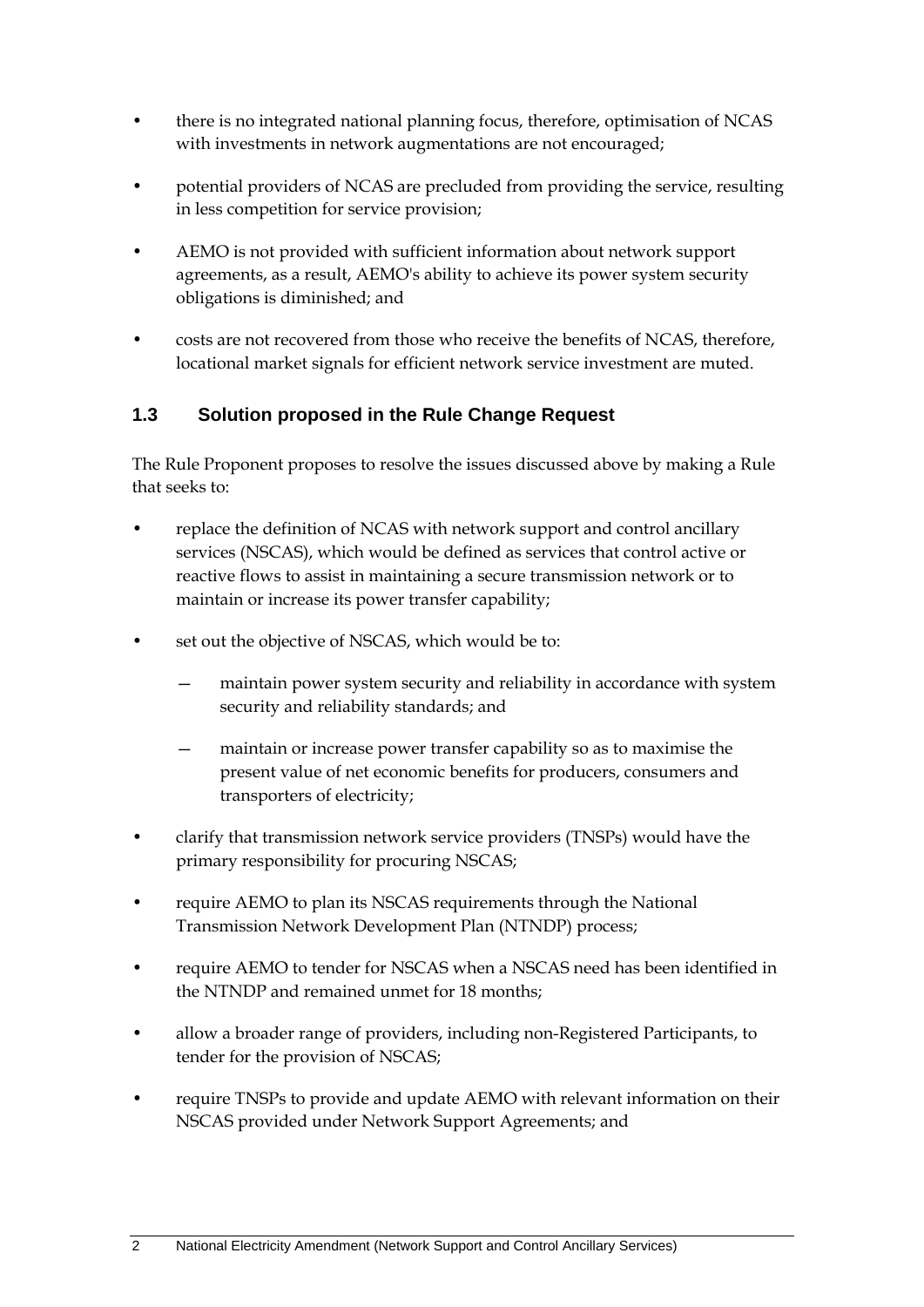• allow AEMO to recover its NSCAS costs from Market Customers in benefiting regions in accordance with the proposed Regulation Benefit Ancillary Services Procedures.

#### **1.4 Relevant Background**

In this Rule Change Request AEMO seeks to implement recommendations from the Final Determination of its NSCS Review. NEMMCO, and then AEMO, was obliged under clause 3.1.4(a1)(4) of the Rules to conduct a review into the provision of NCAS. The review was required to include:

- a review of the responsibilities of AEMO (originally NEMMCO) and TNSPs for the provision of reactive power support;
- a review of the formulation of generic network constraint equations that depend on the provision of NCAS; and
- an assessment of the potential implications of markets for recruiting and dispatching NCAS.

The obligation to conduct a review on NCAS was mandated by amendments made in 2001 to the then National Electricity Code (the Code).<sup>2</sup> The amendments were a consequence of a review undertaken by NEMMCO on ancillary services arrangements in 1999.3 NEMMCO's 1999 Ancillary Services Review identified that:

"At the moment the potential for competition in voltage control services is clouded by apparent Code inconsistencies that assign responsibilities to both the TNSPs and NEMMCO, and that relate to the different incentives that apply to TNSPs, distribution businesses and generators in respect to these services.4 "

NEMMCO initiated the NSCS Review on 29 July 2008 with the release of an Issues and Options Discussion Paper.5 NEMMCO undertook the review at this time as the review was to have regard to the outcomes of a National Electricity Code Administrator (NECA) review, which was never completed.<sup>6</sup> In addition, with the AEMC's

<u>.</u>

<sup>2</sup> Australian Competition & Consumer Commission (ACCC), *Applications for Authorisation, National Electricity Code, Ancillary Services Amendments*, 11 July 2001.

<sup>3</sup> Intelligent Energy Systems Pty Ltd, *Evaluation of Options for an Ancillary Services Market for the Australian Electricity Industry, A Project Commissioned by the NEMMCO Ancillary Services Reference Group, Final Report*, August 1999.

 $\frac{4}{1}$  Ibid, p. xv.

<sup>5</sup> NEMMCO, *Review of Network Support & Control Services: Issues & Options Discussion Paper*, 29 July 2008. Note, however, that NEMMCO published a draft and final scoping paper prior to the official commencement of the NSCS Review.

<sup>6</sup> The review was a requirement of the same ACCC authorisation that required the review of NCAS. The primary focus of that review was to be on frequency control ancillary services spot market trading. See: ACCC, *Applications for Authorisation, National Electricity Code, Ancillary Services Amendments*, 11 July 2001, pp. 57-58.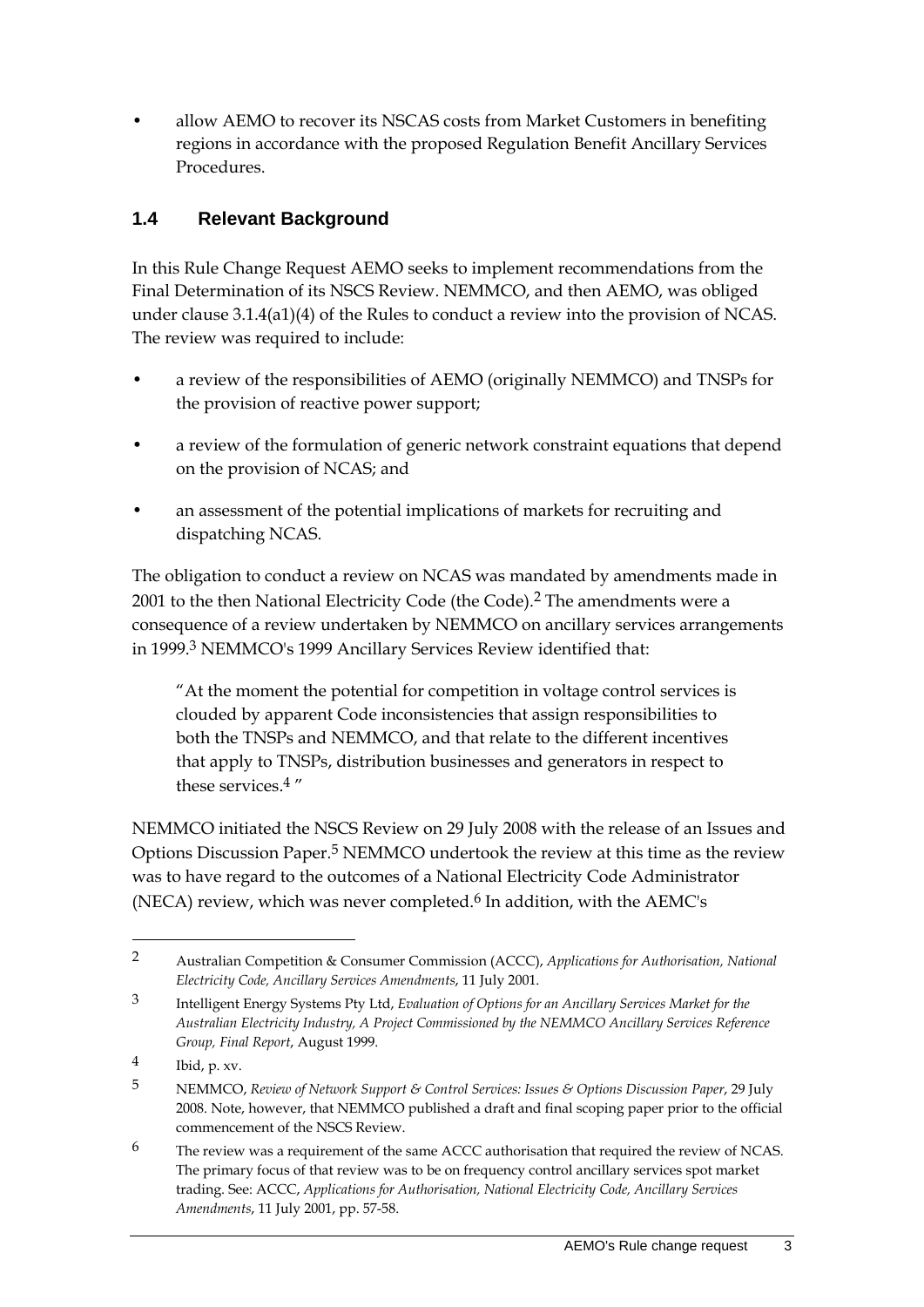agreement, the NSCS Review was delayed until the AEMC's Congestion Management Review was completed given it addressed similar issues.7

NSCS is not a defined term in the Rules. Therefore, for the purposes of its review, AEMO defined NSCS as services that are critical to maintaining the secure and reliable operation of the power system.8

While NCAS is considered as a subset of NSCS it effectively has the same capabilities as NSCS. The services that TNSPs procure and deliver, and the outcomes they seek to achieve, are in many ways, difficult to distinguish from the services procured and deployed by AEMO. However, under the Rules NCAS can only be procured and deployed by AEMO. For this reason, the generic term of NSCS has been used for these services that are provided by both TNSPs and AEMO. Whereas the term NCAS can only be applied to services procured by AEMO in accordance with the Rules.

### **1.5 Commencement of Rule making process**

On 22 July 2010, the Commission published a notice under section 95 of the National Electricity Law (NEL) advising of the commencement of the Rule change process and the first round of consultation. A consultation paper prepared by AEMC staff identifying specific issues or questions for consultation was also published with the Rule Change Request. Submissions closed on 3 September 2010.

The Commission received seven submissions on the Rule Change Request as part of the first round of consultation. They are available on the AEMC website.<sup>9</sup> A summary of the issues raised in submissions and the Commission's response to each issue is contained in Appendix A.

The Rule proponent requested that the Rule Change Request be subject to the fast-track Rule change process under section 96A(1)(a) of the NEL. The Commission decided not to fast-track the Rule Change Request.

### **1.6 Extension of time**

The publication of the draft Rule determination was extended under section 107 of the NEL on two occasions. On 22 July 2010, the Commission published a notice under section 107 of the NEL advising it had extended the period of time for making:

- the draft Rule determination to 25 November 2010; and
- the final Rule determination to 17 March 2011.

9 www.aemc.gov.au

<sup>7</sup> AEMC, *Congestion Management Review - Final Report*, June 2008, p. 275.

<sup>8</sup> AEMO, Review of Network Support & Control Services, Final Determination Report, 18 December 2009, p.10.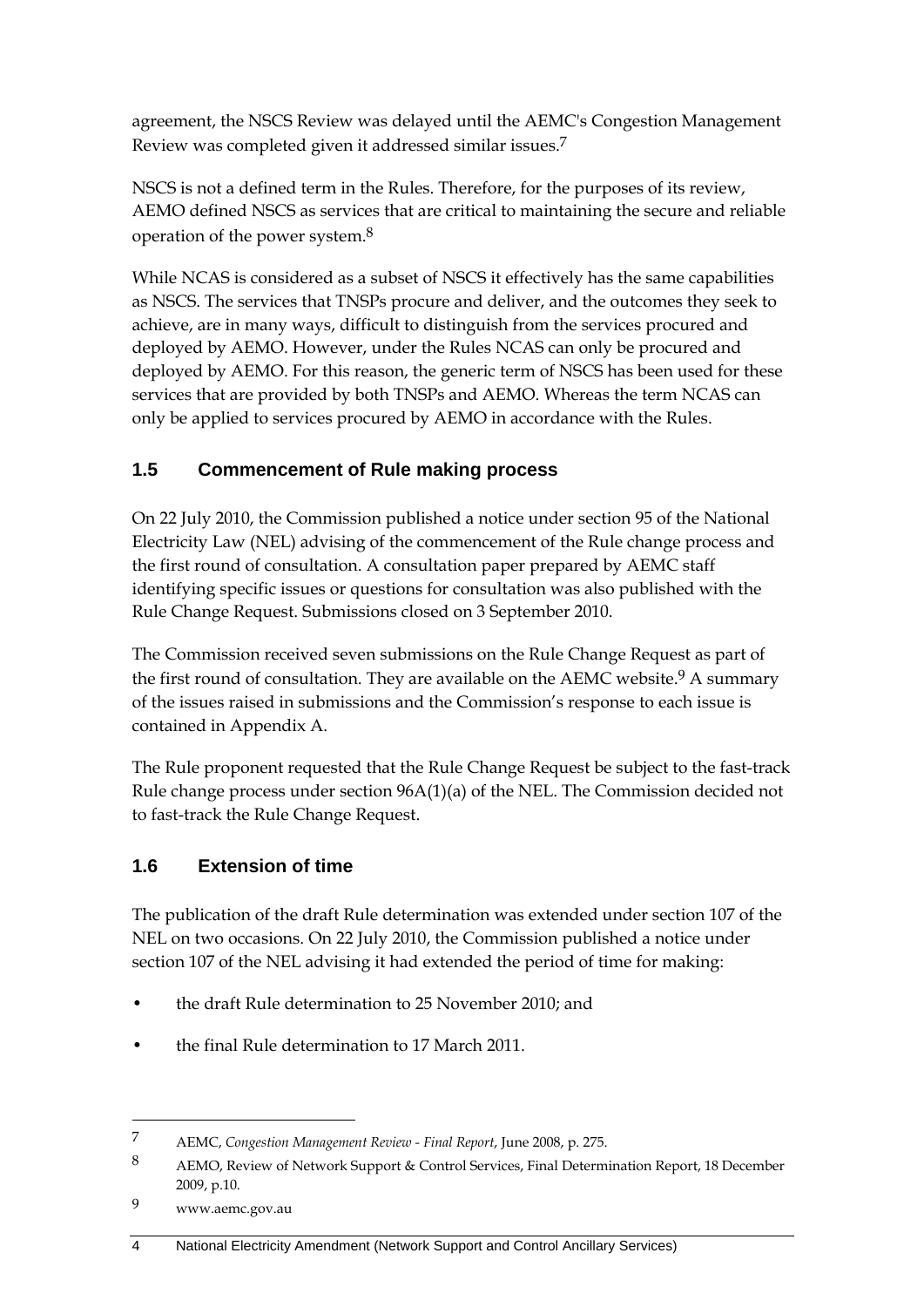On, 25 November 2010, the Commission published a further notice under section 107 of the NEL advising it had extended the period of time for making the draft Rule determination to 23 December 2010. The Final Determination is now expected to be published in April 2011.

#### **1.7 Consultation on draft Rule determination**

In accordance with the notice published under section 99 of the NEL, the Commission invites submissions on this draft Rule determination, including a draft Rule, by 25 February 2011.

In accordance with section 101(1a) of the NEL, any person or body may request that the Commission hold a hearing in relation to the draft Rule determination. Any request for a hearing must be made in writing and must be received by the Commission no later than 13 January 2011.

Submissions and requests for a hearing should quote project number "ERC0108" and may be lodged online at www.aemc.gov.au or by mail to:

Australian Energy Market Commission PO Box A2449 SYDNEY SOUTH NSW 1235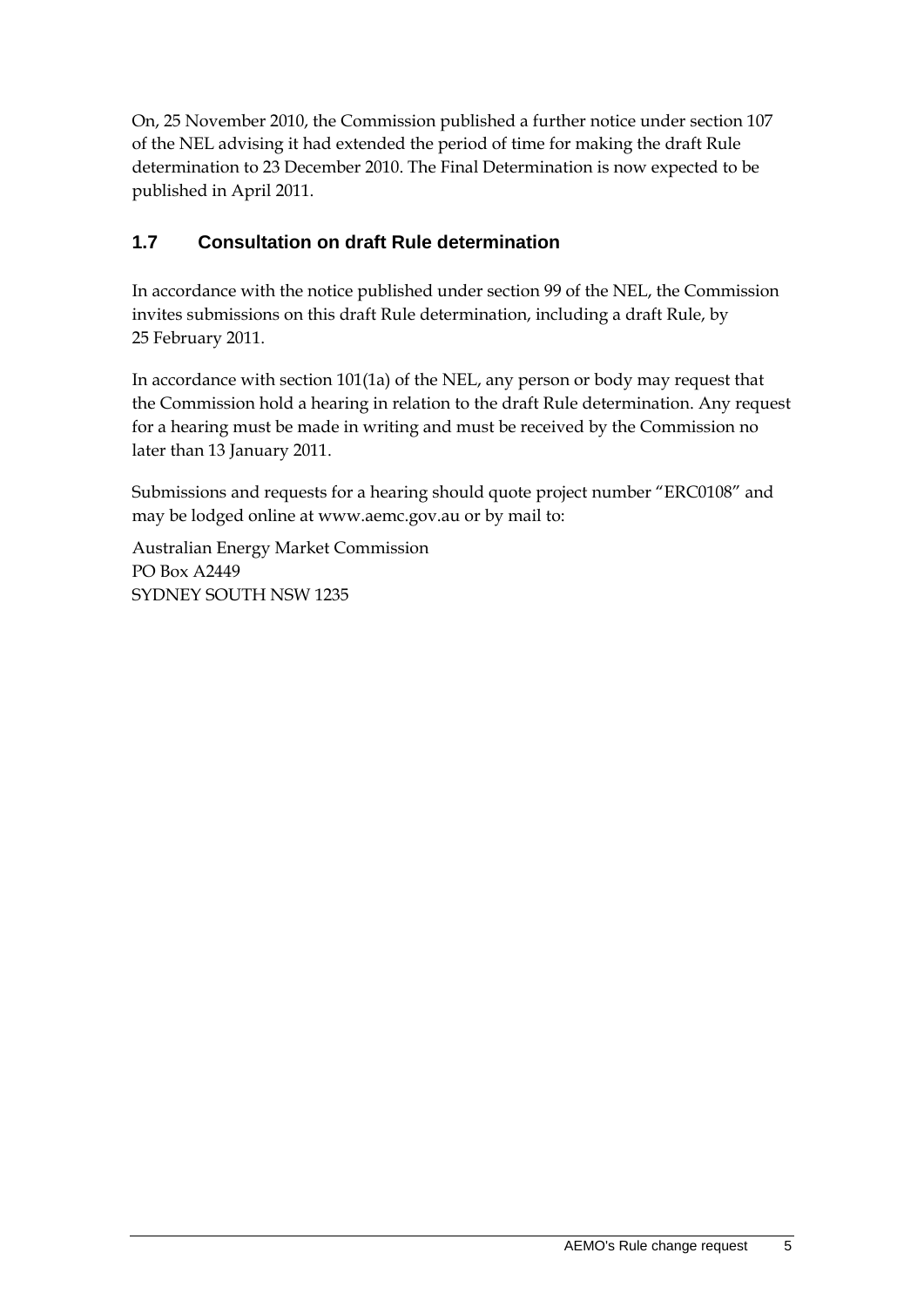### **2 Draft Rule Determination**

#### **2.1 Commission's draft determination**

In accordance with section 99 of the NEL the Commission has made this draft Rule determination in relation to the Rule proposed by AEMO. The Commission has determined it should make, with amendments, the Proposed Rule by the Rule Proponent.<sup>10</sup>

The Commission's reasons for making this draft Rule determination are set out in section 3.1. A draft of the proposed Rule that the Commission proposes to be made (Draft Rule) is attached to and published with this draft Rule determination. The key features of the Draft Rule are described in section 3.2.

#### **2.2 Commission's considerations**

In assessing the Rule change request the Commission considered:

- the Commission's powers under the NEL to make the Rule;
- the Rule Change Request;
- the fact that there is no relevant Ministerial Council on Energy (MCE) Statement of Policy Principles;11
- the revenue and pricing principles under section 7A of the NEL;
- submissions received during first round consultation; and
- the Commission's analysis as to the ways in which the proposed Rule will, or is likely to, contribute to the National Electricity Objective (NEO).

#### **2.3 Commission's power to make the Rule**

The Commission is satisfied that the Draft Rule falls within the subject matter about which the Commission may make Rules. The Draft Rule falls within the matters set out in section 34 of the NEL as it relates to:

- the operation of the national electricity market;
- the operation of the national electricity system for the purposes of the safety, security and reliability of that system; and

<sup>10</sup> Under section 99(3) of the NEL the draft of the Rule to be made need not be the same as the draft of the proposed Rule to which the notice under section 95 relates.

<sup>11</sup> Under section 33 of the NEL the AEMC must have regard to any relevant MCE statement of policy principles in making a Rule.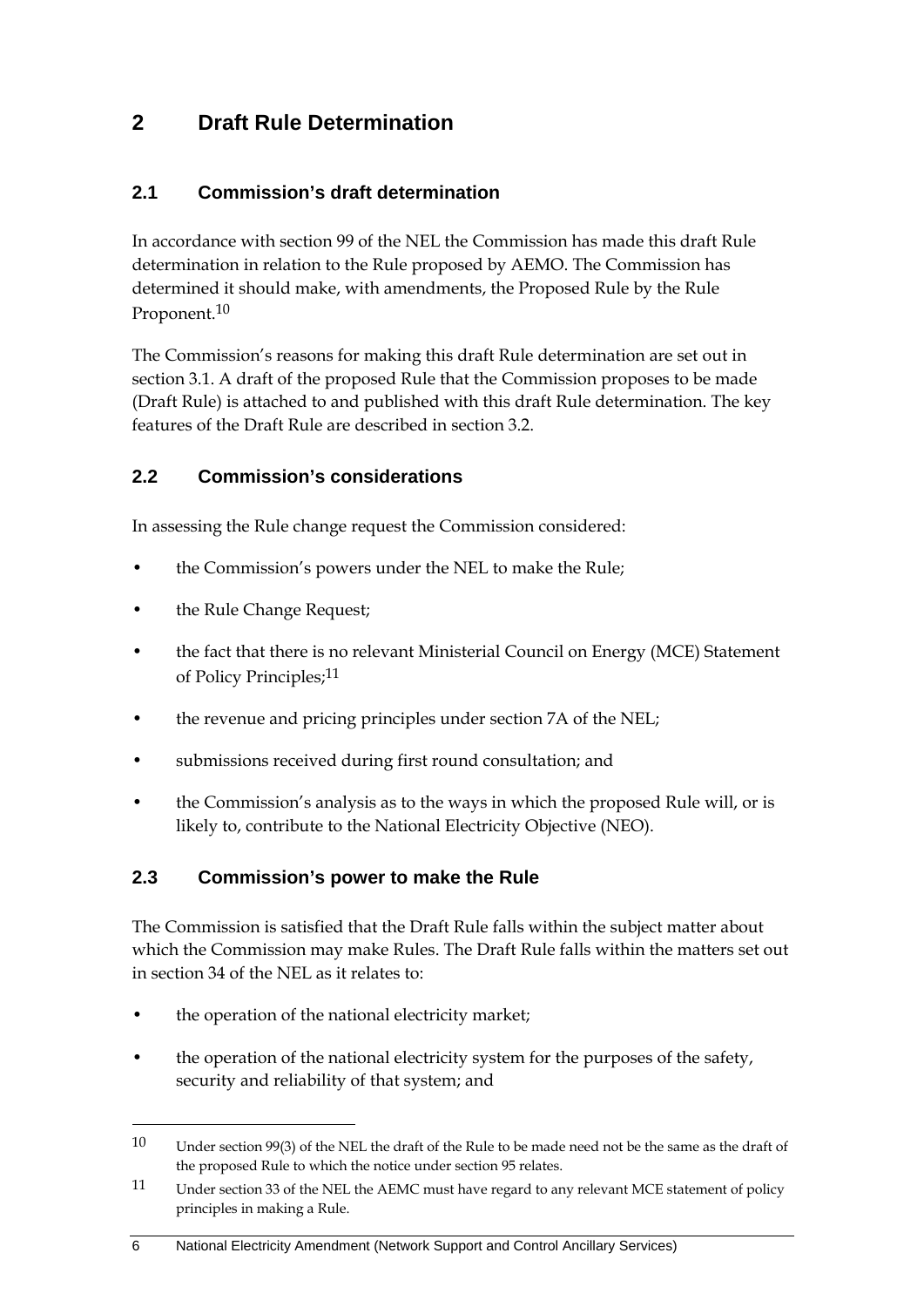• the activities of persons (including Registered participants) participating in the national electricity market or involved in the operation of the national electricity system.

Further, the proposed Rule falls within the matters set out in schedule 1 to the NEL as it relates to the setting of prices for electricity and services purchased through the wholesale exchange operated and administered by AEMO, including maximum and minimum prices.

#### **2.4 Rule making test**

<u>.</u>

Under section 88(1) of the NEL the Commission may only make a Rule if it is satisfied that the Rule will, or is likely to, contribute to the achievement of the NEO. This is the decision making framework that the Commission must apply.

The NEO is set out in section 7 of the NEL as follows:

"The objective of this Law is to promote efficient investment in, and efficient operation and use of, electricity services for the long term interests of consumers of electricity with respect to:

- (a) price, quality, safety, reliability and security of supply of electricity; and
- (b) the reliability, safety and security of the national electricity system."

For the Rule Change Request, having regard to any relevant MCE Statement of Policy Principles, the Commission considers that the relevant aspect of the NEO is promoting the efficient investment in, and use of, electricity services and ensuring the reliability, safety and security of the national electricity system.<sup>12</sup>

The Commission is satisfied that the Draft Rule will, or is likely to, contribute to the achievement of the NEO because the Draft Rule promotes both allocative efficiency and dynamic efficiency while maintaining the reliability and security of the national electricity system.

The draft Rule is likely to promote the NEO because the proposed NSCAS arrangements provide greater role clarity, and more transparent and nationally focused planning and that would encourage more efficient use of existing transmission networks without compromising AEMO's ability to maintain power system security and reliability. The draft Rule would establish a more open and transparent framework for the procurement and deployment of NSCAS. This would support efficient investment in, and efficient operation of, electricity services for the long term interests of consumers particularly with respect to price, reliability and security of electricity.

<sup>12</sup> Under section 88(2), for the purposes of section 88(1) the AEMC may give such weight to any aspect of the NEO as it considers appropriate in all the circumstances, having regard to any relevant MCE statement of policy principles.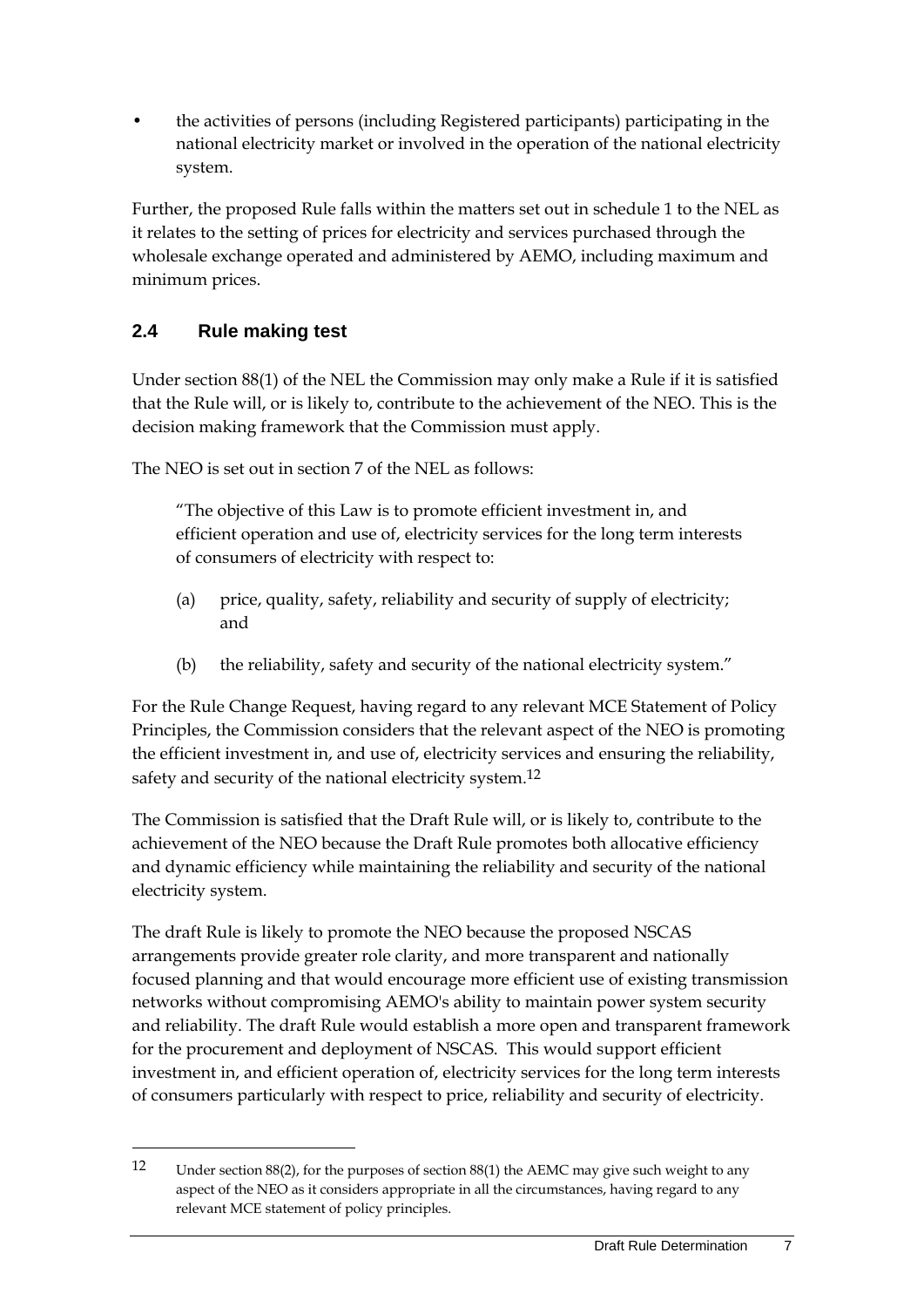The Draft Rule also includes a number of minor changes to improve the clarity and consistency of the Rules. Such changes should contribute to the efficient operation and use of electricity services in the national electricity market (NEM) because they are likely to reduce the potential regulatory uncertainty and inefficiency arising from such inconsistencies.

Under section 91(8) of the NEL the Commission may only make a Rule that has effect with respect to an adoptive jurisdiction if satisfied that the proposed Rule is compatible with the proper performance of AEMO's declared network functions, which includes its capacity as a TNSP in Victoria. The Draft Rule clarifies the framework for NSCAS and provides a new process for AEMO to procure and deploy such ancillary services. The Draft Rule does not impact on AEMO's obligations associated with planning or providing shared transmission services in Victoria. For this reason, the Commission considers the Draft Rule is compatible with AEMO's declared network functions.

#### **2.5 Other requirements under the NEL**

Under section 88B of the NEL, the AEMC must take into account the revenue and pricing principles in making a Rule for, or with respect to, any matter or thing specified in items 15 to 24 and 25 to 26J in Schedule 1 of the NEL. The Commission has taken into account the revenue and pricing principles in making this Rule determination as the Draft Rule relates to items 16(1) and 20 of Schedule 1 of the NEL. Some relevant aspects of the revenue and pricing principles relate to:

- providing service providers with efficient incentives in order to promote economic efficiency – which includes efficient investment in the system – with respect to the direct control network services being provided;
- providing a reasonable opportunity to service providers to recover efficient costs and ensuring that prices should allow for a return commensurate with the regulatory and commercial risks in providing the service; and
- having regard to the economic costs and risks of the potential for under and over investment of a transmission system with which a regulated network service provider provides direct control network services

The Commission considers that the Draft Rule is consistent with the revenue and pricing principles as it encourages efficient investment in NSCAS and hence the transmission network, without negatively impacting the TNSPs' ability to recover efficient costs.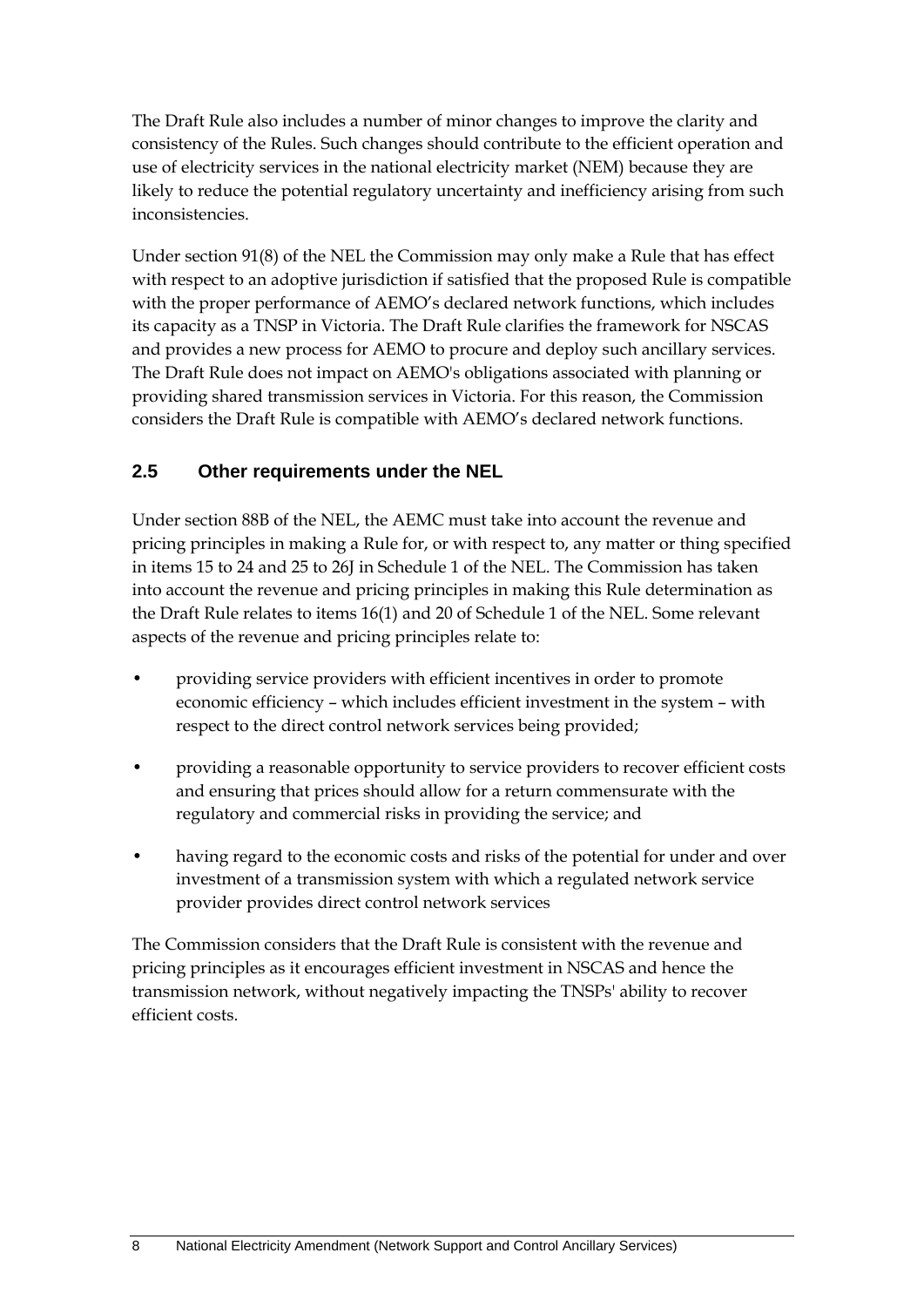### **3 Commission's reasons**

The Commission has analysed the Rule Change Request and assessed the issues/propositions arising out of this Rule Change Request. For the reasons set out below, the Commission has determined that a Rule be made. Its analysis of the Proposed Rule by AEMO is also set out below.

#### **3.1 Assessment**

<u>.</u>

NSCAS provide the capability to control the active or reactive power flow into or out of a transmission network in order to maintain that transmission network in a secure operating state and maintain or increase its power transfer capability. Therefore such services can significantly increase the secure power transfer capability of parts of a transmission network.13 In the right situation, NSCAS can significantly increase secure power transfer capability and do so at a much lower cost than additional investment in transmission lines and transformers.

As identified by the proponent, there are a number of issues with the current arrangements for the procurement and deployment of NSCAS. Currently NSCAS are defined in different ways in the Rules which creates ambiguity about the purpose and objective of such services. Also the responsibilities between AEMO and TNSPs for procuring NSCAS are inconsistent and lack clarity.14 Given this, there is a potential that a gap could exist between the NSCAS that is procured by TNSPs and what AEMO considers is necessary. However while TNSPs and AEMO employ differing rationales for delivering or contracting NSCAS, and also procure and deliver different forms of NSCAS, the outcomes they seek to achieve are in many way indistinguishable.

The Draft Rule therefore clarifies the definition of NSCAS and the objectives of procuring such services and also removes any uncertainty about the responsibilities between TNSPs and AEMO. In addition, the Draft Rule ensures that potential providers of NSCAS are not precluded from the procurement process and therefore promotes an efficient and competitive processes. The draft Rule recognises that a nationally coordinated approach to the planning, acquisition and deployment of NSCAS has the potential to provide additional power transfer capability at

<sup>13</sup> The secure power transfer capability or secure operating limit of a transmission network is based on ensuring the power system will be in a satisfactory operating state at all levels of power transfer up to its secure operating limit, and would return to a satisfactory operating state following any credible contingency event. Some NSCAS can supply reactive power to ensure voltages remain within acceptable limits following contingencies, while other NSCAS can supply active power or trip load to ensure the post-contingent power transfers remain within their operating ratings.

<sup>14</sup> TNSPs ensure appropriate levels of NSCS are delivered such that there is the capability to manage intra-regional network reliability at expected peak demand in an effort to meet "intra-regional reliability" obligations and procure and deliver NSCS as part of the most efficient package of measures to deliver network capability with net market benefit consistent with the RIT-T. While AEMO procures appropriate levels of NCAS such that there is the capability to ensure a systemwide secure and reliable network at all times as part of meeting the power system security and reliability standards under the Rules and may also procure NCAS to assist in maximising the value of spot market trading.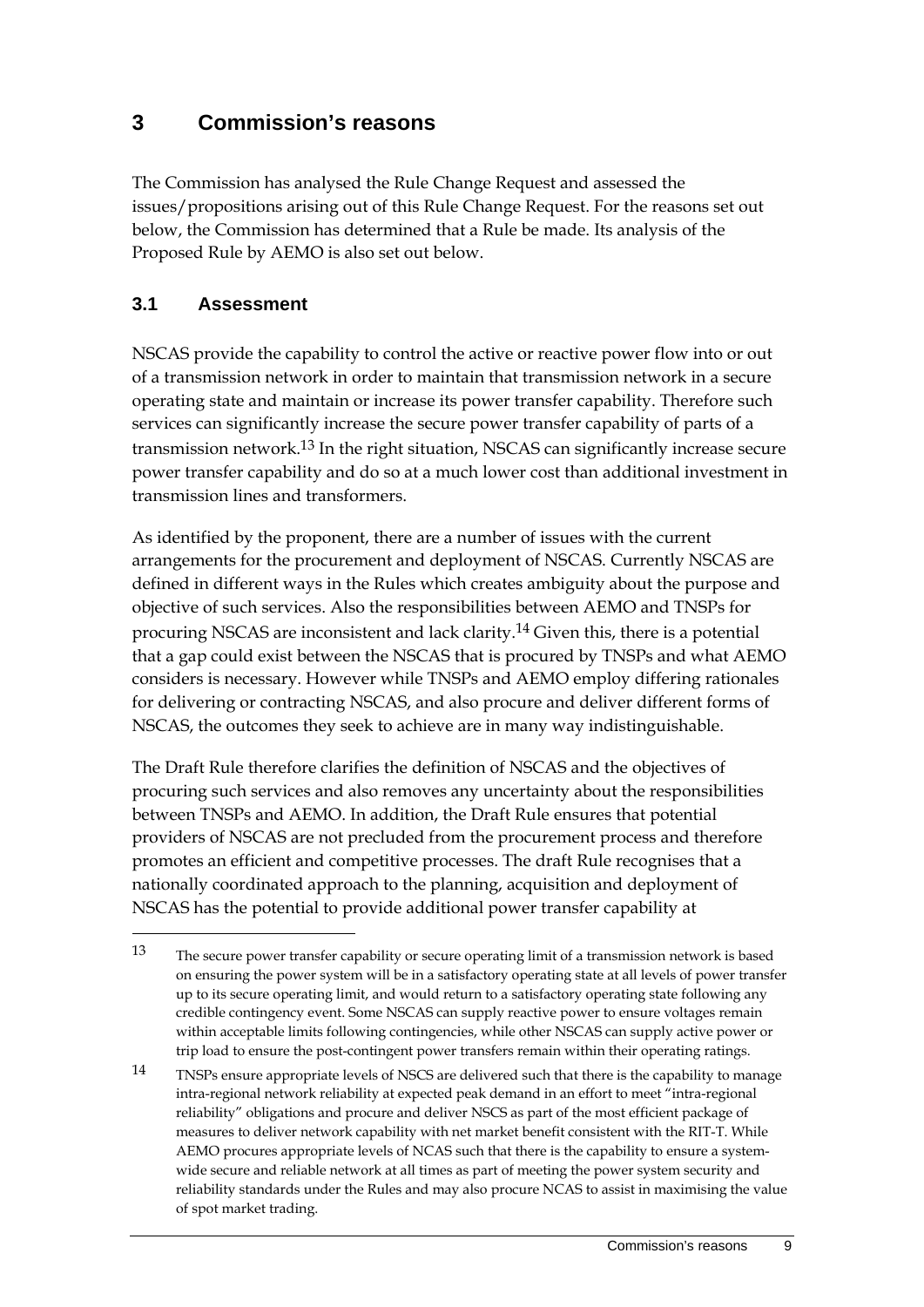significantly lower costs than alternative infrastructure investment and also achieve significant market benefits.

#### **3.2 Draft Rule**

The Draft Rule provides:

- for NSCAS to be defined as a service that controls active or reactive flows to assist in meeting an NSCAS need as defined in the Rules. The objective of NSCAS (an NSCAS need) will be described as the location and quantities of each type of NSCAS required to:
	- maintain power system security and reliability of supply of the transmission network in accordance with the power system security and reliability standards; and
	- maintain or increase the power transfer capability of that transmission network so as to maximise the present value of net economic benefit to all those who produce, consume or transport electricity in the market.
- for the TNSPs to have the primary responsibility for procuring NSCAS in accordance with their existing obligations with respect to reliability and security of supply;
- that AEMO will be limited to procuring NSCAS for system reliability and system security purposes as a last resort option, that is, when a TNSP has failed to do so;
- that AEMO would be required to publish its assessment of the need for NSCAS across the NEM in its NTNDP;
- for a trigger date which applies for each NSCAS need to be identified in the NTNDP. At the time of the trigger date AEMO would be required to determine if it is going to procure NSCAS to address system security or system reliability issues. It will be required to consult with TNSPs when making this decision. There is no constraint on when the trigger date can be, provided it is a date after the publication of the NTNDP;
- that AEMO is able to acquire NSCAS from persons other than Registered Participants and TNSPs will not be precluded from tendering with AEMO to provide NSCAS within their own regions;
- that all providers of NSCAS should be required to meet the requirements in the Rules, and AEMO would consult on the obligations and standards to apply;
- that both TNSPs and distribution network service providers (DNSPs) be required to provide relevant detailed information on their NSCAS provided under network support agreements to AEMO. TNSPs and DNSPs will also be obliged to negotiate in good faith with AEMO on the form of the instructions they will provide to AEMO on how to dispatch NSCAS;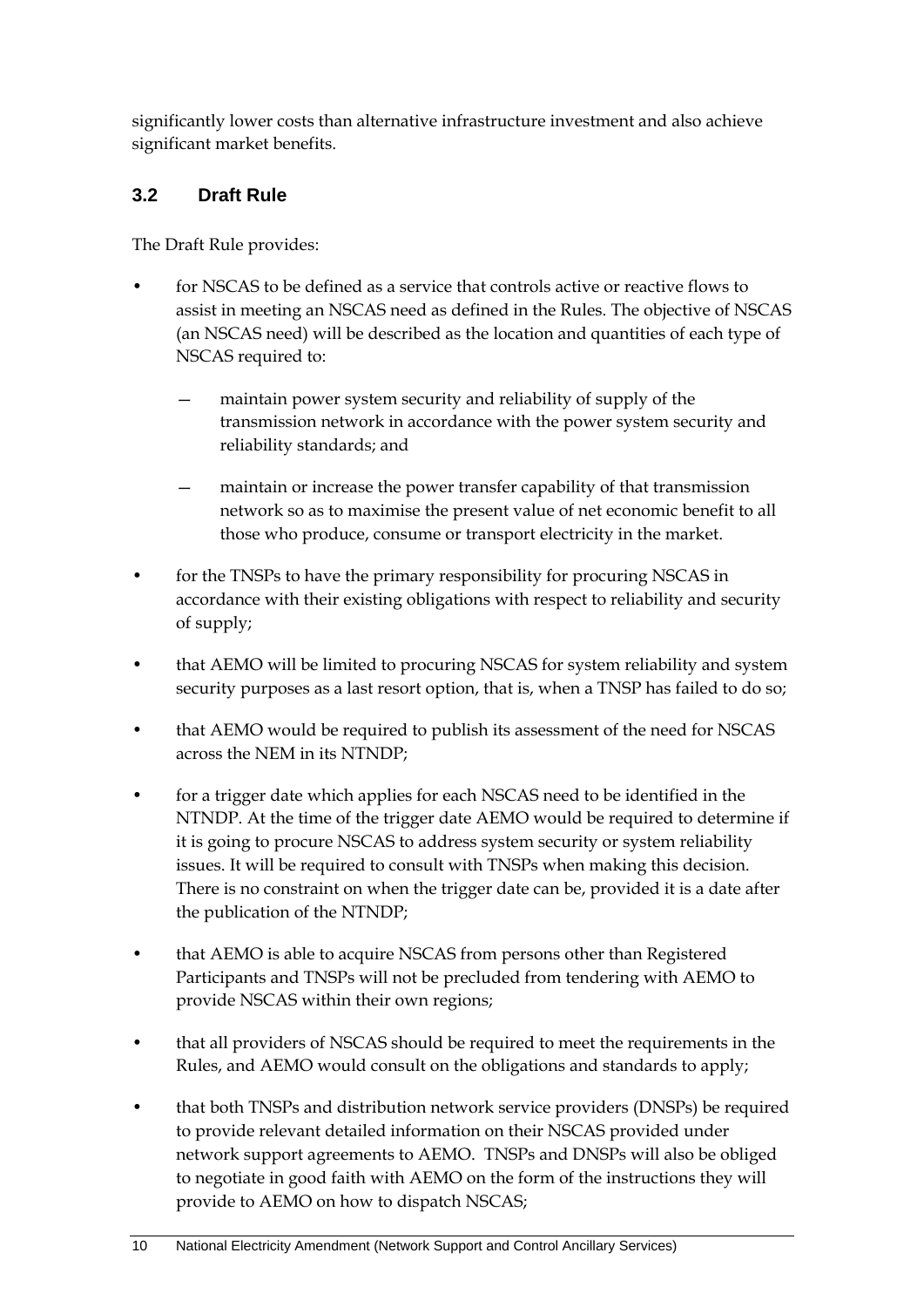- that AEMO develops (through the Rules consultation procedures) and publishes guidelines for the dispatch of NSCAS within central dispatch and Projected Assessment of System Adequacy (PASA) processes;
- that the costs for NSCAS procured by AEMO to be recovered from Market Customers in benefiting regions on the basis of the proposed Regulation Benefit Ancillary Services Procedures. AEMO will develop Regulation Benefit Ancillary Services Procedures in order to determine the beneficiaries of NSCAS it procures; and
- NSCAS costs incurred separately by TNSPs are recovered from network users through the TNSPs' regulated transmission charges. Where a TNSP provides NSCAS through tendering to AEMO, the costs would be treated as non-regulated revenue.

The Draft Rule differs from the Rule proposed by AEMO in the following ways:

- minor amendments to the definitions of NSCAS and NSCAS need in order to clarify how and when such services should be procured and deployed;
- limits the ability of AEMO to procure NSCAS only for system security and reliability reasons. TNSPs has sole responsibility for providing NSCAS which solely deliver market benefits;
- removes the 18 months timing after the publication of the relevant NTNDP constraint on the ability of AEMO to procure NSCAS;
- adds an annual reporting requirement on the TNSPs to report on both the current level of NSCAS capability that can be provided on its network;, and how it proposes to address any relevant NSCAS need as identified in the most recent NTNDP.
- adds an obligation on AEMO to consult on the obligations and standards that would form part of tender documents for NSCAS; and
- includes a provision that all providers of NSCAS should be required to meet the requirements in the Rules, and AEMO would consult on the obligations and standards to apply.

### **3.3 Stakeholder views**

The Commission's assessment has taken into consideration issues raised in stakeholder submissions to the Rule change process. The issues raised in submissions are discussed in the following chapters and a detailed summary of the issues, and responses and comments from the Commission, are outlined in Appendix A.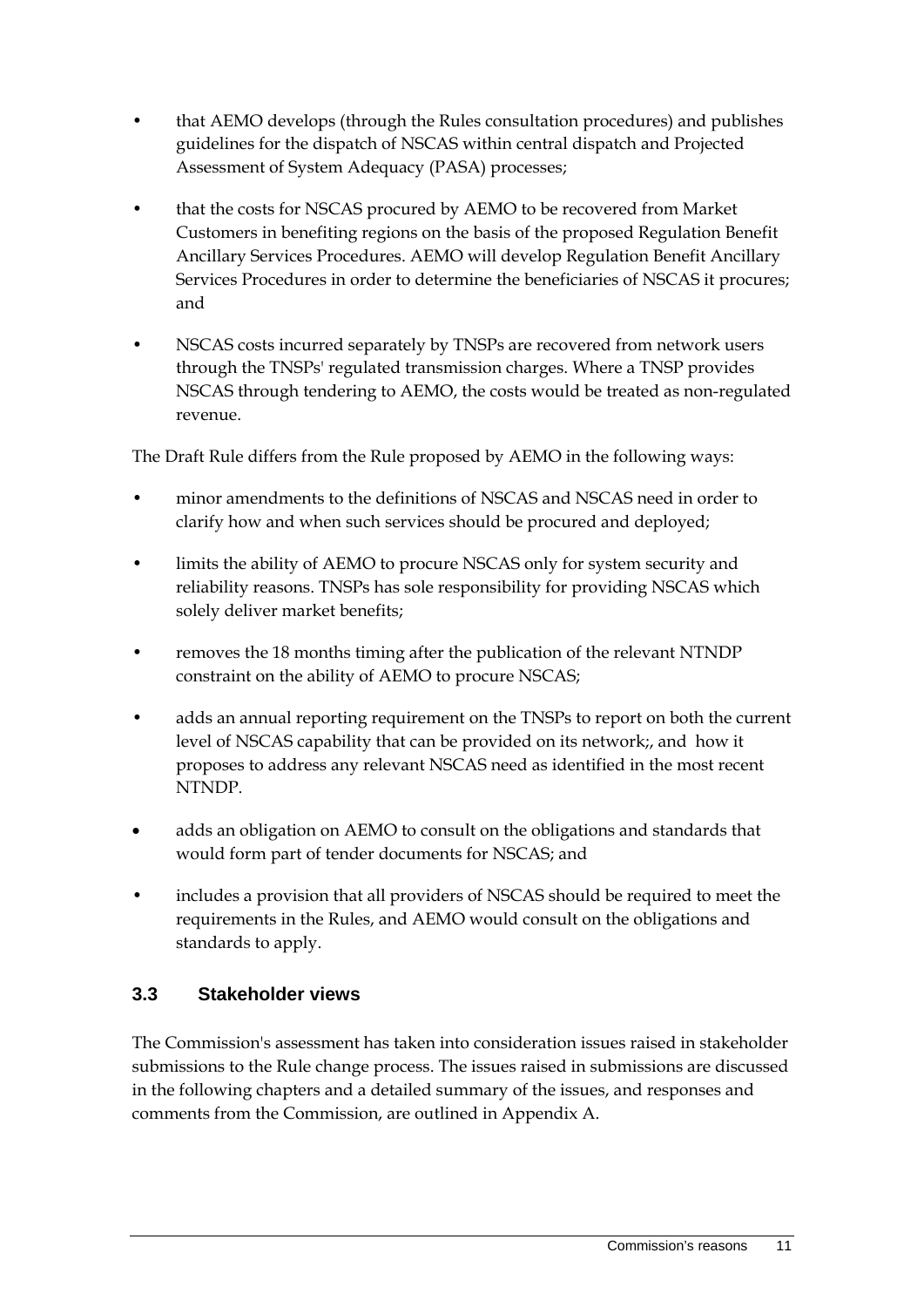#### **3.4 Civil Penalties**

The Draft Rule does not amend any Rules that are currently classified as civil penalty provisions under the National Electricity (South Australia) Regulations. The Commission does not propose to recommend to the MCE that any of the proposed amendments in the Draft Rule be classified as civil penalty provisions as the Draft Rule relates to the procurement of network services. The nature of the provisions under Chapter 6A already provide incentives to ensure that TNSPs adhere to the requirements so that they would deliver services on an efficient basis.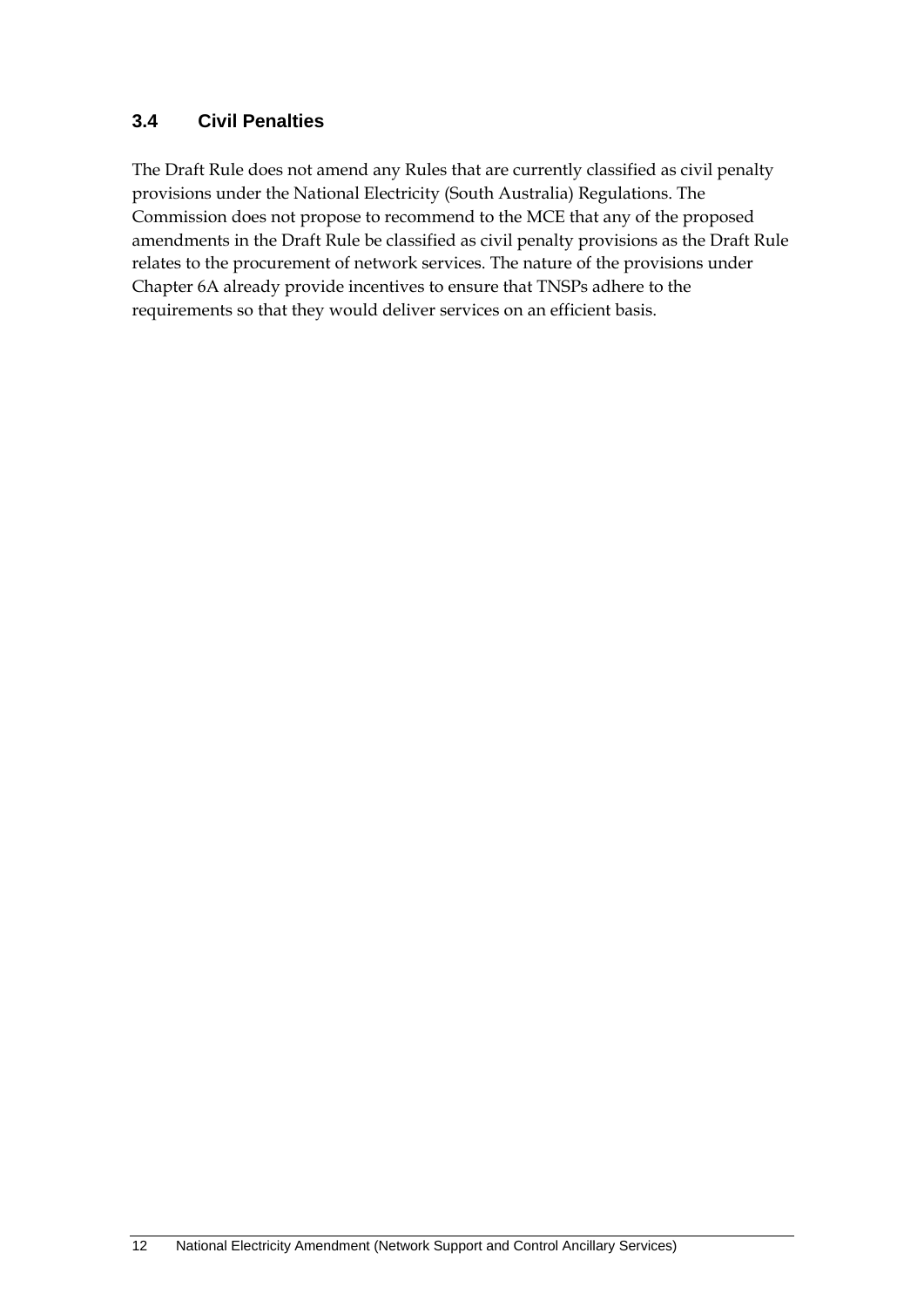### **4 Commission's assessment approach**

The Commission's assessment of this Rule Change Request must consider whether the proposed Rule promotes the NEO as set out under section 7 of the NEL. In assessing the Rule Change Request against the NEO the following issues were taken into consideration:

- **signals for efficient investment** will the proposed arrangements improve the transparency and regulatory certainty in the framework such that signals for efficient investment are improved;
- **efficient use of electricity services** does the proposed Rule improve the likelihood of the benefits of the existing network being maximised so that network investments only occur when it is efficient;
- **barriers to entry** if barriers exist, does the proposed Rule adequately address the barriers to potential providers wishing to supply NSCAS;
- **administrative efficiency** do the benefits achieved through the proposed planning and dispatch arrangements outweigh the costs; and
- **quality, reliability and security of supply** what is the impact of the proposed arrangements, in particular, expanding the possible suppliers of NSCAS, for reliability and security of supply.

The proposed Rule was assessed against the existing arrangements, which are the current provisions in the Rules.

Chapters 5 to 9 address the following key issues that are relevant to the Commission's assessment of this Rule Change Request:

- definition and objective of NSCAS;
- planning and procurement of NSCAS;
- provision of NSCAS by AEMO;
- deployment of NSCAS; and
- funding and cost recovery of NSCAS.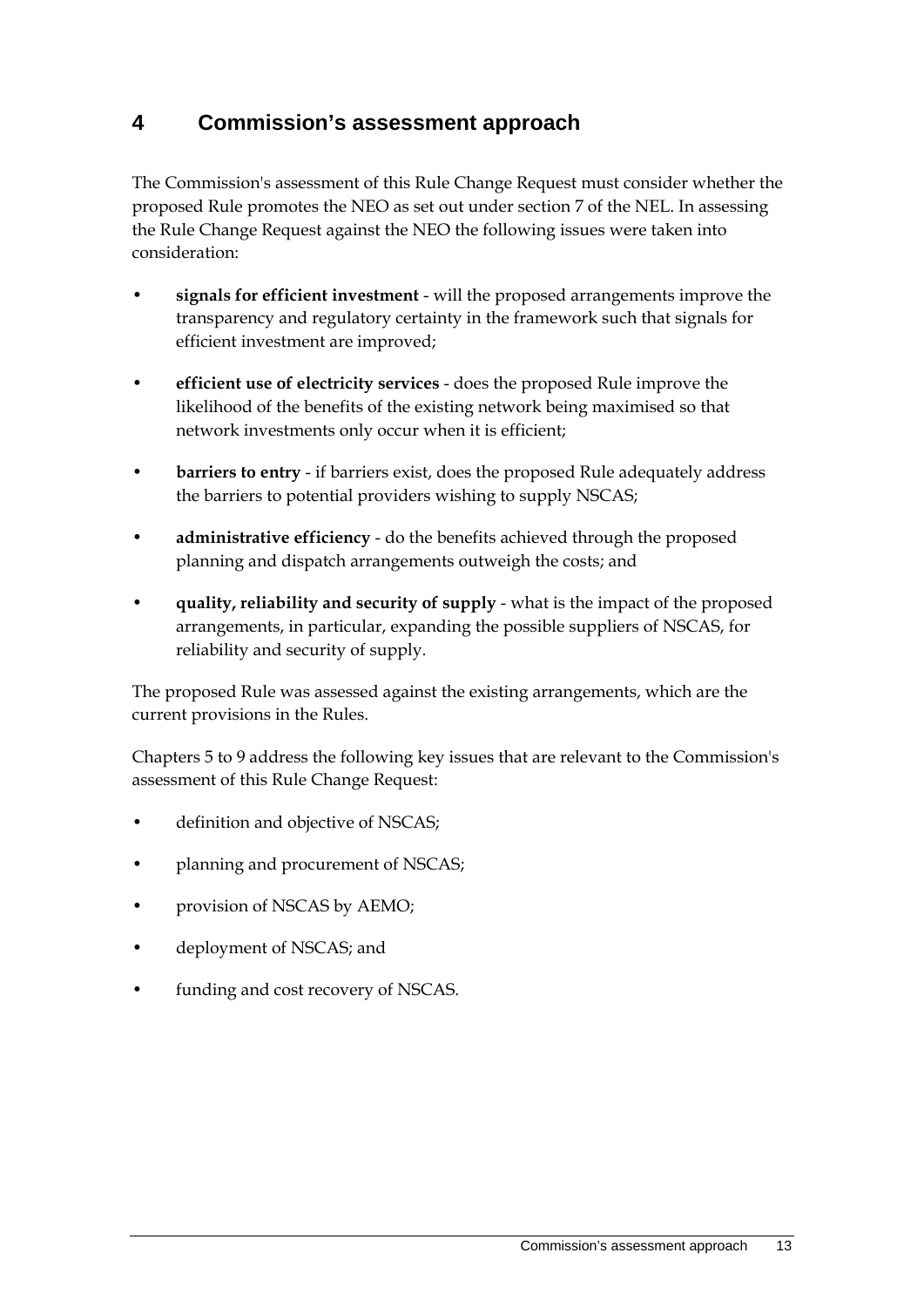## **5 Definition and objective of NSCAS**

This chapter addresses how the category of services which manage network flows should be defined in the Rules and also what the objective of the such services should be. Clarifying the definition and objective of NSCAS would provide clearer direction for the procurement and deployment of such services.

#### **5.1 Rule change proponent's view**

The existing definition of NCAS is as follows:15

"A service identified in clause 3.11.4(a) which provides AEMO with a capability to control the real or reactive power flow into or out of a transmission network in order to:

- (a) maintain the transmission network within its current, voltage, or stability limits following a credible contingency event; or
- (b) enhance the value of spot market trading in conjunction with the central dispatch process."

Under clause 3.11.4(b) AEMO must develop and publish a procedure for determining the quantities of each kind of NCAS required for AEMO:

- 1. to achieve the power system and security and reliability standards; and
- 2. where practicable to enhance network transfer capability whilst still maintaining a secure operating state when, in AEMO's reasonable opinion, the resultant expected increase in NCAS costs will not exceed the resultant expected increase in benefits of trade from the spot market.

AEMO contended that the service objective of NCAS contained in this clause, and in the definition, is too narrow. This is because the spot market trading benefit objective does not cover the full range of benefits that TNSPs would consider when undertaking the regulatory investment test for transmission (RIT-T).<sup>16</sup> AEMO also contended that the existing arrangements create ambiguity due to there being multiple objectives. AEMO stated that the objective of NCAS is defined in different ways in chapter 10, clause 3.11.4(b) and, indirectly, in clauses 3.11.5(a) and 3.11.6(a)(1) of the Rules.<sup>17</sup>

AEMO proposed to introduce a new defined term 'NSCAS' to replace the current definition for NCAS. NSCAS is described as a service that controls active or reactive flows to assist in maintaining a secure transmission network or to maintain or increase its power transfer capability. AEMO also proposed a new objective for NSCAS,

<u>.</u>

<sup>15</sup> Definition of Network Control Ancillary Services, Chapter 10 of the Rules.

<sup>16</sup> AEMO Rule Change Request, p. 14.

<sup>17</sup> Ibid.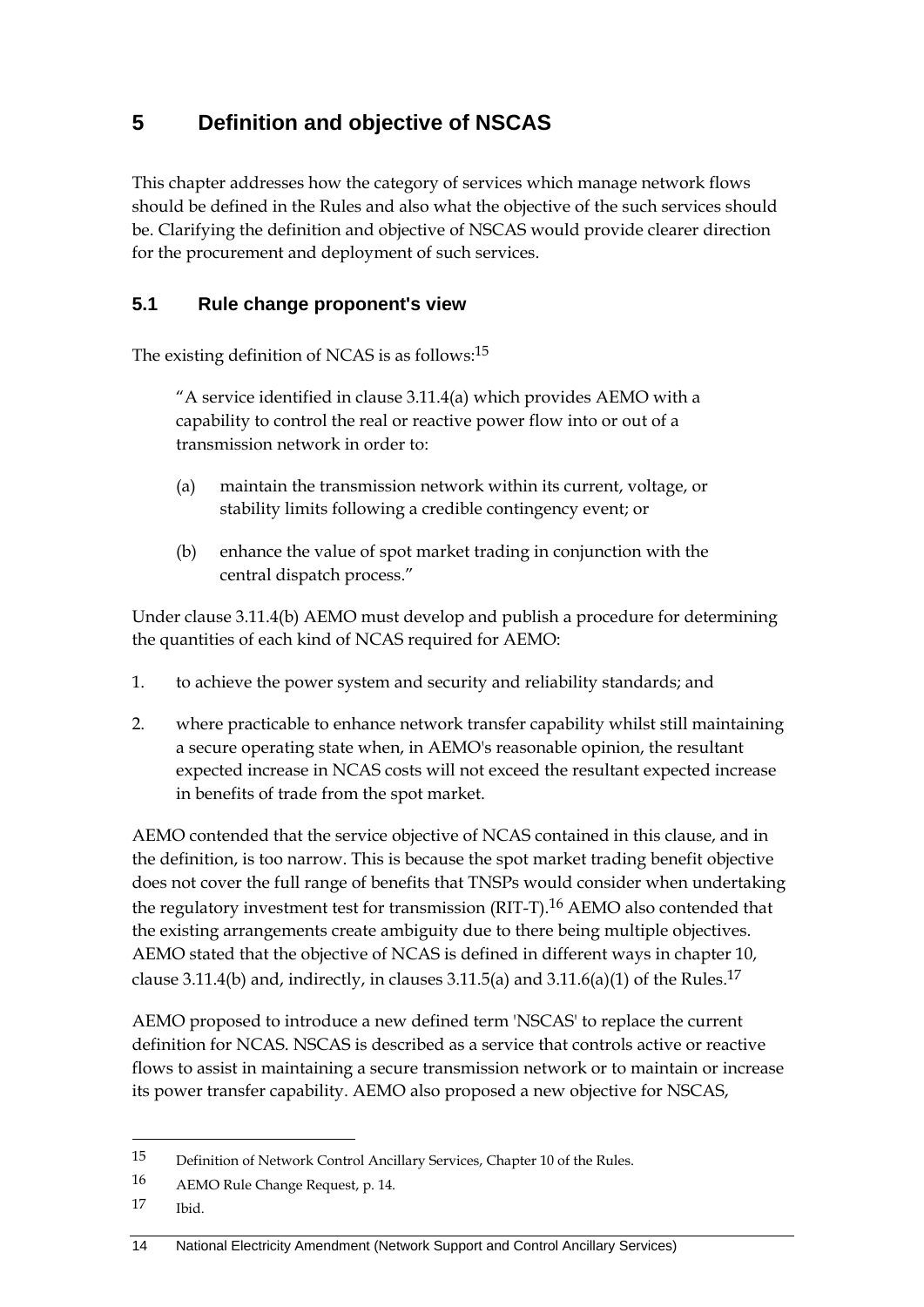referred to as a 'NSCAS need'. A NSCAS need is described as the location and quantities of each type of NSCAS required to:

- maintain power system security and reliability of supply of the transmission network in accordance with the power system security and reliability standards; and
- maintain or increase the power transfer capability of that transmission network so as to maximise the present value of net economic benefit to all those who produce, consume or transport electricity in the market.

### **5.2 Stakeholder views**

Stakeholders generally supported the definition and objective proposed for NSCAS.

However, Grid Australia was concerned that the definition may be unintentionally broad. For example, Grid Australia suggested that the definition could be taken to mean something as simple as a circuit breaker or a change to a protection setting.18

Hydro Tasmania and Transend considered the definition of NSCAS should include the provision of system inertia.19 This is because additional system inertia reduces the need for some frequency control ancillary services and, hence, can be regarded as a substitute for such services.

### **5.3 Commission's analysis**

1

The definition and objective for NSCAS proposed by AEMO is broader than the existing definition and objective of NCAS. The existing arrangements appear to be focussed more towards the real time application of network support and control services. This is because they relate to spot prices and maintaining current, voltage and stability limits following a credible contingency. However, the proposed definition and objective focus more on longer term objectives and hence is more consistent with the transmission planning framework. The Commission agrees that the definition and objectives of NSCAS should be consistent with the manner that TNSPs plan and operate their networks.

The Commission considers that the definition and objective of NSCAS should be in terms of an NSCAS need. Therefore, in principle, the definition proposed by AEMO achieves this aim. In addition, this definition would encompass any activity or service which provides system inertia.<sup>20</sup>

<sup>18</sup> Grid Australia submission to the first round consultation, 3 September 2010, p. 11x.

<sup>19</sup> Hydro Tasmania submission to the first round of consultation, 2 September 2010, p. 2; Transend submission to the first round of consultation, 2 September 2010, p. 2.

<sup>20</sup> AEMO monitors the adequacy of power system security across the NEM through its annual review of power system adequacy (PSA), which includes scenarios that assume greater amounts of low inertia generation, to identify whether there are material issues with how system inertia is provided. The 2010 PSA's assessment of the Victorian and South Australian regions found that the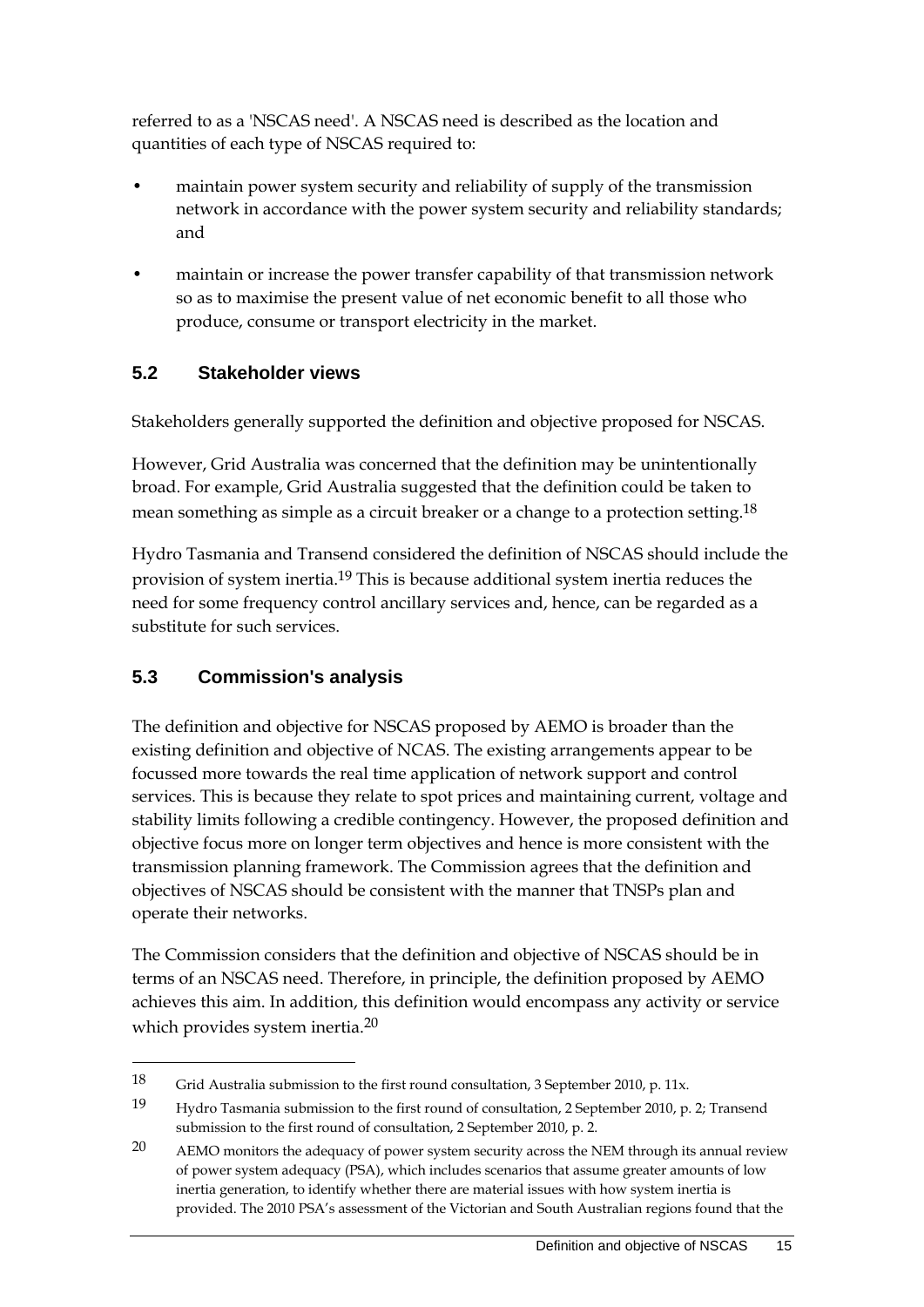The definition of NSCAS proposed by AEMO includes two elements. The first relates to what the service is. The second relates to how the service is used. The proposed description of a 'NSCAS need' also includes a description of how the NSCAS should be used. The Commission agrees that it is important that the objective of NSCAS encompasses both purposes of managing system security reliability and delivering economic benefits.

However it considers that having the use of the service described in two places may create conflict or uncertainty between the two. Where this is the case, there may be implications for regulatory certainty and clarity for market participants. The Commission considers that the definition proposed by AEMO, with some minor amendments and clarifications, would be appropriate.

#### **5.4 Commission's conclusion**

1

The Commission concludes that AEMO's proposed definition should be adopted with only minor amendments.

For the draft Rule, NSCAS should instead be defined as a service that controls active or reactive flows to assist in meeting an NSCAS need as defined in the Rules. This differs from AEMO's proposed definition where NSCAS is described as a service that controls active or reactive flows to assist in maintaining a secure transmission network or to maintain or increase its power transfer capability

For the draft Rule, the objective of NSCAS (an NSCAS need) should be described as the location and quantities of each type of NSCAS required to:

- maintain power system security and reliability of supply of the transmission network in accordance with the power system security and reliability standards; and
- maintain or increase the power transfer capability of that transmission network so as to maximise the present value of net economic benefit to all those who produce, consume or transport electricity in the market.

frequency operating standards would be met under all scenarios with some possibility of automatic under-frequency load shedding. For the Tasmanian region, which also has a significant amount of wind generation, analysis was based on studies taken from the AEMC Reliability Panel's review of the Tasmanian frequency operating standards, which found that reduced inertia was not expected to cause frequency control issues for the period ended June 2012.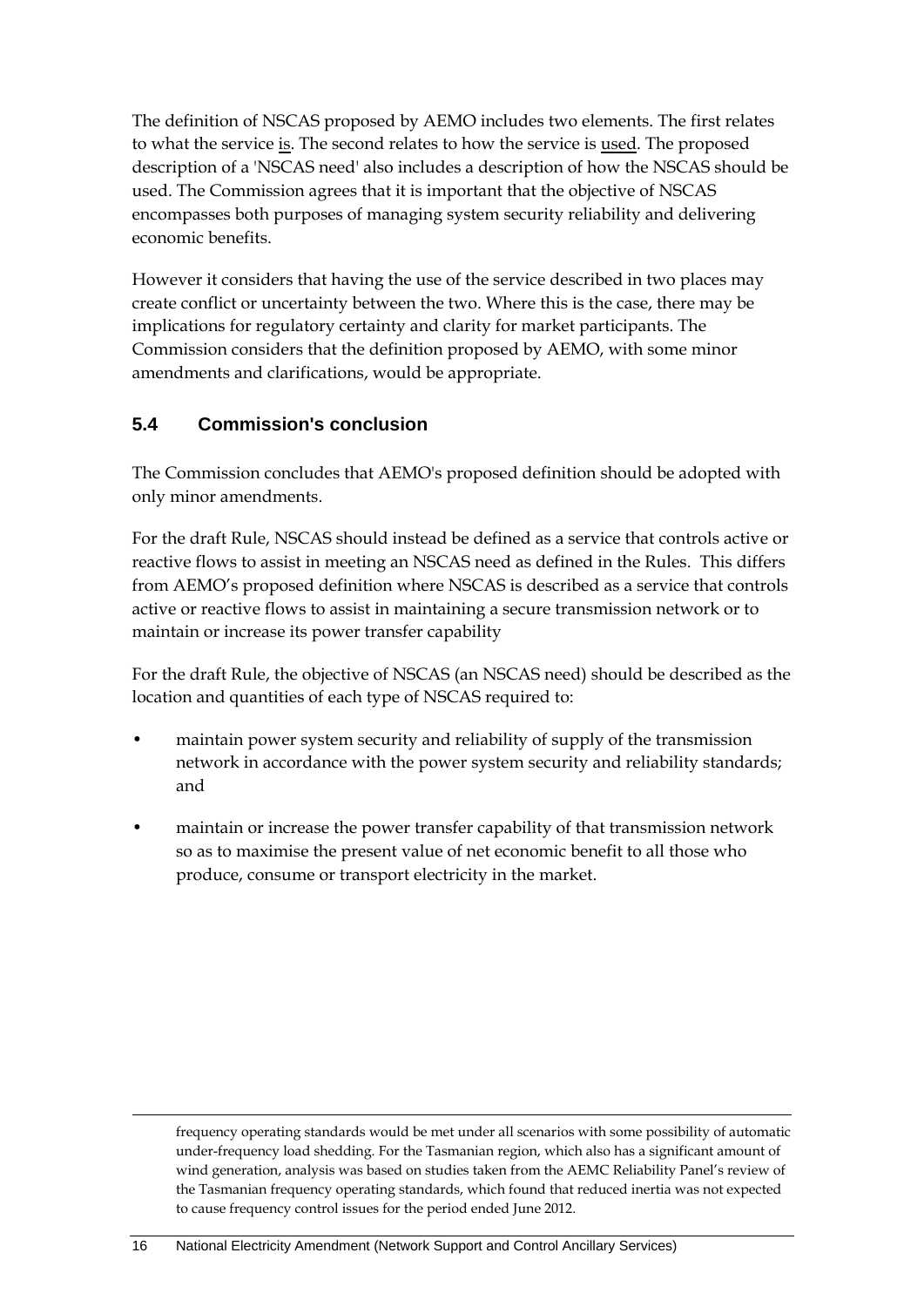### **6 Planning and Procurement**

This chapter sets out the Commission's considerations in relation to the planning and procurement of NSCAS. As explained above, NSCAS has two purposes: either to manage system security and reliability; or to deliver economic benefits to the market. We have separated our assessment on the appropriate arrangements for the planning and procurement between NSCAS for system security and NSCAS for economic benefits.

#### **6.1 Rule change proponent's view**

AEMO proposed that TNSPs have the primary responsibility for procuring NSCAS. AEMO would have an obligation to plan the national grid requirement for NSCAS as part of its national transmission planner functions and to report on the estimated required level in its NTNDP. Therefore the need for NSCAS would be identified in the NTNDP. Under the proposed Rule, AEMO would only procure NSCAS when a NSCAS need had been identified in the NTNDP and remained unmet for 18 months (i.e., the relevant TNSP has not taken action to procure or develop the required ancillary service to address the identified NSCAS need). AEMO proposed that its role for procuring NSCAS would cover both NSCAS for system security and NSCAS for economic benefits.

AEMO proposed these procurement and planning arrangements because it considers that, under the existing arrangements, the obligations to acquire NCAS are unclear and the relative responsibilities between AEMO and the TNSPs are uncertain. It considers that this leads to TNSPs procuring or supplying less ancillary services than is required.21 In addition, AEMO considered that the existing arrangements lack an integrated national planning focus.22

#### **6.1.1 NSCAS for system security**

TNSPs have planning and operating obligations to ensure security of supply and that the network is robust to credible contingencies.<sup>23</sup> These obligations and standards are included in various jurisdictional planning obligations, Rule obligations and licence conditions. Where TNSPs' network capability obligations are relevant, the level of NSCAS procured or delivered by TNSPs will depend on the TNSPs' interpretation of the applicable instrument(s) and the mix of infrastructure and services by which TNSPs meet the relevant standards. Subject to funding restrictions established via regulatory resets, there is a degree of flexibility with respect to the mode by which TNSPs will choose to deliver on network obligations. As a consequence of these arrangements, TNSPs already provide a base level of network control services for security of supply reasons.

<u>.</u>

<sup>21</sup> AEMO Rule Change Request, p. 18.

<sup>22</sup> Ibid.

<sup>23</sup> Schedules 5.1 and 5.1a of the Rules.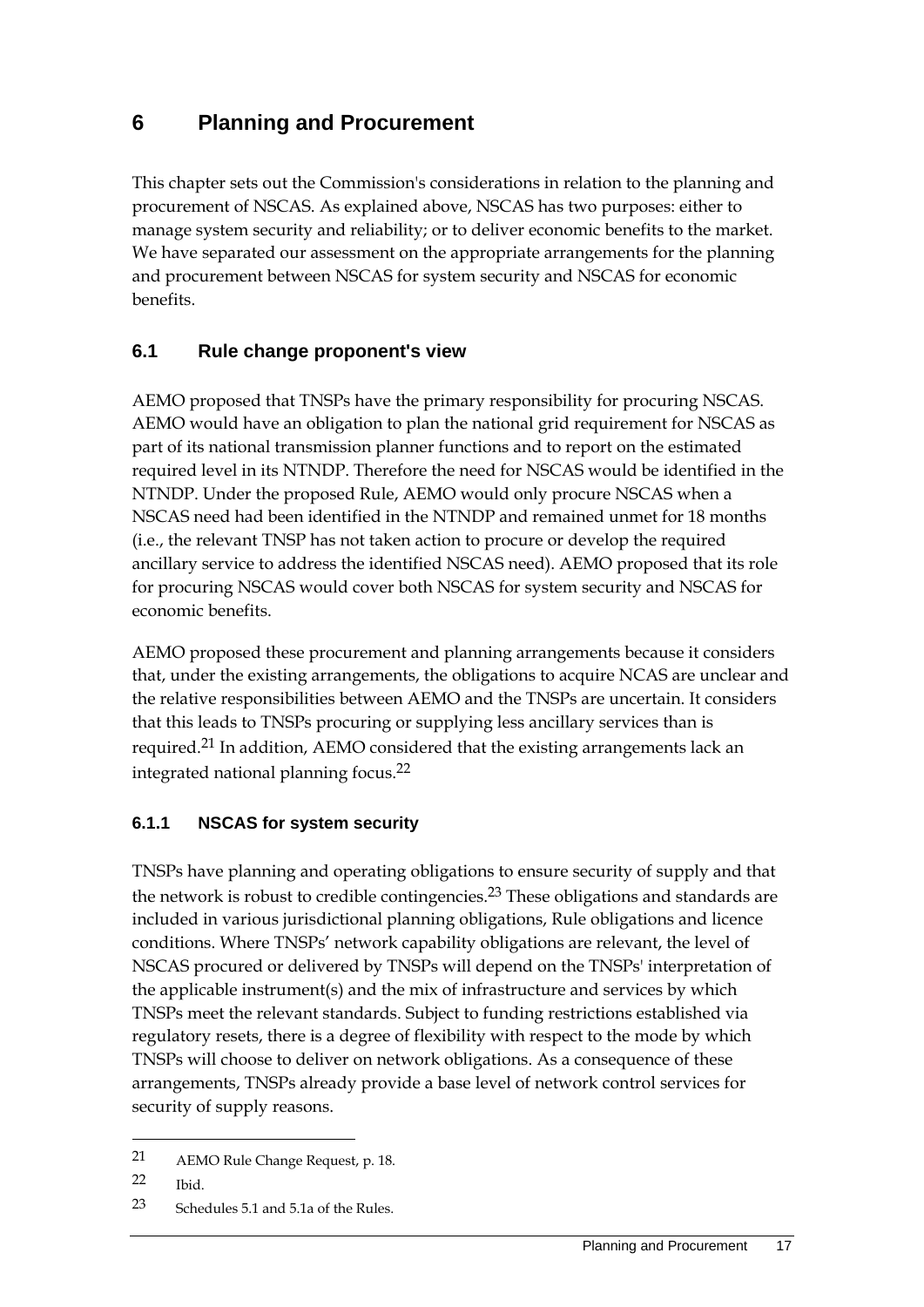AEMO has obligations to maintain a secure and reliable system.<sup>24</sup> This has meant that AEMO will procure NCAS when it identifies a gap between its assessment of the NCAS required to meet its standards and objectives and the base level of network control services guaranteed to be provided by TNSPs. In doing so, AEMO assumes that all Registered Participants will meet their registered performance requirements and TNSPs will meet their network performance standards unless otherwise advised.25 The figure below illustrates the relationship between NSCS procured by TNSPs and AEMO.



#### **Figure 6.1 AEMO's reactive power capability procurement decision**

AEMO contended that one of the reasons a gap exists between what TNSPs procure and what AEMO deems as necessary for system security reasons is that TNSPs may believe only AEMO is permitted to procure NCAS.<sup>26</sup> As a result of this, AEMO contends that TNSPs do not plan to address the underlying NCAS requirement through their own regulated investment process.<sup>27</sup>

AEMO proposed to overcome the problem of TNSPs procuring insufficient NSCS by clarifying that both TNSPs and AEMO are able to acquire NSCAS. In addition, AEMO has proposed that its assessment of the necessary level of NSCAS for the national network is planned and defined through the NTNDP. AEMO stated that its NCAS planning arrangements are not integrated with the National Transmission Planner

<sup>24</sup> Clause 4.3.1(k) of the Rules.

<sup>25</sup> NEMMCO, *Review of Network Support & Control Services: Issues & Options Discussion Paper*, 29 July 2008, p. 33.

<sup>26</sup> AEMO Rule Change Request, p. 18.

<sup>27</sup> AEMO also cites that different standards between TNSPs and AEMO may be factor. However, this was considered outside the scope of the NSCS Review.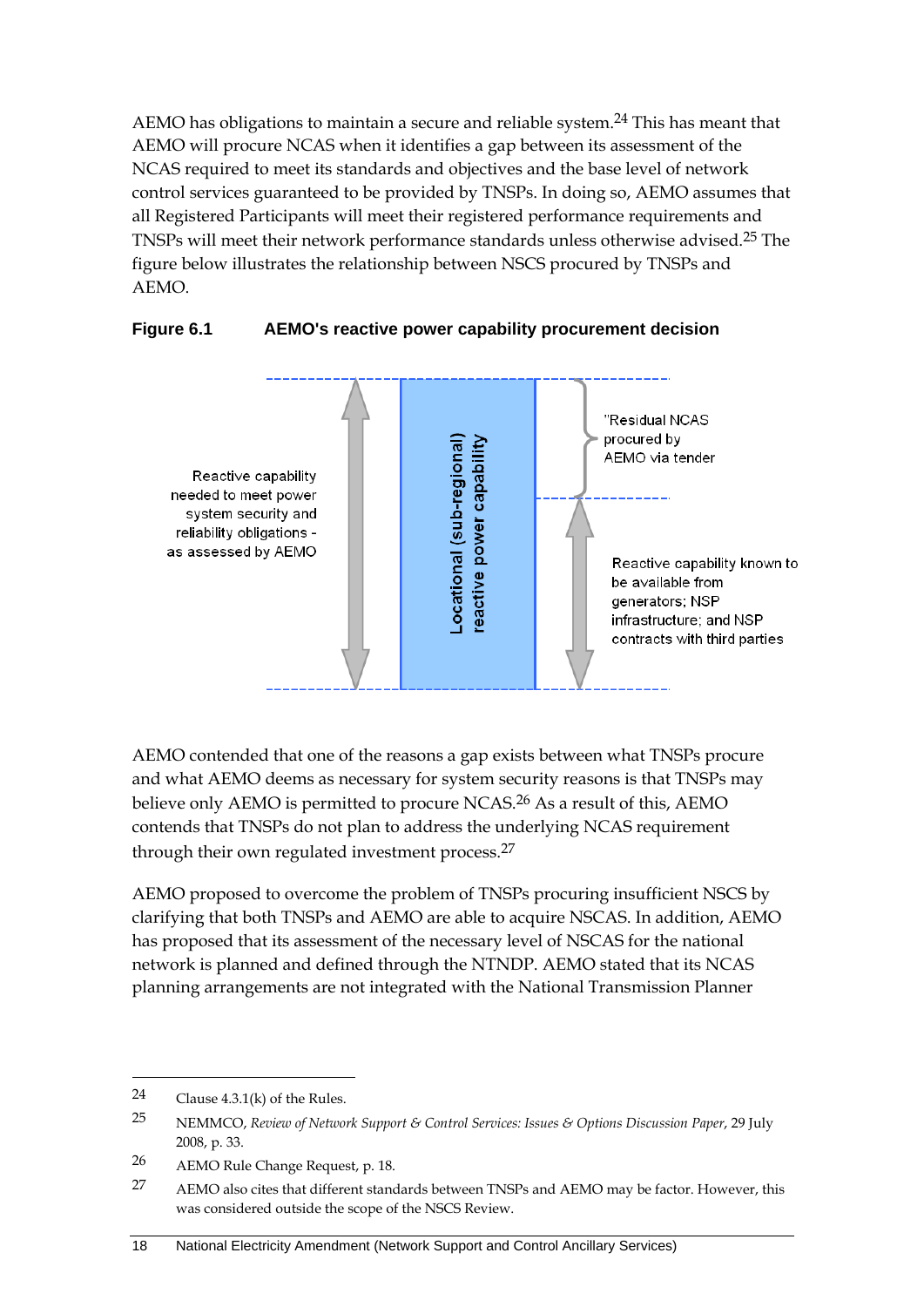(NTP) function, which does not encourage optimisation of NCAS with investments in network augmentations or replacements that are typically of a longer-term nature.<sup>28</sup>

Under the proposed Rule AEMO's ability to tender for NSCAS is linked to the planning framework. First, a 'NSCAS need' must be identified in the NTNDP and remain unmet for a period of 18 months from its first identification before AEMO can tender for the service.

#### **6.1.2 NSCAS for economic benefit**

TNSPs do not have specific obligations to undertake projects for market benefits. Instead, TNSPs will procure network support services on the basis of the incentives they face in the economic regulation framework and their ability to recover the costs of such services under Chapter 6A of Rules. For instance, a service incentive scheme applies under the Rules which is designed to encourage TNSPs to provide greater reliability of the transmission system at times when transmission network users place greatest value on the reliability of the transmission system. This incentive scheme also seeks to provide incentives for TNSPs to improve and maintain the reliability of those elements of the transmission system that are most important to determining spot prices.<sup>29</sup> In addition, TNSPs are required to consider market benefits when undertaking the RIT-T.30

AEMO has obligations with respect to increasing the benefits of trade from the spot market. With respect to NCAS, AEMO is required, where practical, to enhance network transfer capability whilst still maintaining a secure operating state when, in AEMO's reasonable opinion, the resultant expected increase in network control ancillary service costs will not exceed the resultant expected increase in benefits of trade from the spot market.<sup>31</sup> In addition, we note that the Non-Market Ancillary Services (NMAS) Operating Procedure states that, with respect to network loading control, if the market benefit exceeds the service enabling cost then the service should be enabled.<sup>32</sup>

AEMO proposed that if a TNSP failed to invest in NSCAS which maximises the present value of net economic benefits, AEMO would then be required to procure these network support services 18 months after the NSCAS need was first identified in the NTNDP.

<sup>28</sup> This issue is exacerbated as AEMO's NMAS tendering guidelines for NCAS only allow for an NCAS assessment once every three years with a three year outlook, and NCAS is contracted for immediate delivery with no lead-time to construct facilities.

<sup>29</sup> Clause 6A.7.4(b) of the Rules.

<sup>30</sup> Clause 5.6.5B(b) of the Rules.

<sup>31</sup> Clause 3.11.4(b) of the Rules.

<sup>32</sup> AEMO, *Operating Procedure, Non-Market Ancillary Services*, 1 July 2009, p. 9.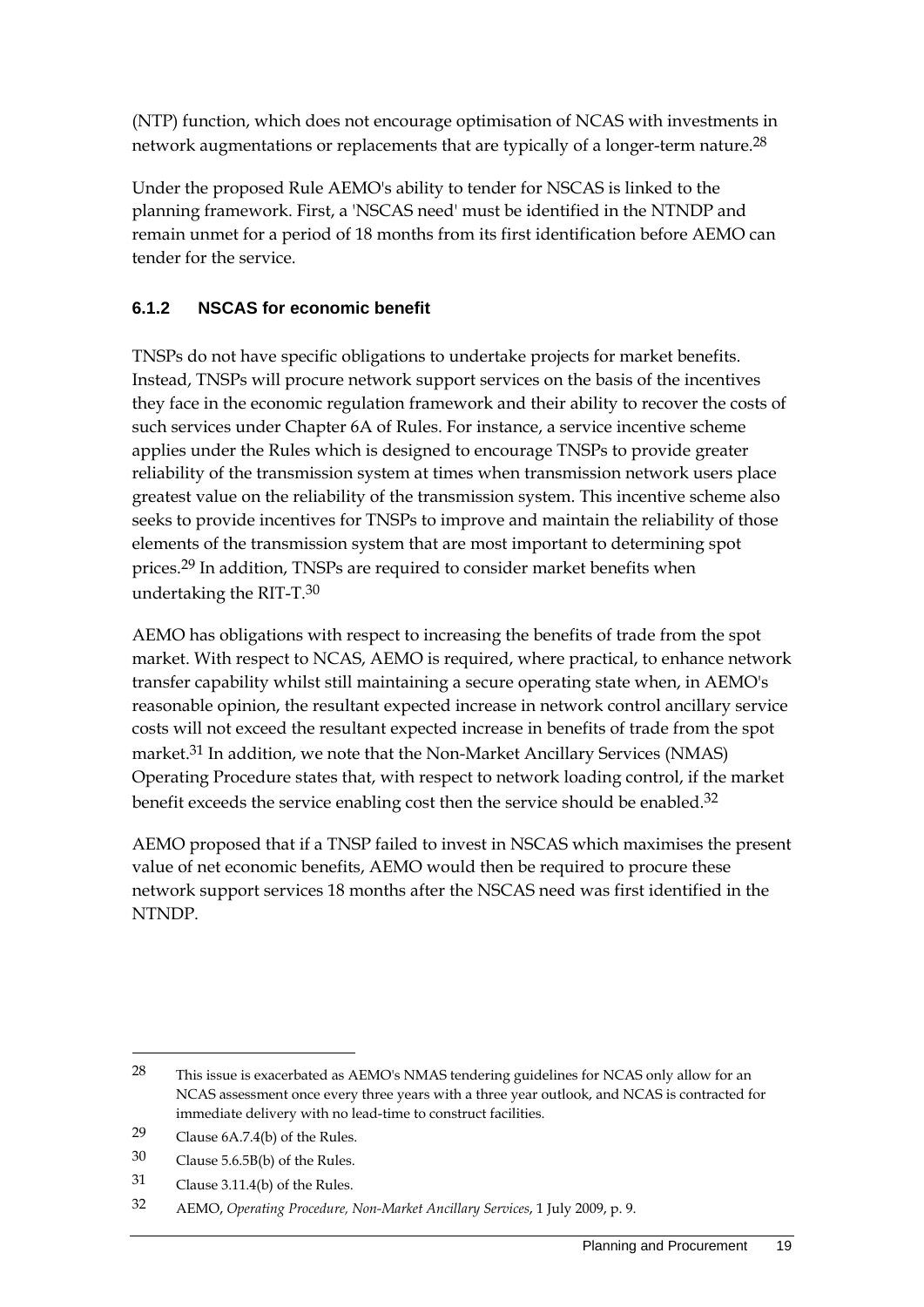#### **6.2 Stakeholder views**

Stakeholders generally agreed that identifying the need for NSCAS in the NTNDP would be beneficial.

However, Alinta Energy Limited (AEL),<sup>33</sup> Hydro Tasmania<sup>34</sup> and the National Generators Forum (NGF)<sup>35</sup> were concerned that the provision of NSCAS may not be optimal if it is planned and procured by TNSPs. The efficient provision of NSCAS in one region will enhance transfer capacity to an adjacent region, to the benefit of Market Customers in the importing region. Therefore, they considered that the responsibility for enhancing inter-regional transfer should be clarified. In addition, the NGF considered that the proposed arrangements rely on AEMO's NTNDP meeting all relevant information requirements for NSCAS planning and procurement and that the RIT-T is applied in an unbiased way.36 Stakeholders also noted that both the NTNDP and the application of the RIT-T were untested.37

Some stakeholders were concerned whether the roles and responsibilities have been appropriately allocated. Grid Australia considered that the TNSPs should be the sole provider of NSCAS and that AEMO should not procure NSCAS even as a last resort.38 Grid Australia considered the AEMC's Last Resort Planning Power and the AEMO's power of direction provide sufficient safety nets.39

AEL and the NGF were concerned that no one has an obligation to undertake market benefits projects and the NGF considered AEMO should have this function.<sup>40</sup>

AEL were concerned about the 18 month delay between AEMO identifying the need for NSCAS (to allow TNSPs to procure the NSCAS) and when AEMO procures the NSCAS. AEL were concerned that this may mean that the reliability and security of the power system may be compromised.41

#### **6.3 Commission's analysis**

1

The Commission considers that the TNSPs should be the primary providers of NSCAS as the planning standards applied to the TNSPs and the security of supply arrangements in the Rules already require TNSPs to provide NSCAS.

<sup>33</sup> Alinta Energy Limited submission to the first round of consultation, 3 September 2010, p. 1.

<sup>34</sup> Hydro Tasmania submission to the first round of consultation, 2 September 2010, p. 3.

<sup>35</sup> NGF submission to the first round of consultation, 3 September 2010, p. 1.

<sup>36</sup> NGF submission to the first round of consultation, 3 September 2010, p. 1. & p.3.

<sup>37</sup> For example, NGF submission p. 5 and Alinta Energy Limited submission p. 2.

<sup>38</sup> Grid Australia submission to the first round consultation, 3 September 2010, p. 1.

<sup>39</sup> Grid Australia submission to the first round consultation, 3 September 2010, p. 9.

<sup>40</sup> Alinta Energy Limited submission to the first round of consultation, 3 September 2010, p. 3; NGF submission to the first round of consultation, 3 September 2010, p. 5.

<sup>41</sup> Alinta Energy Limited submission to the first round of consultation, 3 September 2010, p. 2.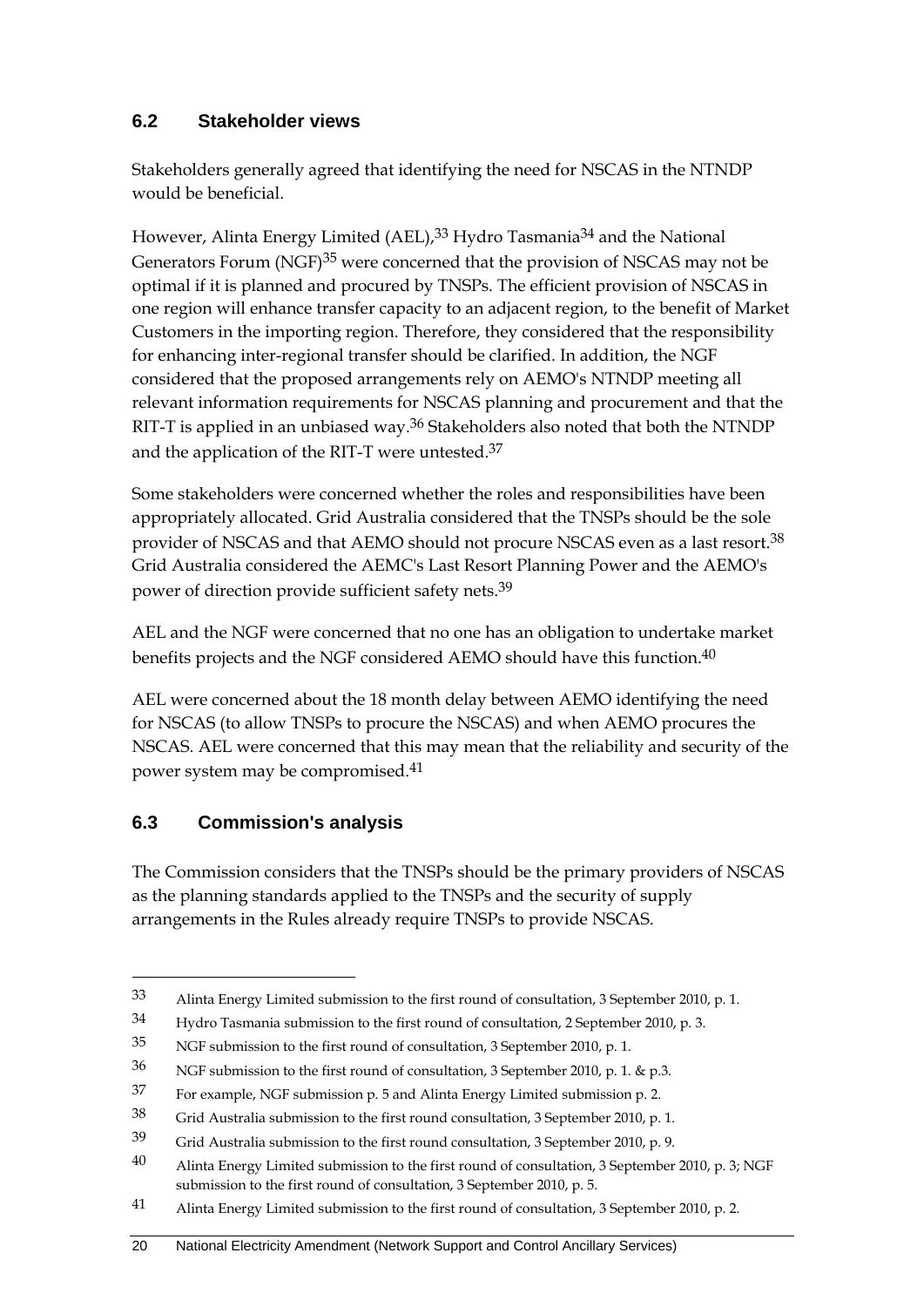The delivery of network capability can be accomplished with a variety, and combination, of technologies. Most of the requirements for NSCAS are highly locationally specific and, by varying the level of real or reactive power at different locations in the network or by operating load control facilities, the level of network congestion can be altered in ways that either reduce or increase the dispatch cost on the spot market for energy. The mix of assets, and form of, NSCAS a TNSP supplies with its own infrastructure, or procures via contract with third parties, will be a function of the relevant standards associated with preventing or managing congestion occurring in a TNSP's network and the outcomes of testing available options under the RIT-T.

Therefore since NSCAS are both a necessary complement to network assets, and also a partial substitute for them, the Commission considers that there is merit in ensuring that TNSPs have control of the planning and procurement in order to deliver defined network services at efficient cost. It is important that the TNSP is able to take a complete holistic view of how best to plan its network to both meet the required standards and deliver services which maximises economic benefits, where it is efficient to do so. Therefore it would be most effective if TNSPs continue to be the primary providers of NSCAS as part of their responsibility to deliver network services.

The Commission does, however, consider that a safety net is desirable to ensure that sufficient NSCAS is procured such that system security can be maintained. It agrees with the proponent and stakeholders that the current arrangements are confusing and do not promote optimal delivery of such ancillary services. Therefore, the Commission considers that AEMO should be able to procure NSCAS to maintain system reliability and system security in the event that insufficient NSCAS is procured by TNSPs. This may be necessary if the planning standards and the security of supply arrangements applied to TNSPs do not provide the appropriate incentives to procure sufficient NSCAS. It could also be necessary if there are differences in the system security and reliability standards between AEMO and TNSPs (or even differences in the interpretation of such standards).

Given this consideration, the question becomes what should be the appropriate arrangements to trigger AEMO's role in procuring NSCAS. The Commission considers that it would better promote the national electricity objective to make the following two amendments to AEMO's proposed arrangements:

- that AEMO's scope to procure NSCAS is limited to ensuring availability of appropriate levels of NSCAS to achieve the power system security and reliability standards, consistent with its existing functions and obligations. Hence AEMO would have no obligation to procure NSCAS solely for economic benefits purposes; and
- removing the constraint that AEMO can only step in and procure NSCAS after a period of 18 months after the need had been identified in the NTNDP. AEMO should be able to procure NSCAS at any time where in the absence of doing so, the power system could experience either a security or reliability problem; and AEMO considers there is no prospect that a TNSP would take action to address that gap.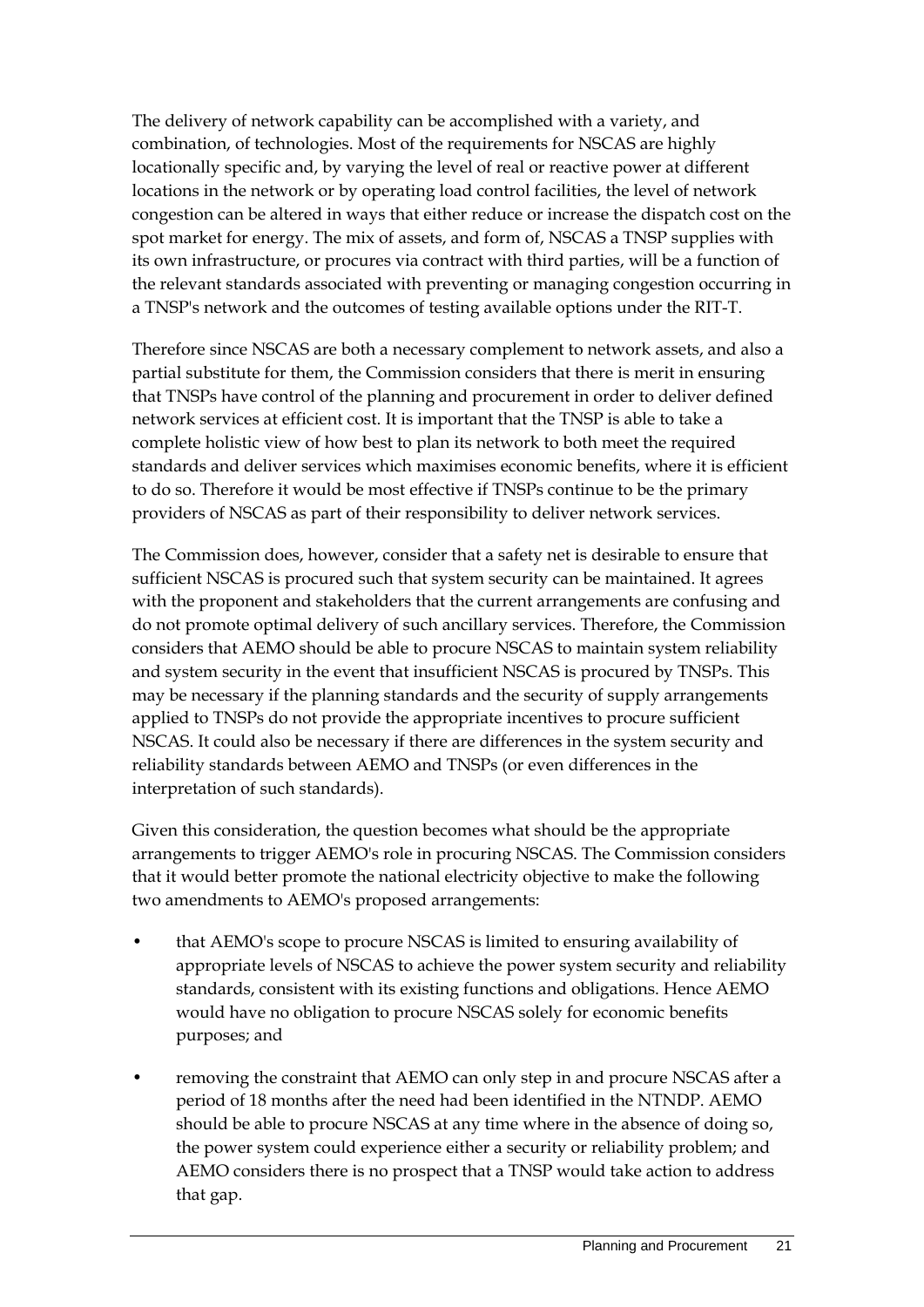The Rules already include obligations and incentives for TNSPs to develop a secure and reliable network, and it also allows them to enter into network support agreements for non-network options. While AEMO's responsibility regarding system security is clear, its responsibility and role in delivering wider market benefits is less so. To date, AEMO's role in terms of economic benefits from the network has been limited to minimising spot prices.<sup>42</sup>Allowing AEMO to procure network support services for market benefits across the NEM is potentially a broader role. It also potentially shifts the accountability for the performance of the network, at least in the context of network support services, away from TNSPs and towards AEMO.

When the decision to establish a NTP was made, the Council of Australian Governments (COAG) agreed that under the new transmission planning arrangements, accountability for jurisdictional transmission investment, operation and performance will remain with the TNSPs.43 Establishing a role for AEMO to procure NSCAS which delivers market benefits (which would be wider that its current role with respect to benefits of spot market trading) may remove some accountability from TNSPs.

The NTNDP has been developed as a transparent, informative planning tool to assist TNSPs in planning their networks over the long term in a manner consistent with promoting the efficiency of the national energy market and also to improve stakeholders' understanding of future transmission constraints and the possible planning options. Expanding the NTNDP to be used in a way which determines the required level of investment and then mandating parties to deliver that prescribed level is not consistent with the purpose of the NTNDP. The NTNDP is a planning guide and it should be possible for TNSPs and AEMO to employ more or less NSCAS (than that identified in the NTNDP) where it is efficient to do so.

Therefore, the purpose of NSCAS Rules should be to identify when AEMO needs to intervene in the market, that is, when the reliability or security of the system is at risk. Thus AEMO's role in procuring NSCAS should be in providing a safety net focussed on system security and reliability. In coming to this view the Commission considered the proposed arrangements for NSCAS in the light of the arrangements that already apply for network planning.

The Commission also considers that the 18 month time frame proposed by AEMO is relatively inflexible. There is a possibility that this constraint may limit AEMO's ability to achieve its security of supply obligations as it would be unable to procure NSCAS even if it considered that TNSPs were unlikely to address the NSCAS need during that period. Also it is possible that circumstances change or better information becomes available which removes the rationale for the considered initial need. In such situations, it would be inefficient if AEMO remained obliged to procure NSCAS.

<sup>&</sup>lt;sup>42</sup> We note, however, AEMO has a role with respect to the Victorian transmission system where it is the planner and procurer of network services. In this context, AEMO has a role in considering market benefits projects for network planning purposes.

<sup>43</sup> See MCE Terms of Reference to the AEMC for the National Transmission Planning Arrangements Review, 3 July 2007.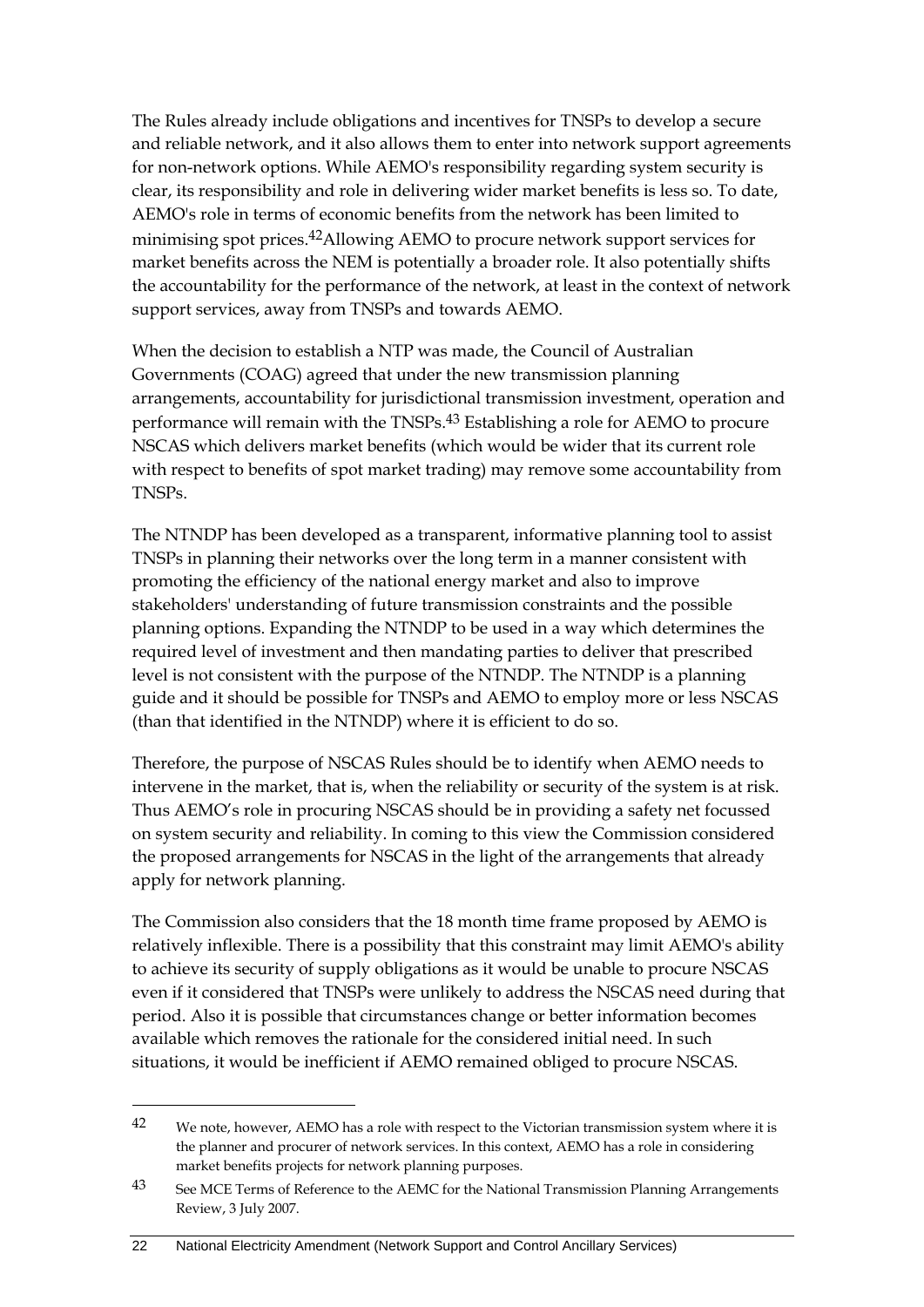For these reasons, the 18 month time frame should be removed and AEMO should have the ability to:

- identify in the NTNDP the trigger date for when it considers it will need to procure NSCAS, where the trigger date could be any date after the publication of the NTNDP; and
- publicly consult with the TNSP to ensure that a gap exists and, where a gap exists, to procure NSCAS when a system security or reliability issue needs to be addressed.

The Commission also considers adding some further provisions to help ensure that the overall framework for the provision of NSCAS is transparent, effective and promote efficient delivery of network services for consumers. TNSPs should be oblige to report each year in its Annual Planning Report on both:

- the current level of NSCAS capability that can be provided on their network; and
- how it intends to address any relevant NSCAS need as identified in the most recent NTNDP.

In addition, AEMO should also be required to procure any NSCAS on a cost effective basis.

The Commission considers that these amendments:

- maintain the framework of TNSPs being primarily responsible for network services and the NTP providing strategic long term planning with an national focus; and
- provide an appropriate safety net to ensure system security and reliability are maintained as it enables AEMO to procure NSCAS quicker when it is necessary to do so.

Some stakeholders raised concerns that TNSPs may not be sufficiently incentivise to provide NSCAS which deliver market benefits nor plan their networks on a national basis. The Commission notes that the RIT-T has been developed to ensure that TNSPs take into account market benefits and to have regard to national impacts of their proposed investments. Also the proposed planning of NSCAS needs by AEMO in the NTNDP will ensure that TNSPs will have information about NSCAS needs outside of their immediate network boundaries. The Commission also notes that it is currently conducting a Transmission Framework Review which will assess the wider framework of how transmission services are provided in the NEM including the appropriate incentives for TNSPs.44

<sup>44</sup> AEMC Transmission Framework Review, Issues Paper, 18 August 2010.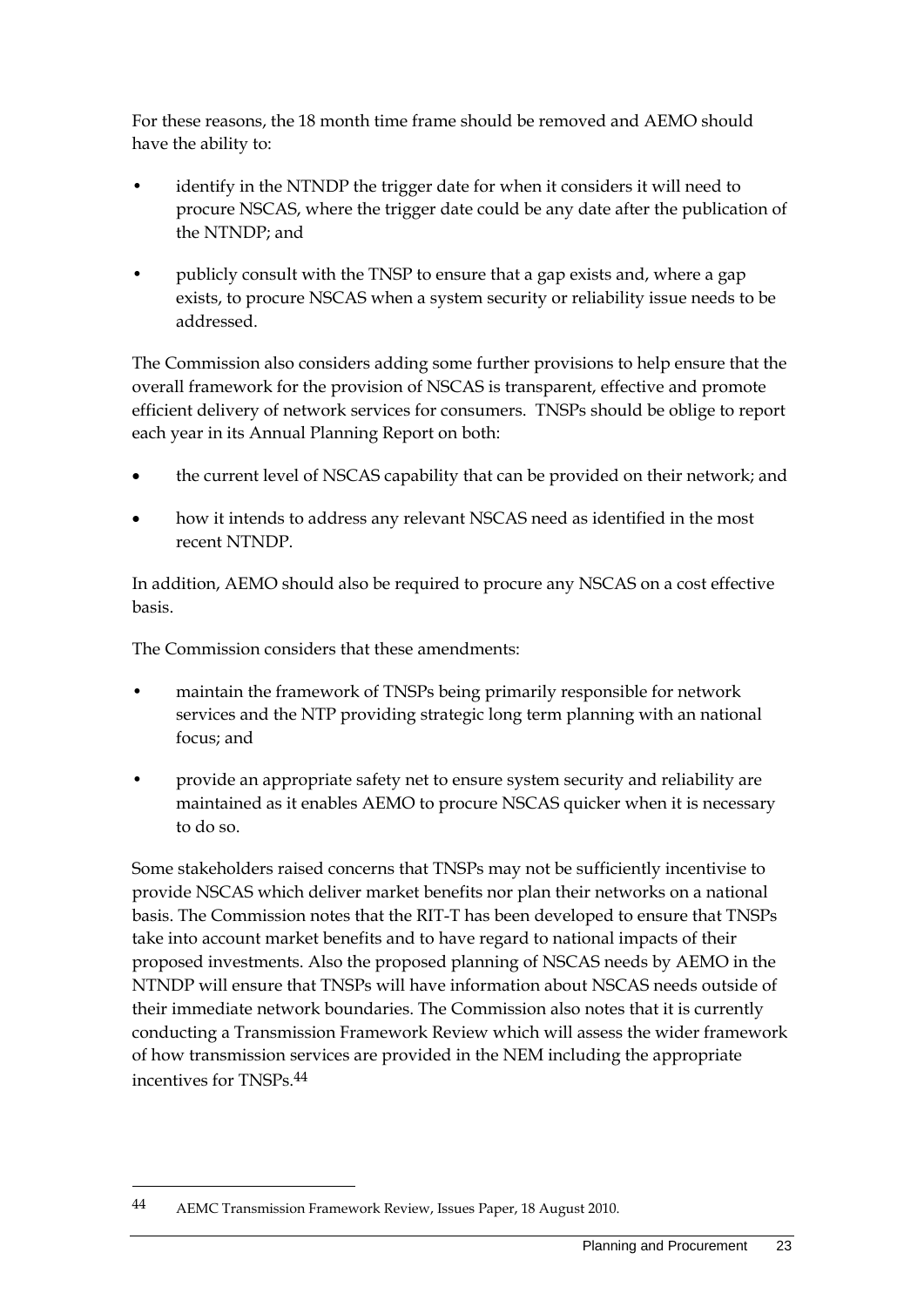#### **6.4 Commission's conclusion**

The Commission concludes that:

- TNSPs will bear the primary responsibility for procuring NSCAS in accordance with their existing obligations with respect to reliability and security of supply;
- AEMO will be limited to procuring NSCAS for system reliability and system security purposes as a last resort option, that is, when a TNSP has failed to do so;
- AEMO would be required to publish its assessment of the need for NSCAS in its NTNDP;
- a trigger date would apply for each NSCAS identified in the NTNDP. At the time of the trigger date AEMO would be required to determine if it is going to procure NSCAS. It will be required to publically consult with TNSPs when making this decision; and
- TNSPs should be obliged to report each year in its Annual Planning Report on both the current level of NSCAS capability that can be provided on its network; and how it intends to address any relevant NSCAS need as identified in the most recent NTNDP.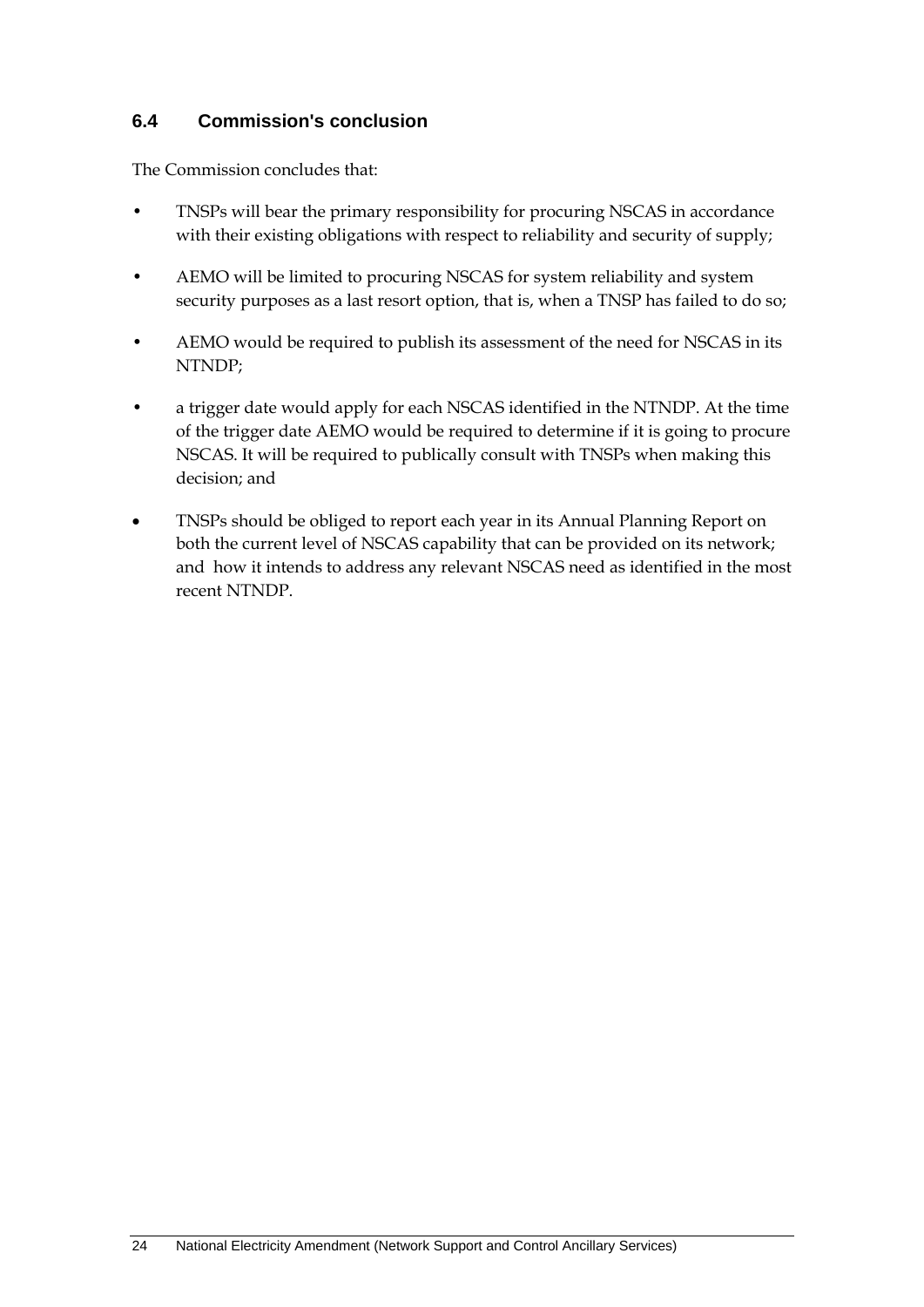## **7 Provision of NSCAS by AEMO**

This chapters sets out the assessment of the issues relating to how NSCAS should be procured by AEMO and the parties that may provide such services.

#### **7.1 Rule change proponent's view**

Under the existing arrangements only Registered Participants can tender to AEMO to provide NCAS.45 The arrangements also exclude TNSPs from tendering to AEMO for reactive power ancillary services as a consequence of the technical specifications in AEMO's NCAS description.46

AEMO's choices in the procurement of NCAS is limited because of:

- Clause 3.11.5(a) of the Rules that states " … AEMO must call for offers from persons who are in a position to provide the non-market ancillary service so as to have the required effect at a connection to a transmission network in an invitation to tender";
- Clause 3.11.5(j) of the Rules that states: " … AEMO must not acquire non-market ancillary services from any person who is not a Registered Participant"; and
- the description of reactive power ancillary service<sup>47</sup> in AEMO procedures for determining quantities of network control ancillary services, is qualified as: " excluding such capability within a transmission or distribution system" which excludes TNSPs from tendering for "residual" NCAS to AEMO.

Therefore, through the application of these provisions, AEMO can only acquire NCAS from Registered Participants who are neither transmission network service providers (NSPs) nor distribution NSPs. The consequence being that provision of NCAS in the form of reactive power capability is effectively limited to:

- registered generators operating in generation mode;
- registered generators operating in SynCon mode; and
- market network service providers (MNSPs) providing DC link voltage control

AEMO considers that widening the range of service providers would in many cases encourage greater competition and reduce the price of the service.<sup>48</sup> AEMO has,

<sup>45 3.11.5(</sup>j) of the Rules.

<sup>46</sup> AEMO, *Network Control Ancillary Service Description*, July 2009.

<sup>47</sup> Reactive power ancillary service is the capability to supply reactive power to, or absorb reactive power from, the transmission network in order to maintain the transmission network within its voltage and stability limits following a credible contingency event but excluding such capability within a transmission or distribution system or as a condition of connection

<sup>48</sup> AEMO Rule Change Request, p. 18.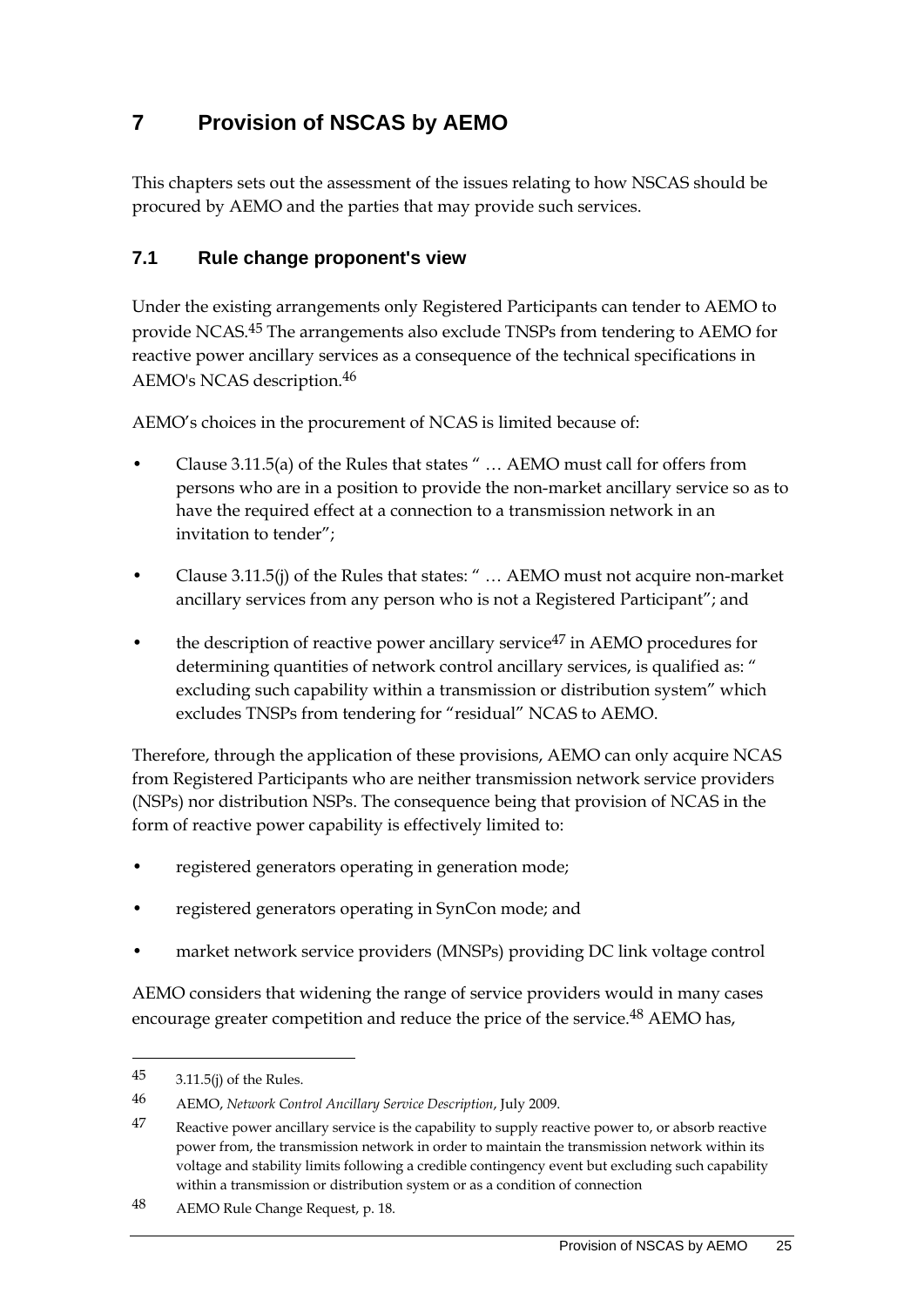therefore, proposed that it be able to acquire NSCAS from persons other than Registered Participants. In addition, AEMO has proposed that it will address procedural issues, such as the exclusion of TNSPs tendering for reactive power support, in consequential amendments to relevant procedures which support the application of the Rules.

#### **7.2 Stakeholder views**

AEL<sup>49</sup> and Hydro Tasmania<sup>50</sup> considered that the TNSPs should be prohibited from tendering to AEMO to provide NSCAS within their own regions. The NGF was concerned that a TNSP could effectively game the process by deciding not to include the service as part of its regulatory determination, but later to tender to AEMO to provide the service.51 However, the NGF considered that once a TNSP makes a decision to competitively tender to provide NSCAS then that relevant service should remain outside of the TNSP's Regulatory Asset Base (RAB) for the life of the asset.52

The Australian Energy Regulator (AER) considered the change to allow TNSPs to compete against Registered Participants would promote efficient outcomes as it permits AEMO to consider a broader range of options for meeting an NSCAS need.<sup>53</sup> The AER noted that the potential risk of TNSPs' double dipping through their revenue recovery processes was only possible in limited circumstances.54 Grid Australia considered that this risk could be managed through guidelines.55

Grid Australia<sup>56</sup> and the NGF<sup>57</sup> considered it was important that non-registered participants be required to comply with the Rules or similar arrangements if they were to provide NSCAS. The NGF recommended that AEMO be required to consult on the obligations and standards for non-Registered Participants.<sup>58</sup>

#### **7.3 Commission's analysis**

1

On this issue of how NSCAS is procured by AEMO , the Rule Change Request raises two issues:

whether AEMO is able to acquire NSCAS from persons other than Registered Participants; and

<sup>49</sup> Alinta Energy Limited submission to the first round of consultation, 3 September 2010, p. 3.

<sup>50</sup> Hydro Tasmania submission to the first round of consultation, 2 September 2010, p. 4.

<sup>51</sup> NGF submission to first round consultation, 3 September 2010, p. 8.

<sup>52</sup> NGF submission to the first round of consultation, 3 September 2010, p. 7.

<sup>53</sup> AER submission to the first round of consultation, 6 September 2010, p. 2.

<sup>54</sup> AER submission to the first round of consultation, 3 September 2010, p. 2.

<sup>55</sup> Grid Australia submission to the first round of consultation, 3 September 2010, p. 12.

<sup>56</sup> Grid Australia submission to the first round consultation, 3 September 2010, p. 11.

<sup>57</sup> NGF submission to the first round of consultation, 3 September 2010, p. 7.

<sup>58</sup> NGF submission to the first round of consultation, 3 September 2010, p. 6.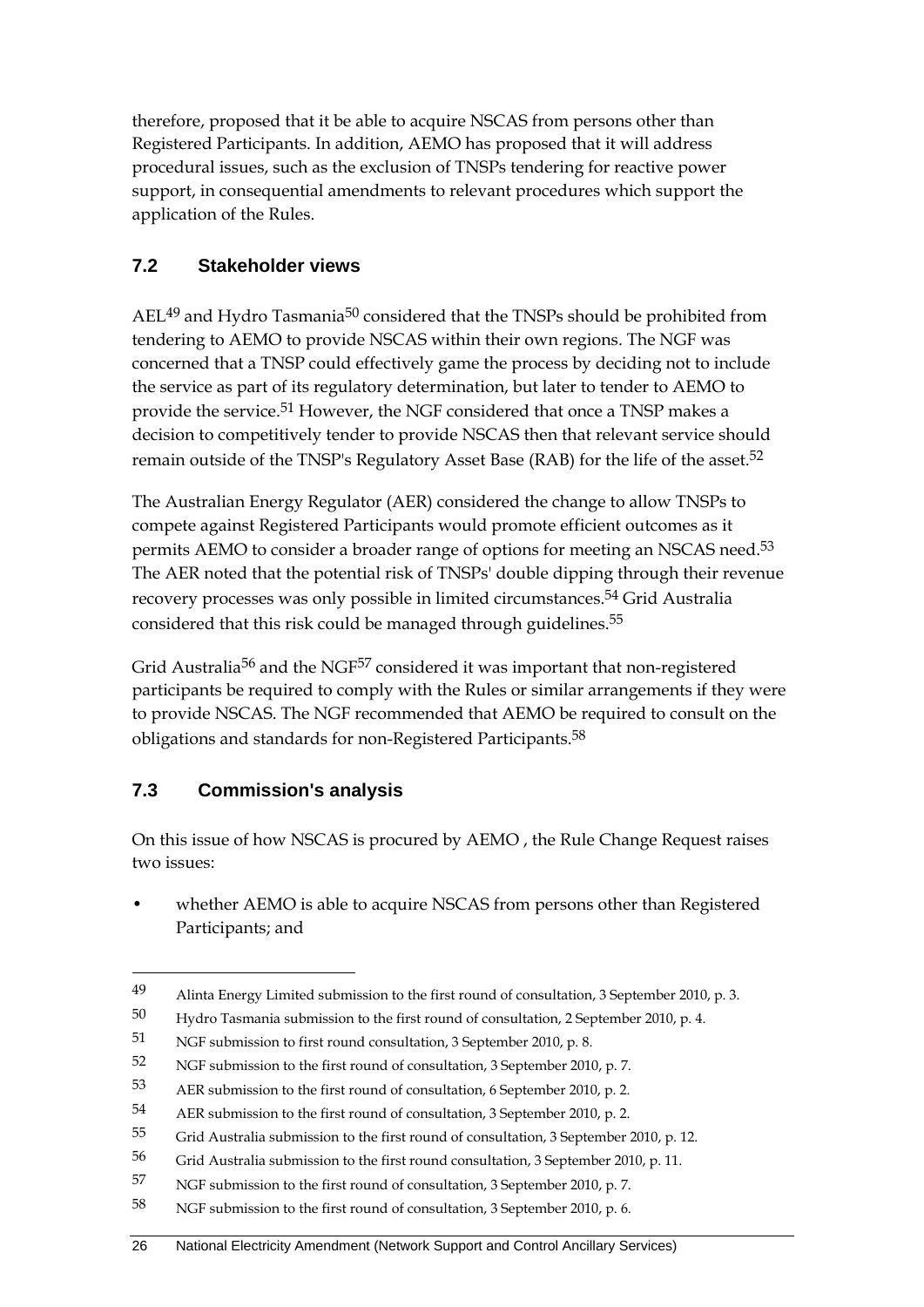• whether the relevant jurisdictional TNSP should be prohibited from tendering to AEMO to NSCAS within their own regions.

The Commission agrees with AEMO's proposal that it should be able to acquire NSCAS from persons other than Registered Participants. Allowing parties other than registered participants to provide NSCAS will increase the amount of competition for the provision of these services. This would in principle reduce the costs to AEMO to provide NSCAS and provide AEMO with greater flexibility to meet NSCAS needs.

However, parties that are not Registered Participants are not subject to the requirements of the Rules. This means they would not be subject to the provisions that seek to ensure that NSCAS would be provided in a safe and secure manner.<sup>59</sup> Hence the Commission agrees with AEMO that additional arrangements would be required for non-Registered Participants to provide NSCAS. AEMO proposed that these obligations and standards would form part of the tender documents and would, as a result, be formalised in contracts with successful NSCAS providers.

The Commission considers that AEMO should be required to consult on the obligations and standards that would form part of the tender documents and that obligations and standards should reflect all relevant requirements in the Rules. This is important to ensure that this proposed arrangement would not adversely impact on system security or reliability outcomes, and also does not reduce transparency provided by the Rules.

The Commission is interested in stakeholders views on whether non-registered participants should be permitted to provide NSCAS to AEMO under these arrangements or alternatively whether a new classification of registered participants should be created for such potential providers of NSCAS.

The Commission notes that some stakeholders are concerned whether TNSPs should be able to participate in tenders to AEMO. TNSPs are provided with revenue for meeting their service obligations on an ex-ante basis. This means TNSPs could be provided with a revenue allowance for NSCAS it proposes to procure during a regulatory control period, but during that period the TNSP instead provides the service competitively to AEMO under tender (refer to as "double-dipping" as TNSPs would be paid twice for the one service). Hence allowing TNSPs to tender for the provision of NSCAS within their own regions may have implications that could impact on efficient outcomes.

The Commission also recognises that given the unique role of TNSPs with respect to other potential providers (e.g. TNSPs generally are aware of many of the technical aspects of other potential NSCAS providers due to their role in network connection), allowing TNSPs to tender for the service may distort the effectiveness of competition in the relevant market. Therefore precluding TNSPs from tendering for NSCAS within their own regions would remove any risk of inefficient NSCAS procurement and revenue double dipping.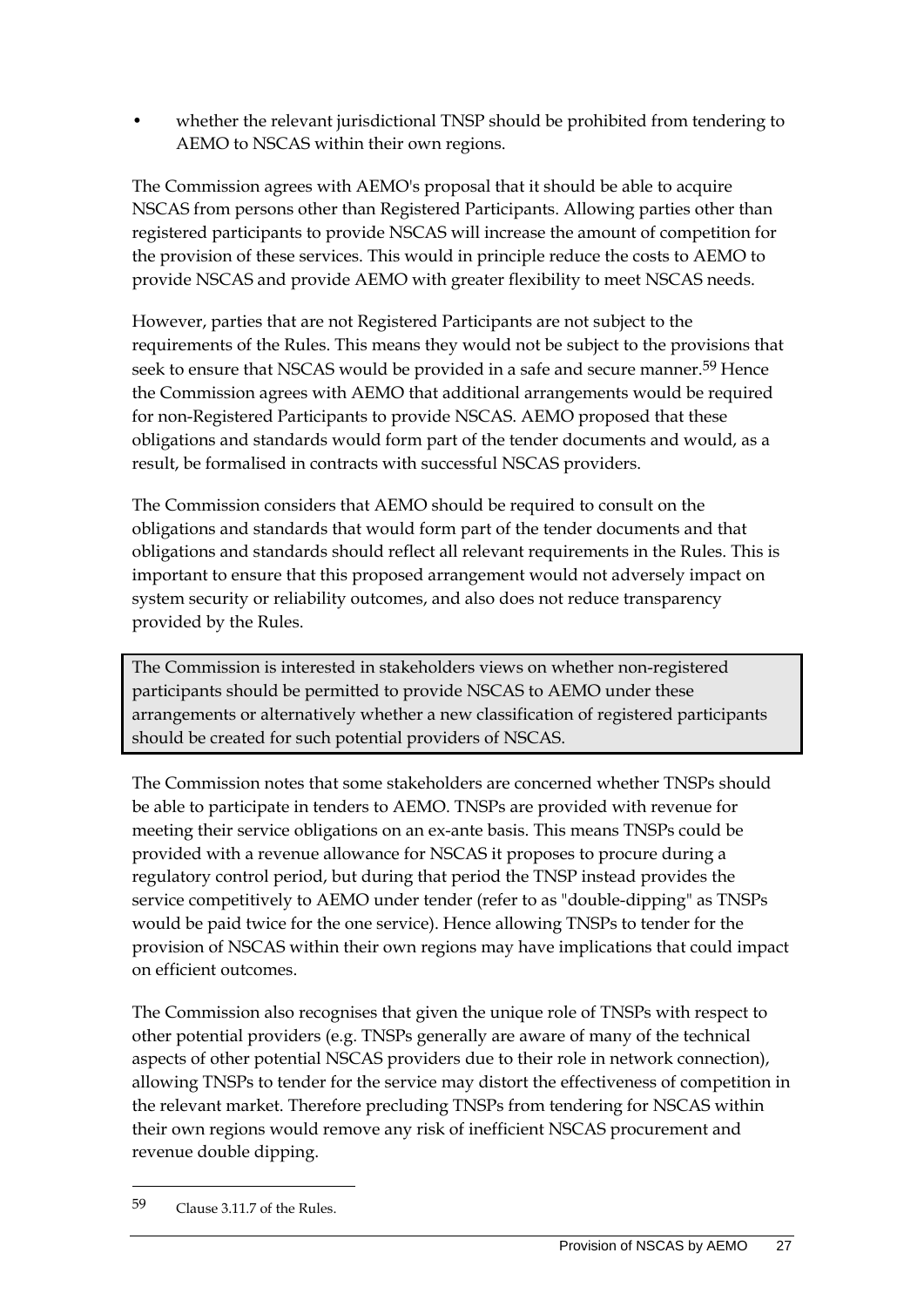However, the Commission is concerned that it may not always be practical, such as due to licensing requirements, for entities other than the local TNSPs to provide NSCAS. Also the Commission considers that the proposed framework would have sufficient transparency to alleviate the risks identified. In addition, the Commission's draft recommendation that AEMO should only be limited to procure NSCAS for system security needs and that TNSPs are solely responsibility for providing NSCAS for market benefit purposes will decrease the range of opportunities for TNSPs to exploit any competitive advantage. Therefore the Commission considers that on balance TNSPs should be able to tender to provide NSCAS within their own region.

The Commission considers that the ability of TNSPs to double dip under the proposed arrangements is limited. The arrangements are reasonably transparent with the NSCAS need being:

- identified in the AEMO NTNDP
- met through the AEMO tender process. ; and
- AEMO being required to explain publically when its makes its call for offers, why it considers that the relevant NSCAS need will not be address by the jurisdictional TNSP in the necessary timeframe.

In addition, the AER would have oversight of the treatment of the TNSP's assets that become part of the RAB. AEMO would also be required to report on its procurement of NSCAS in the NTNDP. Therefore the AER could clearly identify any incidents of TNSPs getting revenue from two sources for providing the same NSCAS. The AER would therefore be able to identify and exclude a contracted TNSP NSCAS asset from the TNSP's regulated asset base. This is supported by the new reporting requirements for TNSPs to include in its Annual Planning Reports information both the current level of NSCAS capability that can be provided on its network, and how it proposes to address any relevant NSCAS need as identified in the most recent NTNDP.

#### **7.4 Commission's conclusion**

The Commission concludes that:

- TNSPs should not be precluded from tendering with AEMO to provide NSCAS within their own regions;
- AEMO should be able to acquire NSCAS from persons other than Registered Participants; and
- all providers of NSCAS should be required to meet the requirements in the Rules, and AEMO would consult on the obligations and standards to apply.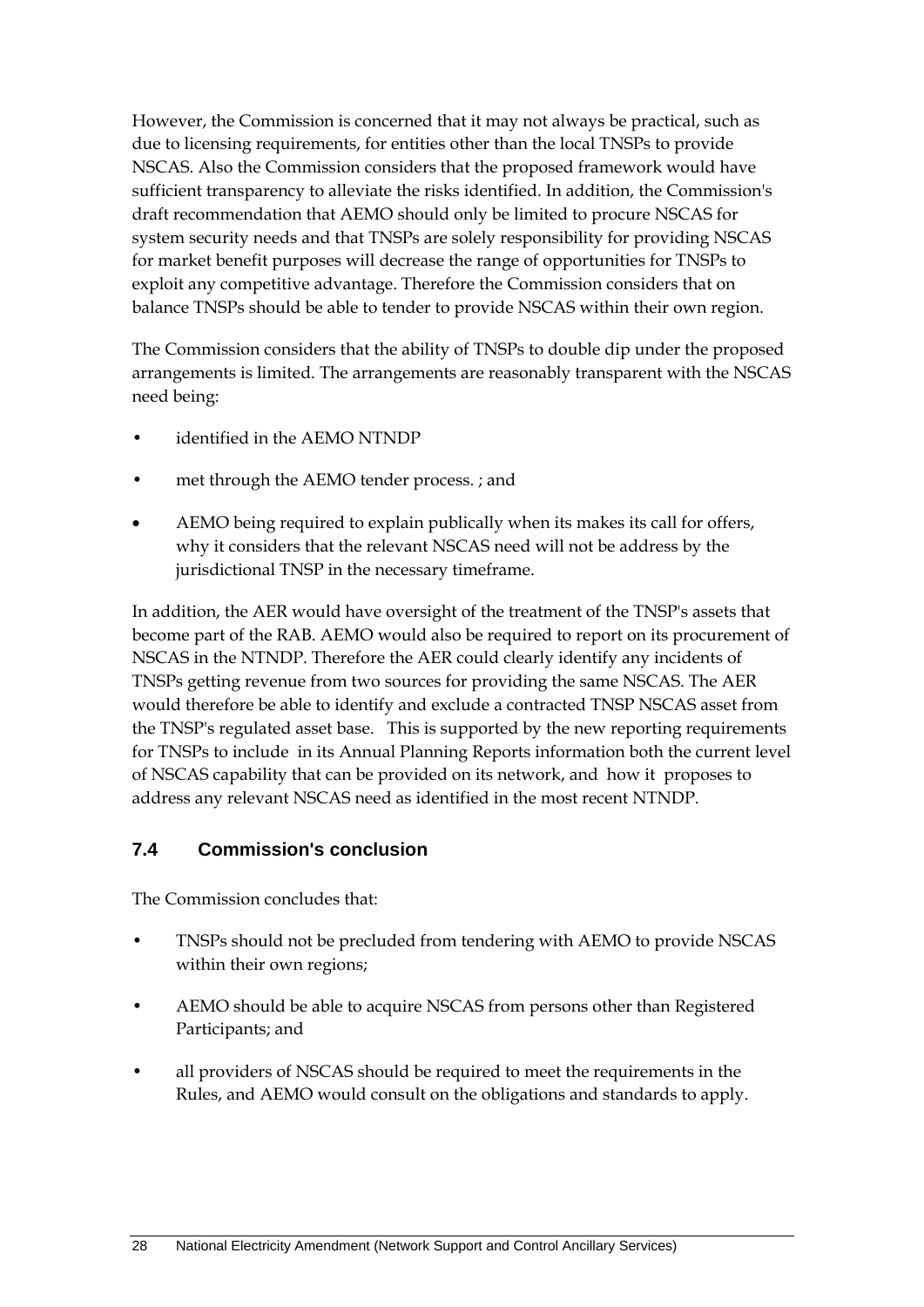## **8 Deployment of NSCAS**

NSCAS will cover services deployed either by AEMO or by a TNSP. In either case, AEMO will be required to model the deployment of those services in network constraint equations used in its central dispatch and PASA processes in order to improve dispatch and pricing outcomes and to better manage power system security and reliability. This chapter discusses the appropriate arrangements for assisting AEMO in deciding how to model, and when to deploy, such NSCAS services.

#### **8.1 Rule change proponent's view**

AEMO stated that TNSPs are not presently obliged to provide it with information about network support agreements they have.<sup>60</sup> AEMO considered that this arrangement diminishes its ability to achieve its power system security obligations through the central dispatch and PASA outcomes.<sup>61</sup>

Therefore, AEMO proposed that NSPs be obliged to update it with relevant information on their NSCAS provided under network support agreements. AEMO's proposal would oblige NSPs to provide:

- a description of the NSCAS including details of:
	- the purpose for which it has been acquired;
	- the relevant connection points;
	- the quantity that can be provided;
	- the notice that is required before enablement of the service;
	- once enabled, the time to respond to a usage instruction; and
	- communication protocols related to enabling and usage and notification of changes to service availability;
- the availability of the NSCAS including any possible availability restrictions and whether other parties (such as AEMO) would be able to use the service;
- advice on any changes to the formulation of network limits to reflect the enabling or usage of the service; and
- where relevant, details of how and when the service could be dispatched by AEMO.

<sup>60</sup> AEMO Rule Change Request, p. 27.

<sup>61</sup> Ibid.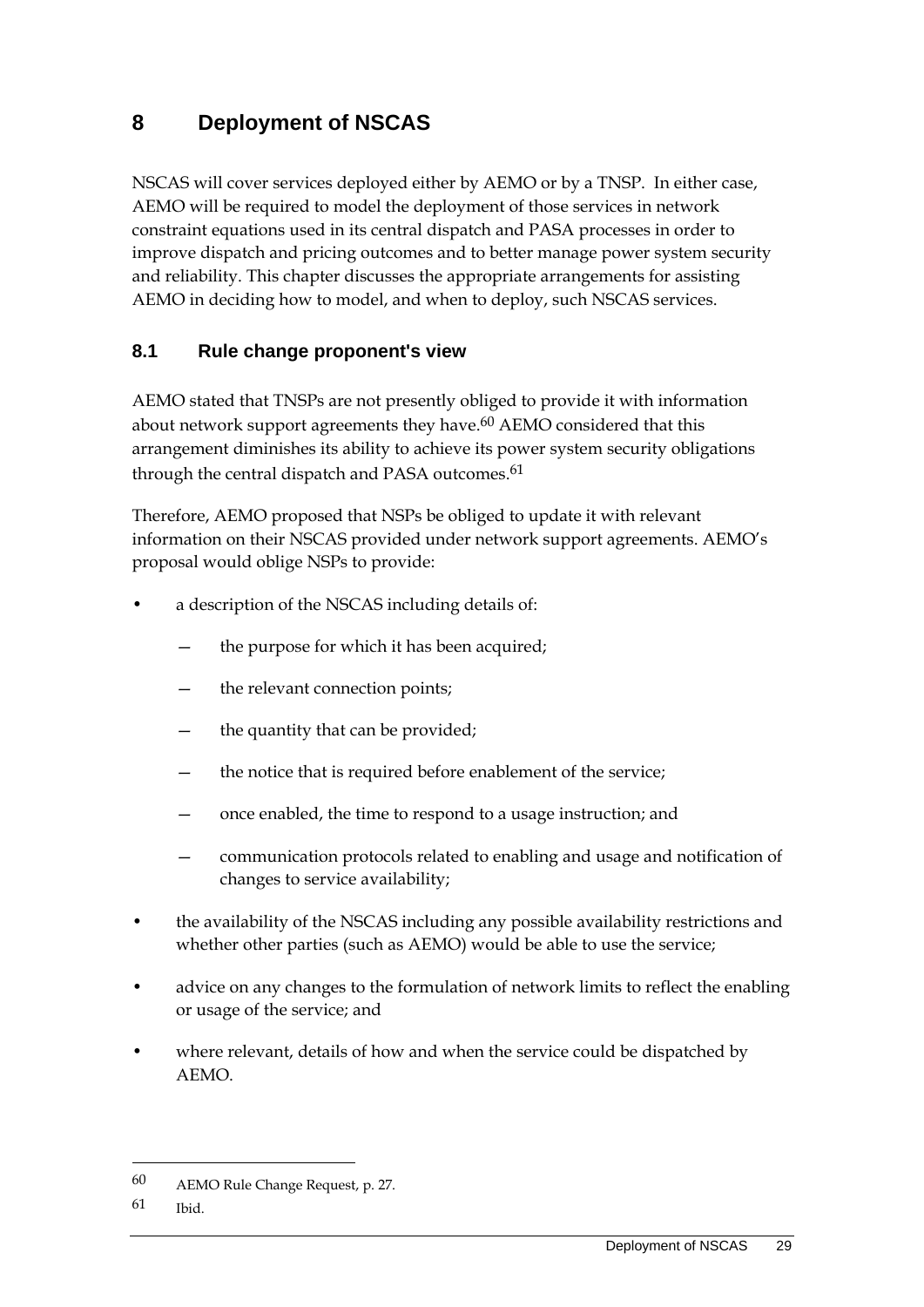AEMO also proposes to add two new obligations into the Rules. Firstly, an obligation on NSPs to negotiate in good faith with AEMO on the form of the instructions they would provide to AEMO on how to dispatch NSCAS (particularly in relation to scheduled or semi-scheduled plant). Secondly, an obligation for AEMO to develop and publish guidelines for the dispatch of NSCAS within central dispatch and PASA.

#### **8.2 Stakeholder views**

The NGF supports more transparency for TNSP network support agreements.<sup>62</sup>

Grid Australia considered the Rules should only set out general types of information needed in recognition that specifics will vary depending on the particular circumstances of each network support agreement.63

#### **8.3 Commission's analysis**

In making an assessment of the potential gap between the level of NSCAS provided by TNSPs and the identified NSCAS need for the national network, AEMO will be highly reliant on the information provided to it. In addition AEMO may direct or instruct any person to provide services to maintain power system security and reliability including NSCAS that is available to a NSP under a network support agreement. Therefore the Commission recognises that the absence of quality information on such services would diminish AEMO's ability to achieve its power system security obligations through the central dispatch and PASA processes.

While existing Clause 4.3.4(d) of the Rules obliges an NSP to advise AEMO of any ancillary services or similar services provided under any connection agreement, it does not ensure that all the information necessary to allow AEMO to carry out its functions is provided. Therefore the Commission agrees with AEMO's proposal to strengthen the information disclosure requirements for NSPs. The detailed information contained in the network support agreements would assist AEMO to maintain system security and improve the efficiency of its dispatch process by:

- making AEMO more aware of all the options available to it for providing a secure and efficient dispatch; and
- helping AEMO to formulate constraint equations to properly reflect the impact of the deployment of NSCAS.

The Commissions considers that making this information available to AEMO is important because it will assist in dispatching these services and improve pricing outcomes, thereby enhancing investment outcomes. Also, it is appropriate that this provision applies to both DNSPs and TNSPs as it could be possible that DNSPs have

<sup>62</sup> NGF submission to the first round of consultation, 3 September 2010, p. 7.

<sup>63</sup> Grid Australia submission to the first round consultation, 3 September 2010, p. 12.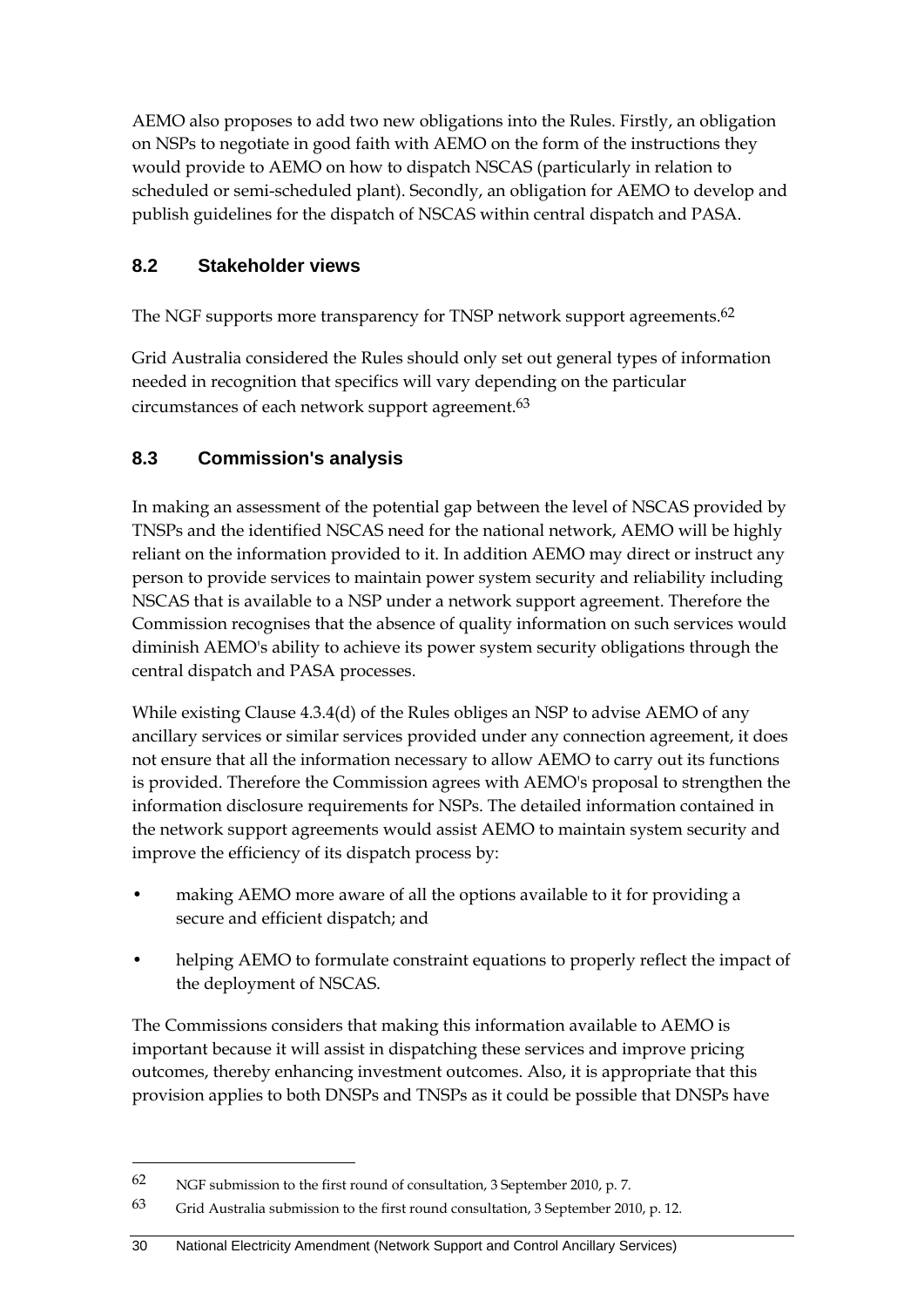network support arrangements or demand response capabilities. The application of the requirements to NSPs would also maintain the application of existing clause 4.3.4 (d).

The Commission also accepts the rationale for the additional two obligations proposed by AEMO. These are important to ensure that NSCAS is deployed in the correct manner and when it is economically efficient to do so. Also they will also improve the transparency of the arrangements.

The obligation on NSPs to negotiate in good faith with AEMO on the form of the instructions will ensure that those instructions are both comprehensive and practicable for AEMO to implement in central dispatch if required. Without this obligation, AEMO would be unable to dispatch NSCAS in the manner intended by the NSP and if AEMO were to exercise its discretion in dispatching the service, this could leave AEMO open to dispute by the NSP if their decision was wrong.

### **8.4 Commission's conclusion**

The Commission agrees with AEMO's proposal and concludes that:

- NSPs should be required to provide relevant information on their NSCAS provided under network support agreements to AEMO;
- NSPs should be obliged to negotiate in good faith with AEMO on the form of the instructions they will provide to AEMO on how to dispatch NSCAS; and
- AEMO should be obliged to develop and publish guidelines for the dispatch of NSCAS within central dispatch and PASA.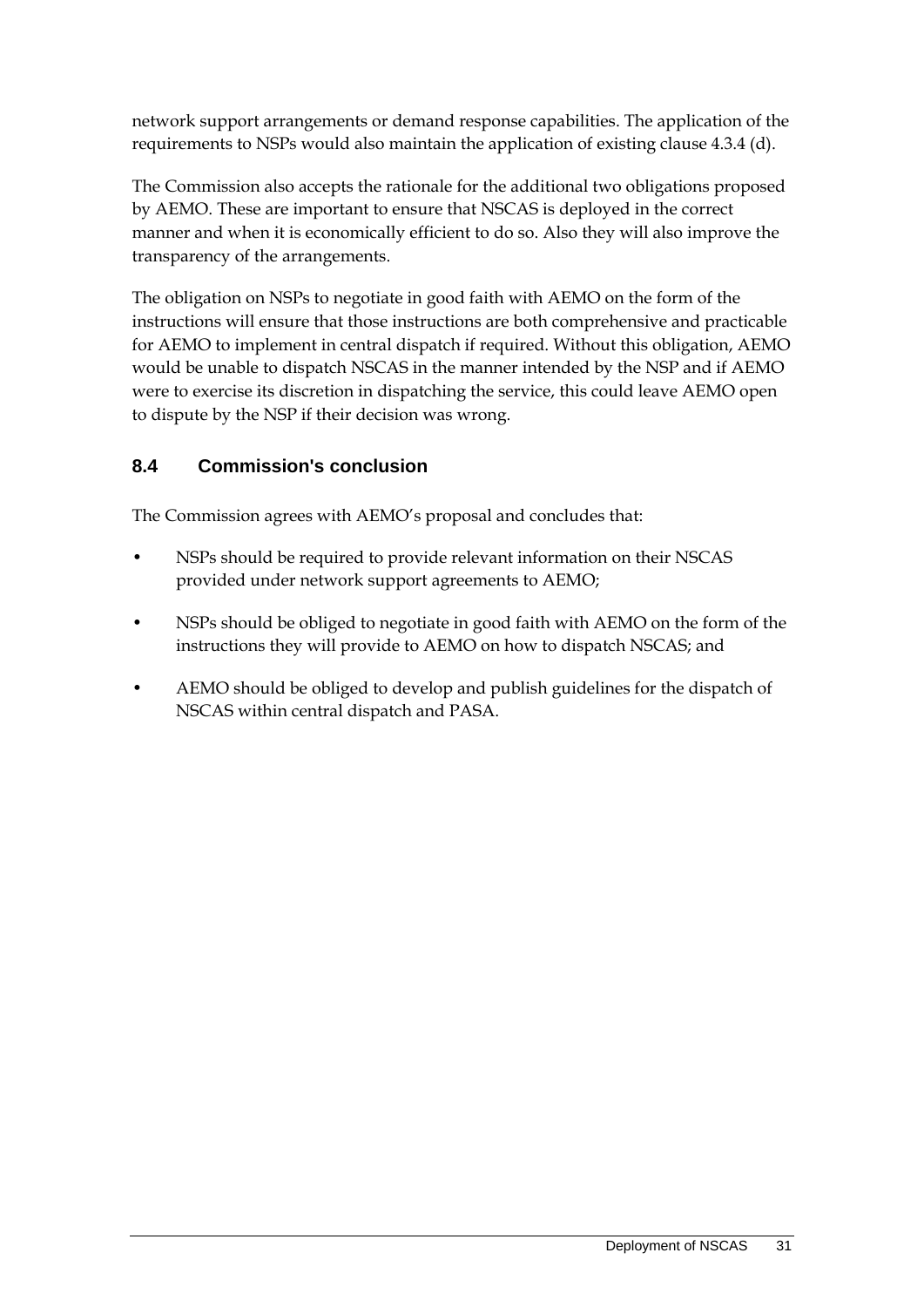### **9 Funding and cost recovery of NSCAS**

#### **9.1 Rule change proponent's view**

Under the existing arrangements the costs for NSCS are recovered in two ways:

- NSCS costs incurred by TNSPs are recovered from users of their networks through the TNSPs' regulated transmission charges;<sup>64</sup>and
- NCAS procured by AEMO are recovered from all Market Customers in the NEM on a pro-rata basis through market charges.65

AEMO considered the existing cost recovery arrangements for NCAS it procures are inappropriate because service costs are not recovered from those receiving the benefit.66 AEMO has proposed that costs for NSCAS procured by it should be recovered from Market Customers in benefiting regions on the basis of the proposed Regulation Benefit Ancillary Services Procedures.

AEMO has also proposed that where TNSPs provide NSCAS through tender to AEMO that this would be treated as non-regulated revenue.

#### **9.2 Stakeholder views**

Stakeholders generally agreed with the proposed funding and cost recovery arrangements.

The NGF considered that TNSPs should fund NSCAS procured by AEMO given that it is their responsibility to procure NSCAS.<sup>67</sup> That is, the same cost recovery approach should be used whether or not the need was addressed by the TNSP or by AEMO.

#### **9.3 Commission's analysis**

The Commission considers that the costs of AEMO procuring NSCAS should be recovered from the Market Customers in benefiting regions, rather than from the network users in the region where the cost is incurred. For example, it is quite possible that procuring NSCAS in an exporting region could increase the transfer capability of an associated interconnector. This could benefit the Market Customers in the importing region, while under the current arrangements the costs would be recovered from

<u>.</u>

<sup>64</sup> Clauses 6A.6.6 and 6A.6.7 allow TNSPs to recover capital and operating expenditure such that they comply with all applicable regulatory obligations or requirements associated with the provision of prescribed transmission services and maintain the quality, reliability and security of supply of prescribed transmission services and of the transmission system through the supply of prescribed transmission system.

<sup>65</sup> Clause 3.15.6A(c) of the Rules.

<sup>66</sup> AEMO Rule Change Request, p. 30.

<sup>67</sup> NGF submission to the first round of consultation, 3 September 2010, p. 7.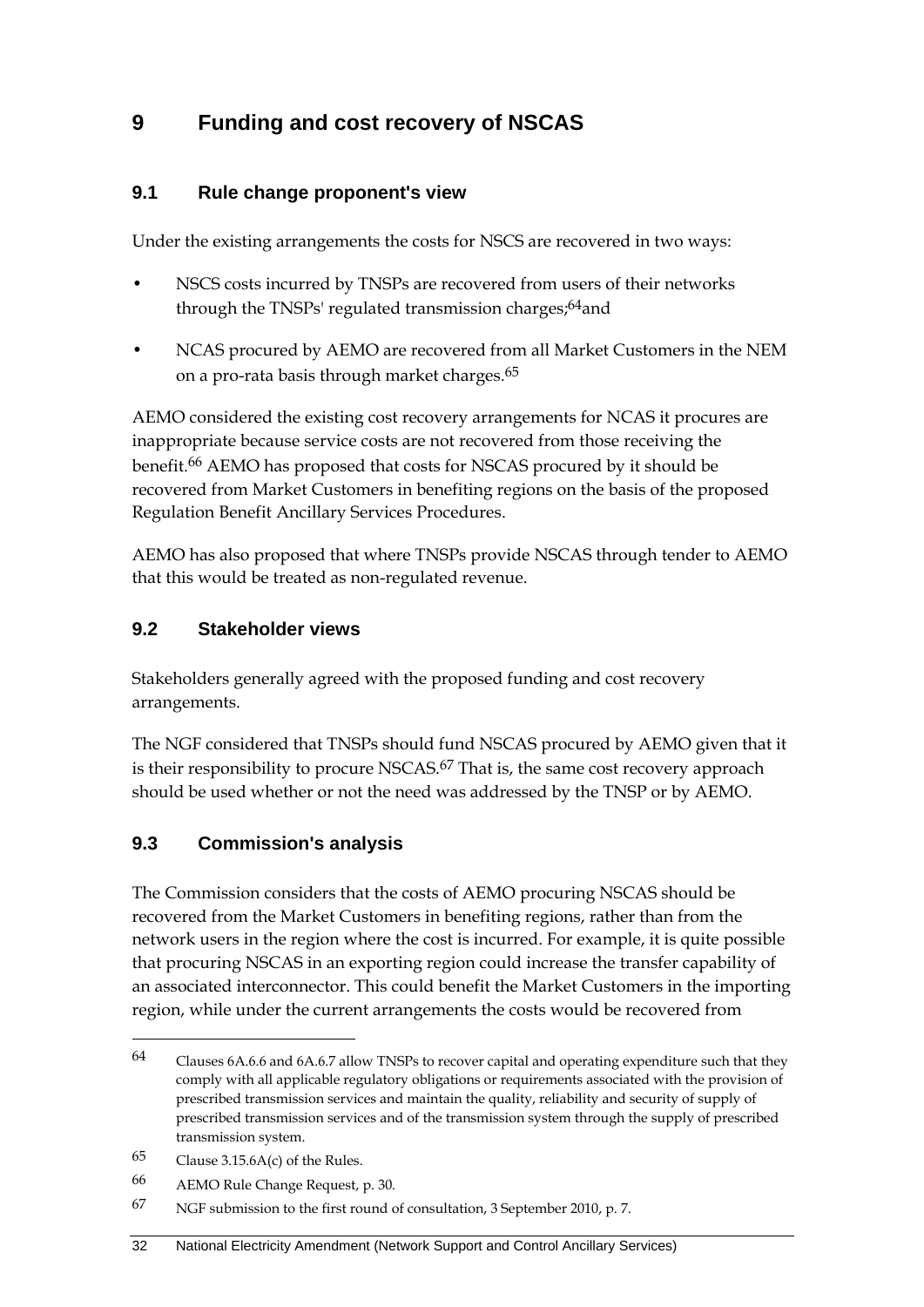network users in the exporting region. The proposed change by AEMO would, in this case, shift the cost of procuring NSCAS to the beneficiaries.

The beneficiaries of procuring NSCAS may not always be immediately obvious. Therefore, the Commissioning agrees that AEMO should be required to develop Regulation Benefit Ancillary Services Procedures. These procedures should be developed under consultation with stakeholders, in accordance with the Rules consultation procedures.

With regard to NSCAS costs incurred by TNSPs, the Commission considers that the existing framework for determining how TNSPs recover their network expenditure should continue to apply. That is, such costs would be treated the same as all network expenditure and recovered through the TNSPs' regulated transmission charges. The Commission notes that it has recently made a draft Rule determination in relation to inter-regional transmission charging which, if the Rule was made, would enable TNSPs to charge customers in adjacent regions the costs of any network assets (including NSCAS) which provide inter-regional transmission capability. Where a TNSP provides NSCAS through tender to AEMO, the costs should be treated as non-regulated revenue.

#### **9.4 Commission's conclusion**

The Commission agrees with the AEMO proposal and concludes that:

- the costs for NSCAS procured by AEMO should be recovered from Market Customers in benefiting regions on the basis of the proposed Regulation Benefit Ancillary Services Procedures;
- in accordance with the consultation procedures under the Rules, AEMO would develop Regulation Benefit Ancillary Services Procedures in order to determine the beneficiaries when NSCAS is procured;
- where a TNSP provides NSCAS through tender to AEMO, the costs would be treated as non-regulated revenue; and
- NSCAS costs incurred separately by TNSPs are recovered from network users through the TNSPs' regulated transmission charges.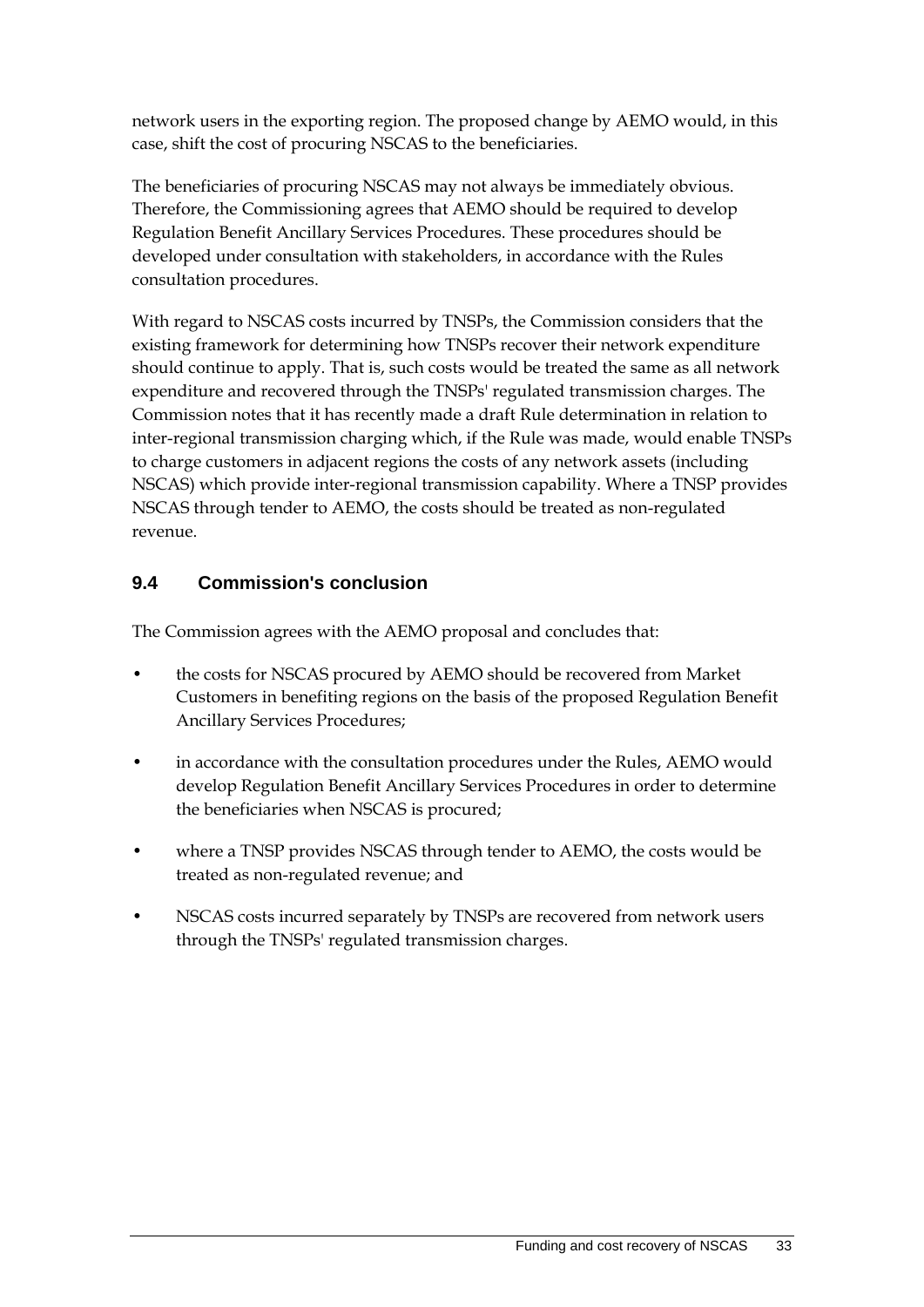## **Abbreviations**

| <b>ACCC</b>   | Australian Competition & Consumer Commission   |
|---------------|------------------------------------------------|
| AEL           | Alinta Energy Limited                          |
| <b>AEMC</b>   | <b>Australian Energy Market Commission</b>     |
| <b>AEMO</b>   | Australian Energy Market Operator              |
| AER           | Australian Energy Regulator                    |
| <b>COAG</b>   | <b>Council of Australian Governments</b>       |
| Commission    | See AEMC                                       |
| <b>DNSP</b>   | distribution network service provider          |
| <b>MCE</b>    | Ministerial Council on Energy                  |
| <b>MNSP</b>   | market network service provider                |
| <b>NCAS</b>   | network control ancillary services             |
| <b>NECA</b>   | National Electricity Code Administrator        |
| <b>NEL</b>    | National Electricity Law                       |
| <b>NEM</b>    | national electricity market                    |
| <b>NEMMCO</b> | National Electricity Market Management Company |
| <b>NEO</b>    | National Electricity Objective                 |
| <b>NER</b>    | <b>National Electricity Rules</b>              |
| <b>NGF</b>    | National Generators Forum                      |
| <b>NMAS</b>   | Non-Market Ancillary Services                  |
| <b>NSCS</b>   | Network Support and Control Services           |
| <b>NSCAS</b>  | Network Support and Control Ancillary Services |
| <b>NSP</b>    | network service provider                       |
| <b>NTNDP</b>  | National Transmission Network Development Plan |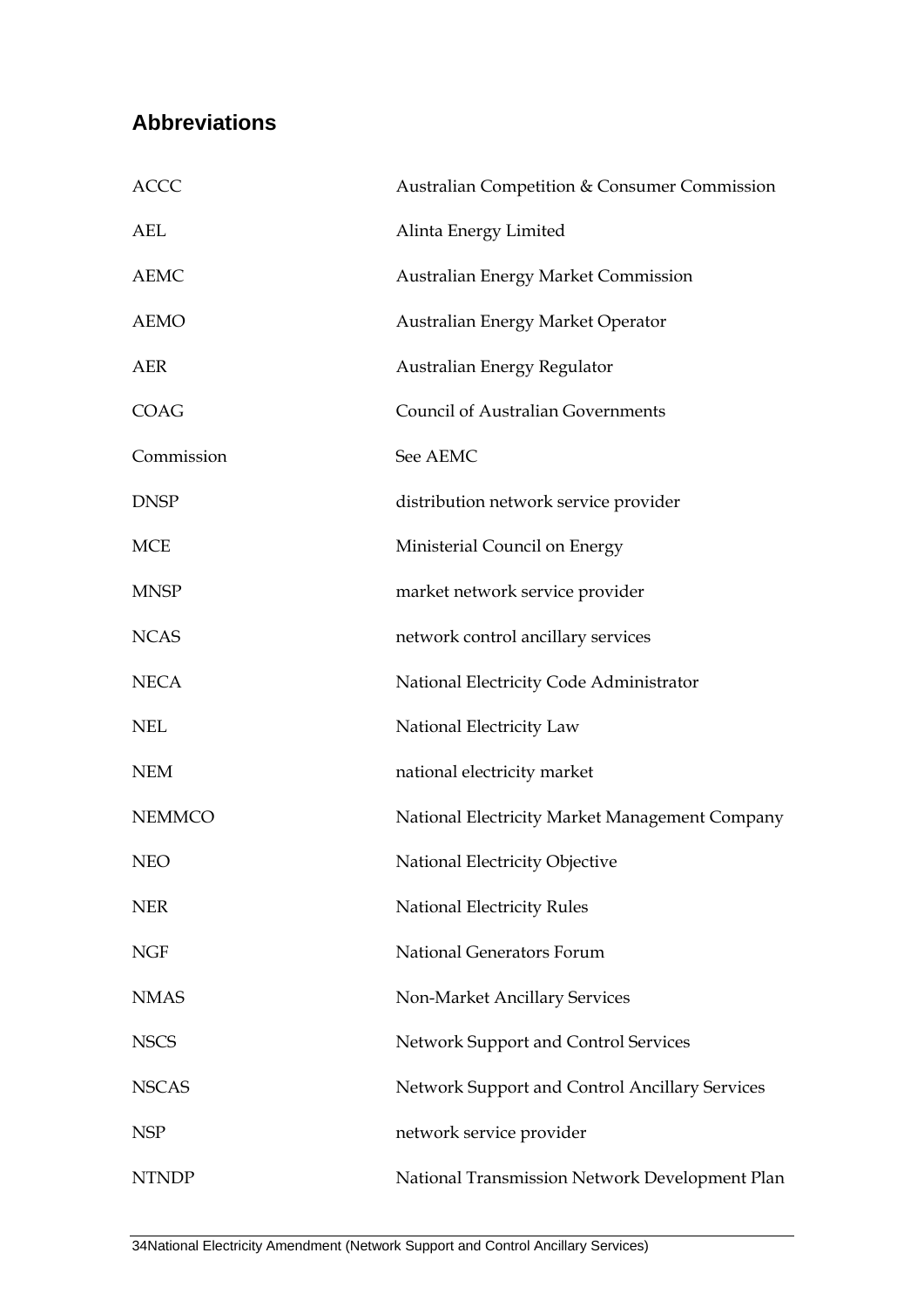| <b>NTP</b>  | National Transmission Planner               |
|-------------|---------------------------------------------|
| <b>PASA</b> | Projected Assessment of System Adequacy     |
| RAB         | Regulatory Asset Base                       |
| RIT-T       | regulatory investment test for transmission |
| Rules       | See NER                                     |
| <b>TNSP</b> | transmission network service provider       |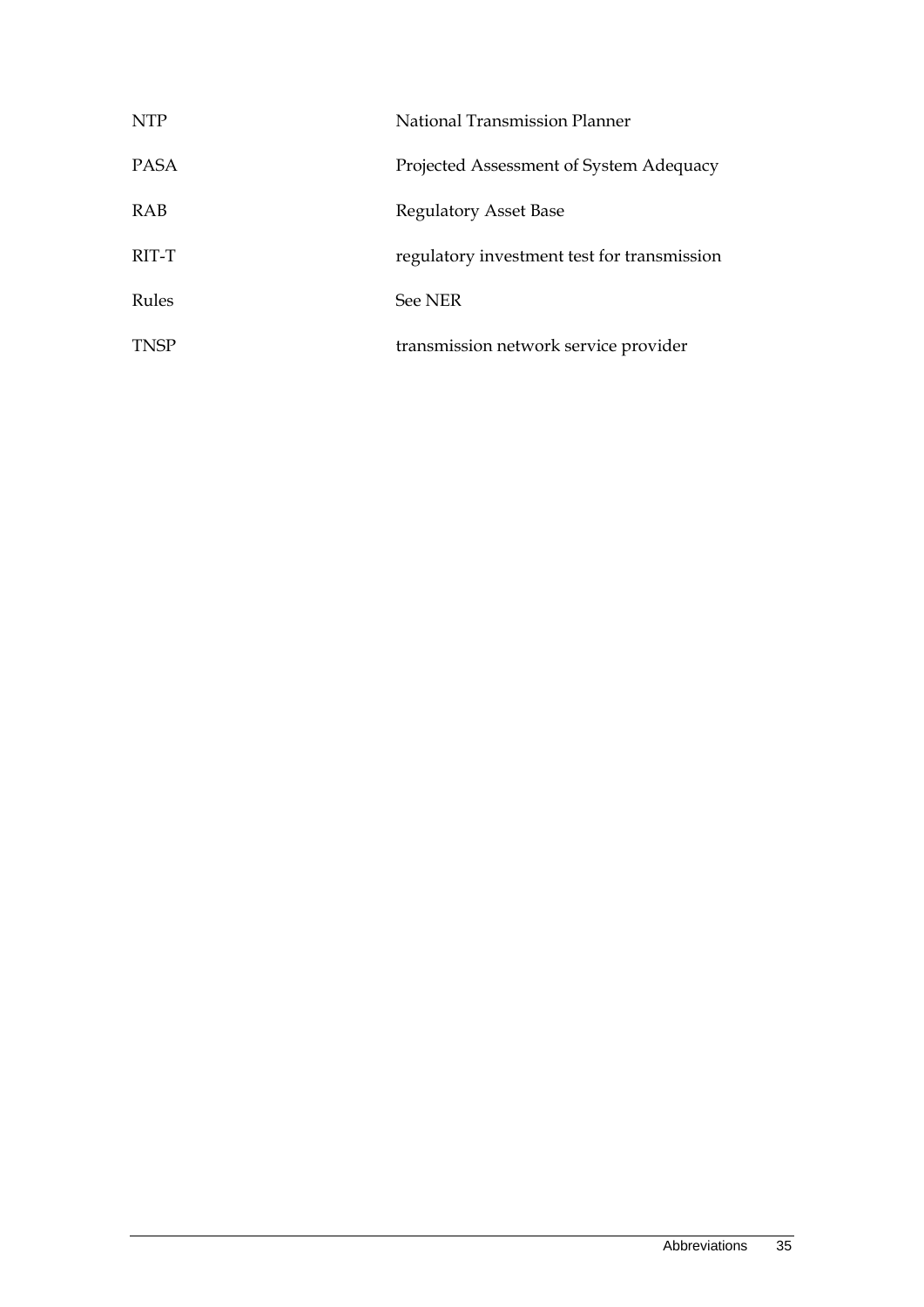## **A Summary of issues raised in submissions**

| <b>Stakeholder</b>              | <b>Issue</b>                                                                                                                                                                                                                                                                               | <b>AEMC Response</b>                                                                                                                                                                                                                                                                                                                                                                                                                                                                                                                                                                       |
|---------------------------------|--------------------------------------------------------------------------------------------------------------------------------------------------------------------------------------------------------------------------------------------------------------------------------------------|--------------------------------------------------------------------------------------------------------------------------------------------------------------------------------------------------------------------------------------------------------------------------------------------------------------------------------------------------------------------------------------------------------------------------------------------------------------------------------------------------------------------------------------------------------------------------------------------|
| <b>Planning and procurement</b> |                                                                                                                                                                                                                                                                                            |                                                                                                                                                                                                                                                                                                                                                                                                                                                                                                                                                                                            |
| <b>AEL</b>                      | Concerned for the lack of responsibility for<br>maximising inter-regional benefits of NSCAS and<br>that no one has an obligation to undertake market<br>benefit projects. p. 2.                                                                                                            | The Commission notes that under the proposed arrangements the<br>NTNDP will identify "NSCAS needs" based on market benefits as well in<br>relation to system reliability and system security. The Commission<br>expects that this would encourage NSCAS that delivers market benefits,<br>including interregional benefits. In addition, the Commission notes that<br>the AEMC can consider requirements for market benefit projects in<br>considering whether to exercise its LRPP, potentially requiring a TNSP to<br>perform the RIT-T on projects that deliver interregional benefits. |
| Hydro Tasmania                  | Concerned for the lack of responsibility for<br>maximising inter-regional benefits of NSCAS. p 3.                                                                                                                                                                                          | As above.                                                                                                                                                                                                                                                                                                                                                                                                                                                                                                                                                                                  |
| <b>AEL</b>                      | Concerned about the 18 month delay between<br>AEMO identifying the need for NSCAS (to allow<br>TNSPs to procure the NSCAS) and when AEMO<br>procures the NSCAS. AEL are concerned that this<br>may mean that the reliability and security of the<br>power system may be compromised. p. 2. | The Commission considers that increased flexibility can be introduced by<br>requiring AEMO to identify a date when it will consider whether:<br>1. NSCAS is still needed for security and reliability of supply; and<br>2. whether the TNSPs intend to provide that NSCAS within a suitable<br>time frame.                                                                                                                                                                                                                                                                                 |
| <b>AER</b>                      | Considered that AEMO is financially neutral<br>between non-network and network based<br>solutions, and its proposed solutions are likely to<br>be efficient. p. 2.                                                                                                                         | The Commission notes the comments.                                                                                                                                                                                                                                                                                                                                                                                                                                                                                                                                                         |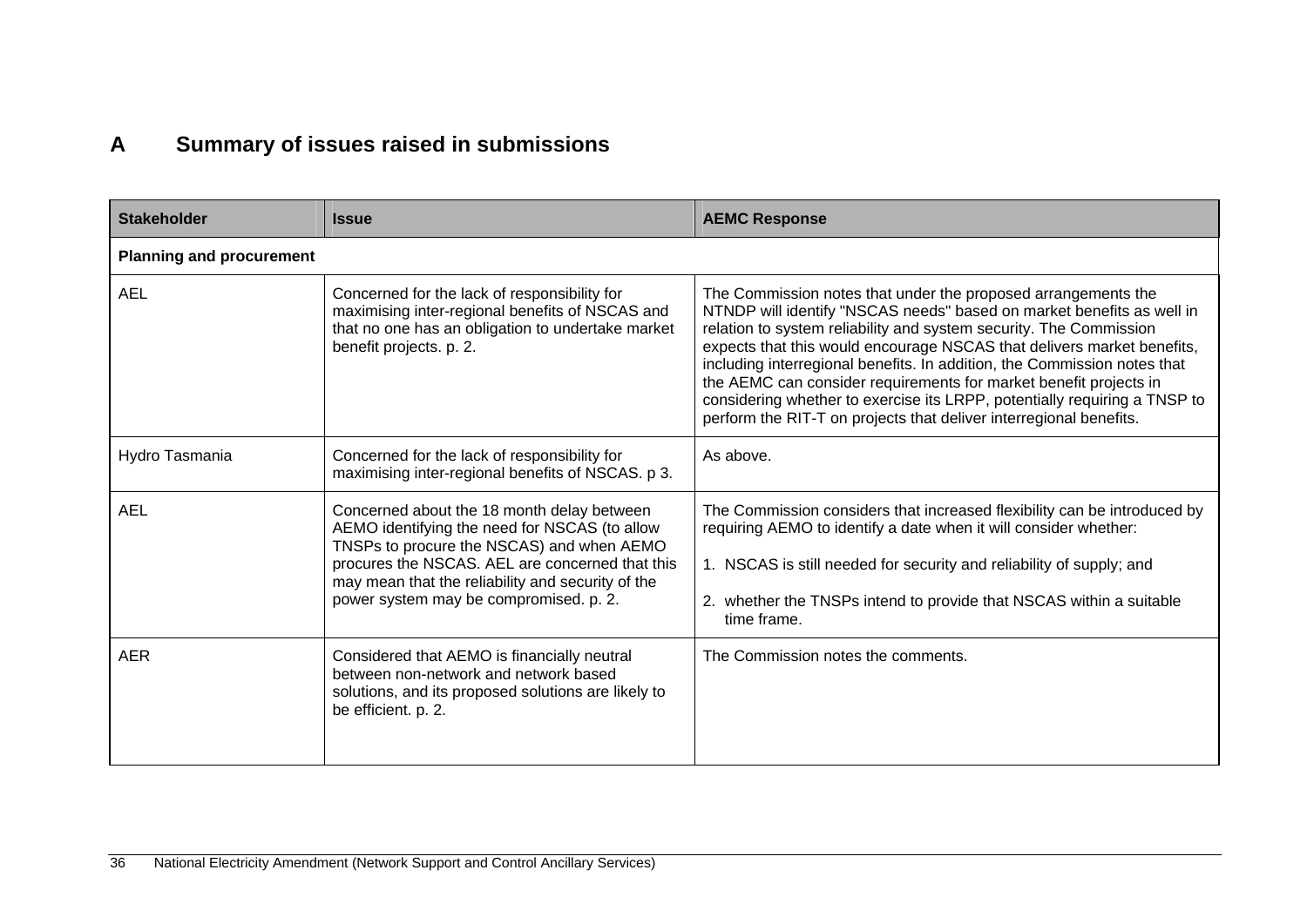| <b>Stakeholder</b>    | <b>Issue</b>                                                                                                                                                                                                                                                                                                                                                        | <b>AEMC Response</b>                                                                                                                                                                                                                                                                                  |
|-----------------------|---------------------------------------------------------------------------------------------------------------------------------------------------------------------------------------------------------------------------------------------------------------------------------------------------------------------------------------------------------------------|-------------------------------------------------------------------------------------------------------------------------------------------------------------------------------------------------------------------------------------------------------------------------------------------------------|
| <b>Grid Australia</b> | Considered AEMO's proposed ongoing role in the<br>procurement of NSCAS is inconsistent with the<br>COAG response to the Final Report of ERIG, cited<br>in MCE correspondence to AEMC, 3 July 2007.68<br>p.5. Considered that TNSPs should be the sole<br>provider of NSCAS. The LRPP and AEMO power<br>of direction would provide a sufficient safety net. p.<br>6. | The Commission agrees that the TNSPs should be the primary entities<br>responsible for the procurement of NSCAS. However, the Commission<br>considers AEMO should be able to procure NSCAS in order to maintain<br>system reliability and security in a similar manner to its powers of<br>direction. |
| Transend              | Consider that TNSPs are able to effectively provide<br>the most efficient technical envelope within which<br>AEMO operates the system to ensure system<br>security, and is therefore best placed to provide<br>these services. p. 1.                                                                                                                                | As above, the Commission agrees that the TNSPs should be the primary<br>entities responsible for the procurement of NSCAS.                                                                                                                                                                            |
| <b>Grid Australia</b> | Noted that there is a disconnect between the spot<br>trading benefits which AEMO pursues in real time,<br>and the economic benefits pursued under the RIT-<br>T, which are based on underlying costs. Therefore,<br>Grid Australia considers that AEMO should not be<br>responsible for procuring NSCAS based on market<br>benefits. p. 8.                          | The Commission notes this comment and agrees that AEMO should only<br>be able to procure NSCAS to address a system reliability or system<br>security issue.                                                                                                                                           |

<sup>68</sup> Available from http://www.ret.gov.au/Documents/mce/\_documents/MCE\_Direction\_to\_AEMC20070713112430.pdf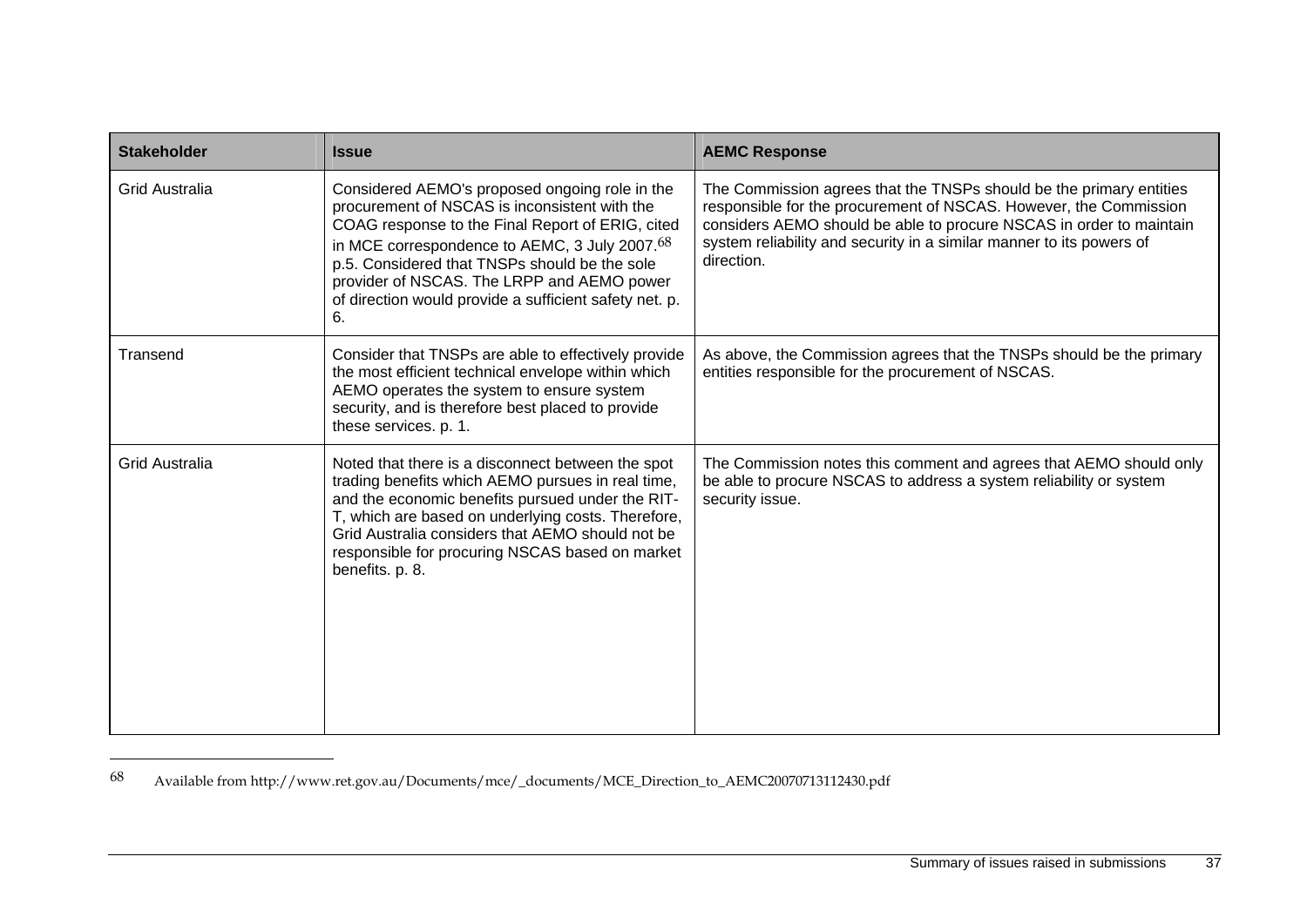| <b>Stakeholder</b>    | <b>Issue</b>                                                                                                                                                                                                                                                                                                                                                                                                                                                                                                                                                                                                                                                                                                                                                           | <b>AEMC Response</b>                                                                                                                                                                                                                                  |
|-----------------------|------------------------------------------------------------------------------------------------------------------------------------------------------------------------------------------------------------------------------------------------------------------------------------------------------------------------------------------------------------------------------------------------------------------------------------------------------------------------------------------------------------------------------------------------------------------------------------------------------------------------------------------------------------------------------------------------------------------------------------------------------------------------|-------------------------------------------------------------------------------------------------------------------------------------------------------------------------------------------------------------------------------------------------------|
| <b>Grid Australia</b> | Considered that the role for AEMO to procure<br>NSCAS as a last resort is:<br>inefficient, by maintaining confusion over<br>accountabilities;<br>inconsistent, with TNSPs accountability for<br>assessing the relative efficiency of both network<br>support and network investment options; and<br>unnecessary, with COAG's requirements.<br>In addition, under the LRPP the AEMC can require<br>a TNSP to conduct a RIT-T when it has identified a<br>need for a project that is otherwise unlikely to<br>proceed. Grid Australia considered that the LRPP<br>was specifically considered as part of the AEMC's<br>determination on the National Transmission<br>Planner, with this power being left with AEMC,<br>rather than with AEMO/NTP. <sup>69</sup> p. 9-10. | AEMO's role in procuring NSCAS would be limited to addressing system<br>reliability or system security issues. This ability for AEMO to intervene<br>would be similar to its powers of direction. These issues are discussed<br>further in chapter 5. |
| <b>Grid Australia</b> | Considered that it is inefficient to have two last<br>resort frameworks both operating with respect to<br>the provision of network services, and is not good<br>regulatory practice. p. 11.                                                                                                                                                                                                                                                                                                                                                                                                                                                                                                                                                                            | The ability for AEMO to procure NSCAS to address system reliability and<br>system security issues would be consistent with AEMO's existing<br>obligations and functions.                                                                              |

<sup>69</sup> AEMC National Transmission Planning Arrangements - Final Report to MCE, 30 June 2008, p.78. http://www.aemc.gov.au/Media/docs/National%20Transmission%20Planner%20Final%20Report%20to%20MCE-448faa16-c4c0-4f52-a922-114975692985-0.pdf (accessed 18 August 2010).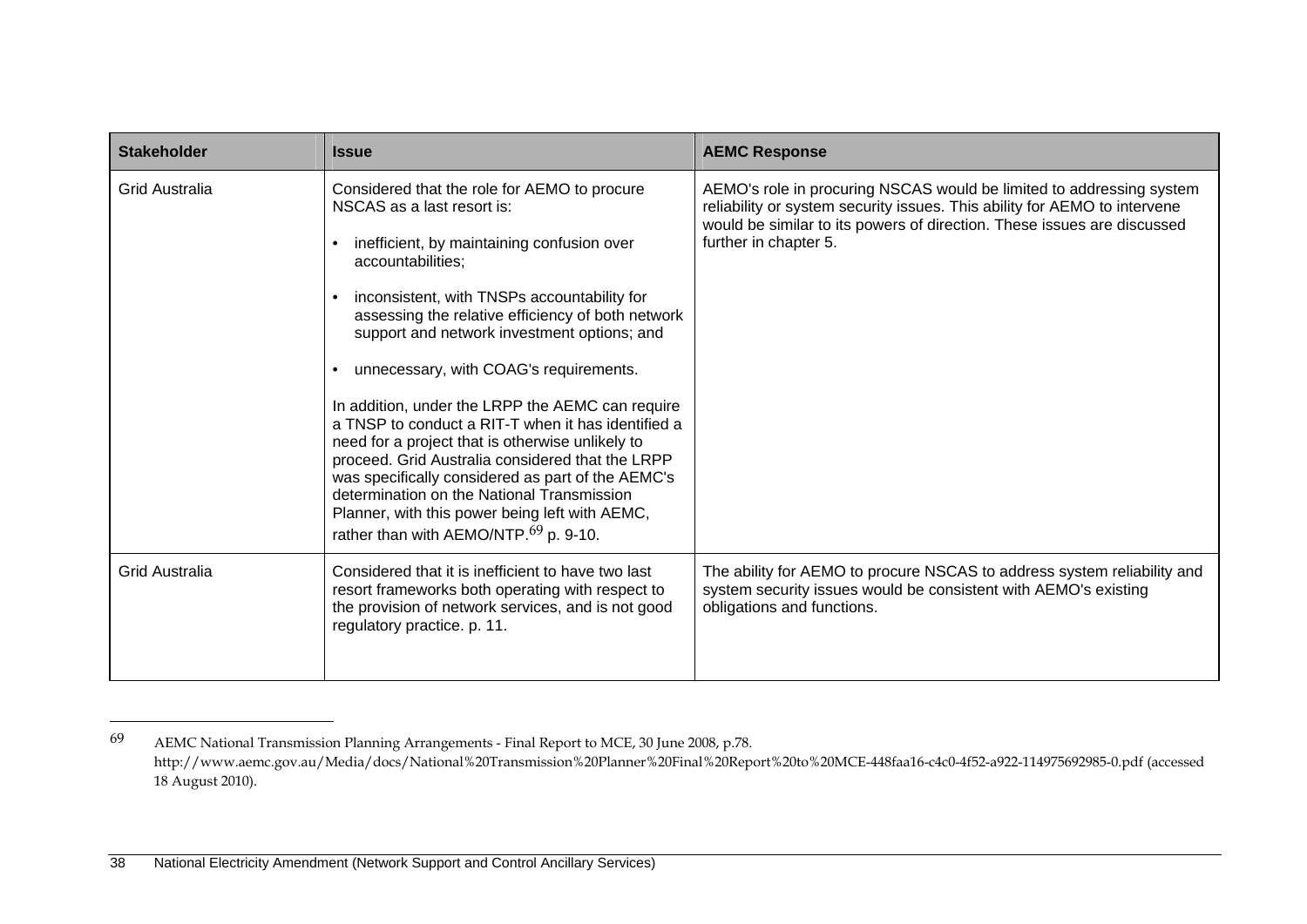| <b>Stakeholder</b> | <b>Issue</b>                                                                                                                                                                                                                                                                                                                     | <b>AEMC Response</b>                                                                                                                                                                                                                                                                                                                                                                               |
|--------------------|----------------------------------------------------------------------------------------------------------------------------------------------------------------------------------------------------------------------------------------------------------------------------------------------------------------------------------|----------------------------------------------------------------------------------------------------------------------------------------------------------------------------------------------------------------------------------------------------------------------------------------------------------------------------------------------------------------------------------------------------|
| Hydro Tasmania     | Concerned that the first National Transmission<br>Statement did not include a detailed model of<br>Tasmania and, therefore, would not be useful for<br>identifying NSCAS needs within Tasmania. p.2.                                                                                                                             | As noted above, TNSPs would be the primary entities responsible for the<br>procurement of NSCAS. It is also noted that the NDNTP would be<br>different to the National Transmission Statement and that AEMO has<br>consulted widely with stakeholders on the scope and purpose of the<br>NDNTP.                                                                                                    |
| Hydro Tasmania     | Concerned that the proposed 18 month period<br>allowed for the TNSP to respond from an NSCAS<br>being identified in the NTNDP is inflexible and may<br>become a target. p. 3.                                                                                                                                                    | The Commission notes the concerns and is proposing a more flexible<br>arrangement (discussed in chapter 5).                                                                                                                                                                                                                                                                                        |
| <b>NGF</b>         | The process for procuring NSCAS relies on<br>information contained in the NTNDP and outcomes<br>from the RIT-T assessments, which are untested<br>instruments. That is, that the RIT-T is applied in a<br>in an unbiased way and that the NTNDP provides<br>all the information stakeholders need in relation to<br>NSCAS. p. 1. | The Commission notes the NGF's concern but expects that AEMO and<br>the AER, who have responsibility for the NTNDP and the RIT-T<br>respectively, will monitor the performance of these mechanisms with the<br>objective of improving their effectiveness.                                                                                                                                         |
| <b>NGF</b>         | Concerned that there is no evidence that the<br>current arrangements are inefficient. In particular<br>whether the prices paid by AEMO will be efficient.<br>p. 3.                                                                                                                                                               | For reasons as discussed in this draft Rule determination, there are<br>aspects of the current arrangements that would benefit from clarification<br>and can be improved.<br>The Commission considers that the proposed arrangements should be<br>monitored and, if AEMO procures a significant quantity of NSCAS, a<br>future investigation should occur to determine if this has been efficient. |
| <b>NGF</b>         | Concerned that the proposed 18 month period<br>allowed for the TNSP to respond from an NSCAS<br>being identified in the NTNDP is inflexible and may<br>become a target. p. 9.                                                                                                                                                    | The Commission notes the concerns and is proposing a more flexible<br>arrangement (discussed in chapter 5).                                                                                                                                                                                                                                                                                        |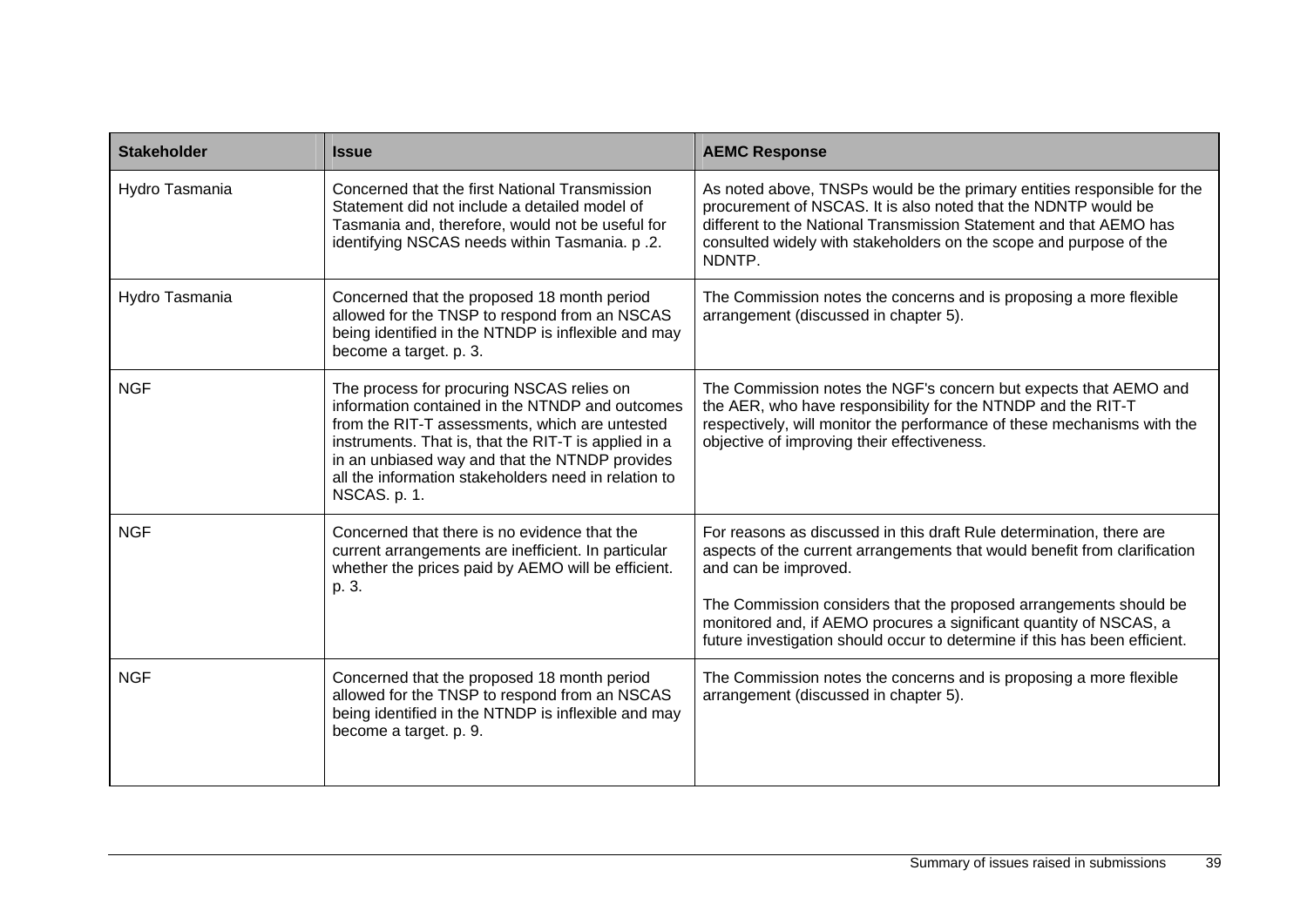| <b>Stakeholder</b>                                                  | <b>Issue</b>                                                                                                                                                                                                                                                                                                                                                     | <b>AEMC Response</b>                                                                                                                                                                                                                                                                                                                                                                                     |
|---------------------------------------------------------------------|------------------------------------------------------------------------------------------------------------------------------------------------------------------------------------------------------------------------------------------------------------------------------------------------------------------------------------------------------------------|----------------------------------------------------------------------------------------------------------------------------------------------------------------------------------------------------------------------------------------------------------------------------------------------------------------------------------------------------------------------------------------------------------|
| <b>NGF</b>                                                          | Concerned that a large amount of communications<br>is required between AEMO and the TNSPs to<br>ensure that there are no gaps in the planning and<br>procurement of an efficient amount of NSCAS. This<br>concern arose because the focus of TNSPs is<br>intra-regional while the focus of AEMO is inter-<br>regional. $p.1, 4 & 7.$                             | The Commission notes the NGF's concern but expects that AEMO and<br>the AER, who have responsibility for the NTNDP and the RIT-T<br>respectively, will monitor the performance of these mechanisms with the<br>objective of improving their effectiveness.                                                                                                                                               |
| <b>NGF</b>                                                          | Concerned that it remains unclear whether AEMO<br>should only be viewed as a "safety net provider" or<br>"last resort provider" of network services. Such a<br>role description may falsely imply that AEMO take<br>minimalist action. Over time AEMO may become<br>more and more reluctant to procure these services<br>when a genuine unmet need arises. p. 4. | The Commission considers that the clarification that AEMO would<br>procure NSCAS to address system reliability or system security issues<br>would go towards addressing this concern.                                                                                                                                                                                                                    |
| <b>Definition and objective</b>                                     |                                                                                                                                                                                                                                                                                                                                                                  |                                                                                                                                                                                                                                                                                                                                                                                                          |
| Department of<br>Infrastructure, Energy and<br>Resources (Tasmania) | Considered that the definition of NSCAS should<br>include system inertia it can act as a substitute for<br>frequency control ancillary services. p. 1.                                                                                                                                                                                                           | The Commission considers that the proposed definition is sufficiently<br>broad to accommodate system inertia. The Commission notes that AEMO<br>is presently monitoring this issue and there may be more efficient ways<br>for inertia to be provided than through network support agreements,<br>however, consideration of this issue is likely to be outside the scope of<br>this Rule change request. |
| <b>Grid Australia</b>                                               | Concerned that the definition of NSCAS may be<br>unintentionally broad. p. 11.                                                                                                                                                                                                                                                                                   | The draft Rule clarifies the definition of NSCAS.                                                                                                                                                                                                                                                                                                                                                        |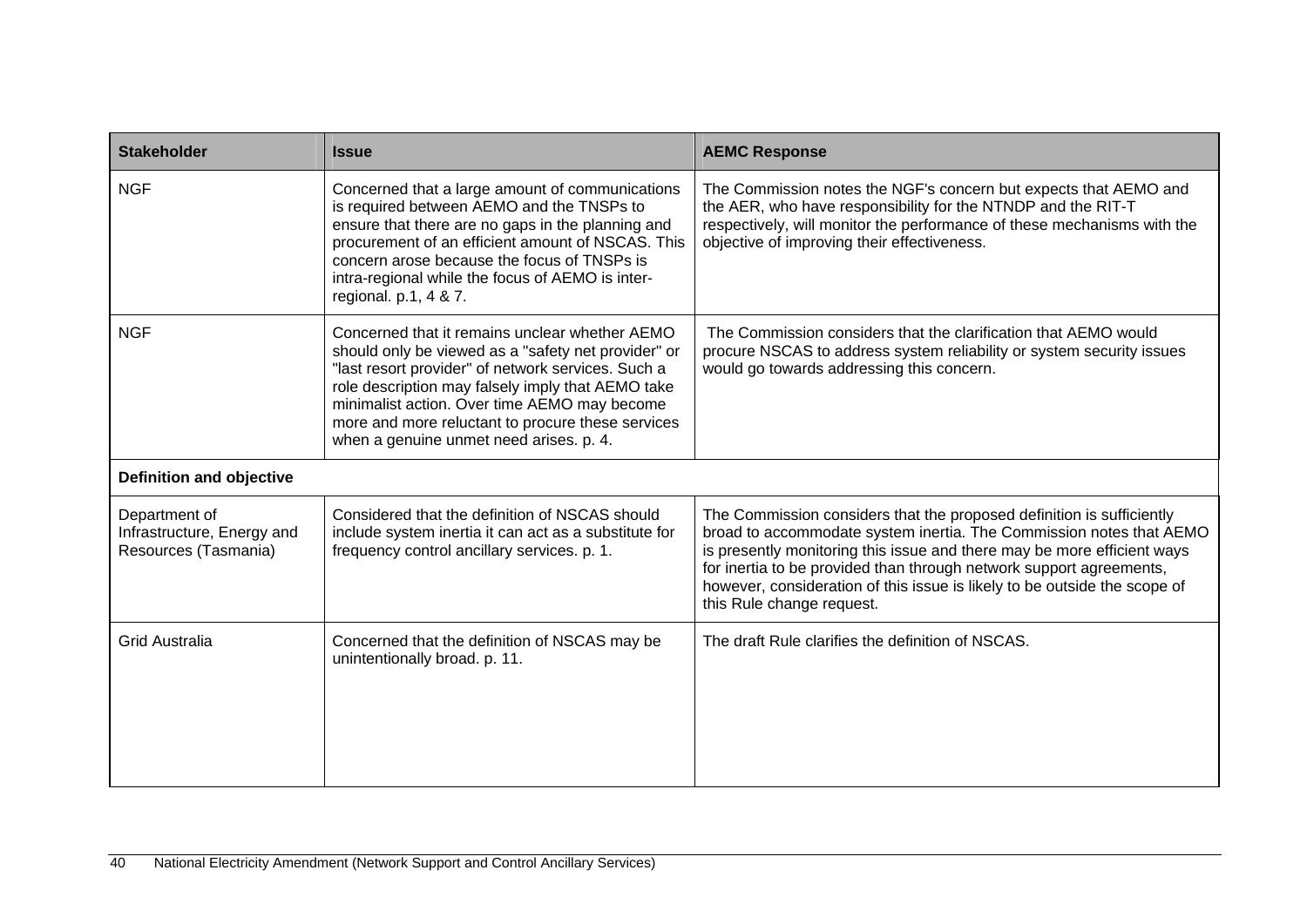| <b>Stakeholder</b>        | <b>Issue</b>                                                                                                                                                                                                                                                                                | <b>AEMC Response</b>                                                                                                                                                                                                                                                                                                                                                                                     |
|---------------------------|---------------------------------------------------------------------------------------------------------------------------------------------------------------------------------------------------------------------------------------------------------------------------------------------|----------------------------------------------------------------------------------------------------------------------------------------------------------------------------------------------------------------------------------------------------------------------------------------------------------------------------------------------------------------------------------------------------------|
| Hydro Tasmania            | Considered that the definition of NSCAS should<br>include system inertia it can act as a substitute for<br>frequency control ancillary services. p. 2.                                                                                                                                      | The Commission considers that the proposed definition is sufficiently<br>broad to accommodate system inertia. The Commission notes that AEMO<br>is presently monitoring this issue and there may be more efficient ways<br>for inertia to be provided than through network support agreements,<br>however, consideration of this issue is likely to be outside the scope of<br>this Rule change request. |
| <b>NGF</b>                | Concerned that the proposed definition of NSCAS<br>is defined in terms of spot market trade, rather than<br>market benefits, and is therefore less efficient. p. 6.                                                                                                                         | The Commission notes the comments and the draft definition of NSCAS<br>procured by the TNSPs is expressed in terms of market benefits, to be<br>consistent with the RIT-T applied to transmission investments.                                                                                                                                                                                           |
| Transend                  | Considered that the definition of NSCAS should<br>include system inertia it can act as a substitute for<br>frequency control ancillary services. p. 2.                                                                                                                                      | The Commission considers that the proposed definition is sufficiently<br>accommodates system inertia. The Commission notes that AEMO is<br>presently monitoring this issue and there may be more efficient ways for<br>inertia to be provided than through network support agreements,<br>however, consideration of this issue is likely to be outside the scope of<br>this Rule change request.         |
| <b>Provision of NSCAS</b> |                                                                                                                                                                                                                                                                                             |                                                                                                                                                                                                                                                                                                                                                                                                          |
| <b>AEL</b>                | Consider that the current arrangements that allow<br>TNSPs to effectively procure free NSCAS under<br>mandatory service acquisition of reactive power<br>are not necessary efficient. Consider that market<br>arrangements should be in place for the provision<br>of these services. p. 1. | The Commission notes these comments but considers that they are out of<br>the scope of this Rule change proposal.                                                                                                                                                                                                                                                                                        |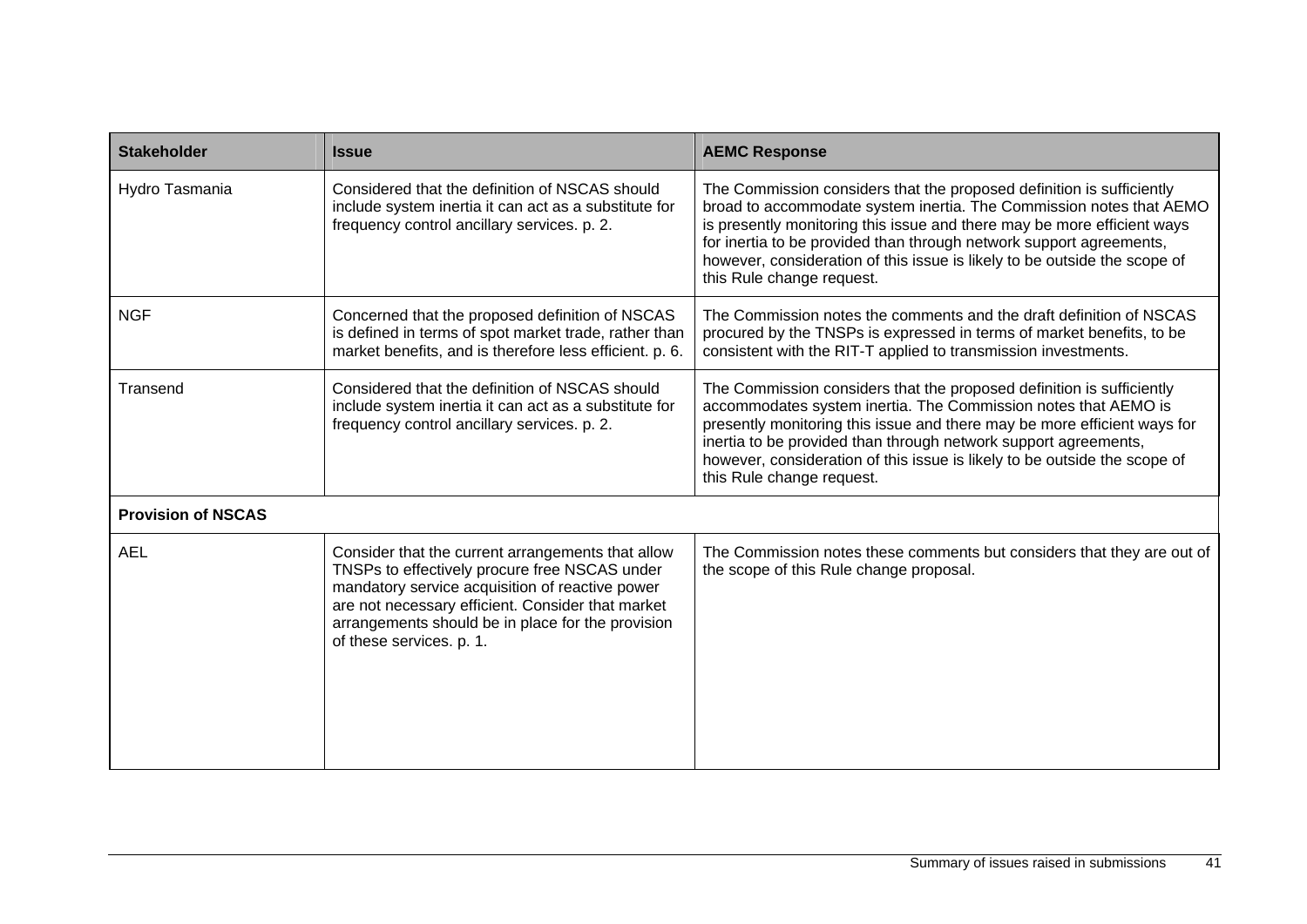| <b>Stakeholder</b> | <b>Issue</b>                                                                                                                                        | <b>AEMC Response</b>                                                                                                                                                                                                                                                                                                                                                                                                                                                                                                                                                                                                                                                                                                    |
|--------------------|-----------------------------------------------------------------------------------------------------------------------------------------------------|-------------------------------------------------------------------------------------------------------------------------------------------------------------------------------------------------------------------------------------------------------------------------------------------------------------------------------------------------------------------------------------------------------------------------------------------------------------------------------------------------------------------------------------------------------------------------------------------------------------------------------------------------------------------------------------------------------------------------|
| Hydro Tasmania     | Considered that TNSPs should be prohibited from<br>tendering to AEMO to provide NSCAS within their<br>own regions. p. 3.                            | The Commission considers that ideally TNSPs should not be able to<br>tender to provide NSCAS in their own regions to avoid the perception of<br>double dipping. However, this may significantly reduce the number of<br>available NSCAS sources, which in turn would reduce competition.<br>Therefore, on balance the Commission considers the benefits of<br>increased competition is likely to outweigh the risk of TNSPs double<br>dipping.                                                                                                                                                                                                                                                                          |
| <b>AEL</b>         | Consider that the obligations on TNSPs should be<br>increased such that they are required to meet the<br>NSCAS needs identified in the NTNDP. p. 3. | The NTNDP is a planning tool and there may be valid reasons, as<br>circumstances change, why it should not be a definitive trigger for<br>investment. The Commission considers that it is up to the individual<br>TNSPs to determine there own investment decisions so that they may<br>meet the required standards, licence conditions and other regulatory<br>obligations. The Commission considers that the ability for AEMO to<br>procure NSCAS to maintain system reliability and security provides a<br>sufficient safety net.<br>The Commission considers that the proposed approach is consistent with<br>the COAG response to the Final Report of ERIG, cited in MCE<br>correspondence to AEMC, 3 July 2007.70 |
| <b>AER</b>         | Allowing TNSPs to participate in AEMO's tender<br>process should promote competition and lower<br>costs for NSCAS. p. 1.                            | Comments have been noted.                                                                                                                                                                                                                                                                                                                                                                                                                                                                                                                                                                                                                                                                                               |
| <b>AER</b>         | TNSPs will only have limited opportunities to obtain<br>a regulated return on assets that it also offers to<br>AEMO as NSCAS. p 2.                  | Comments have been noted.                                                                                                                                                                                                                                                                                                                                                                                                                                                                                                                                                                                                                                                                                               |

<sup>70</sup> Available from http://www.ret.gov.au/Documents/mce/\_documents/MCE\_Direction\_to\_AEMC20070713112430.pdf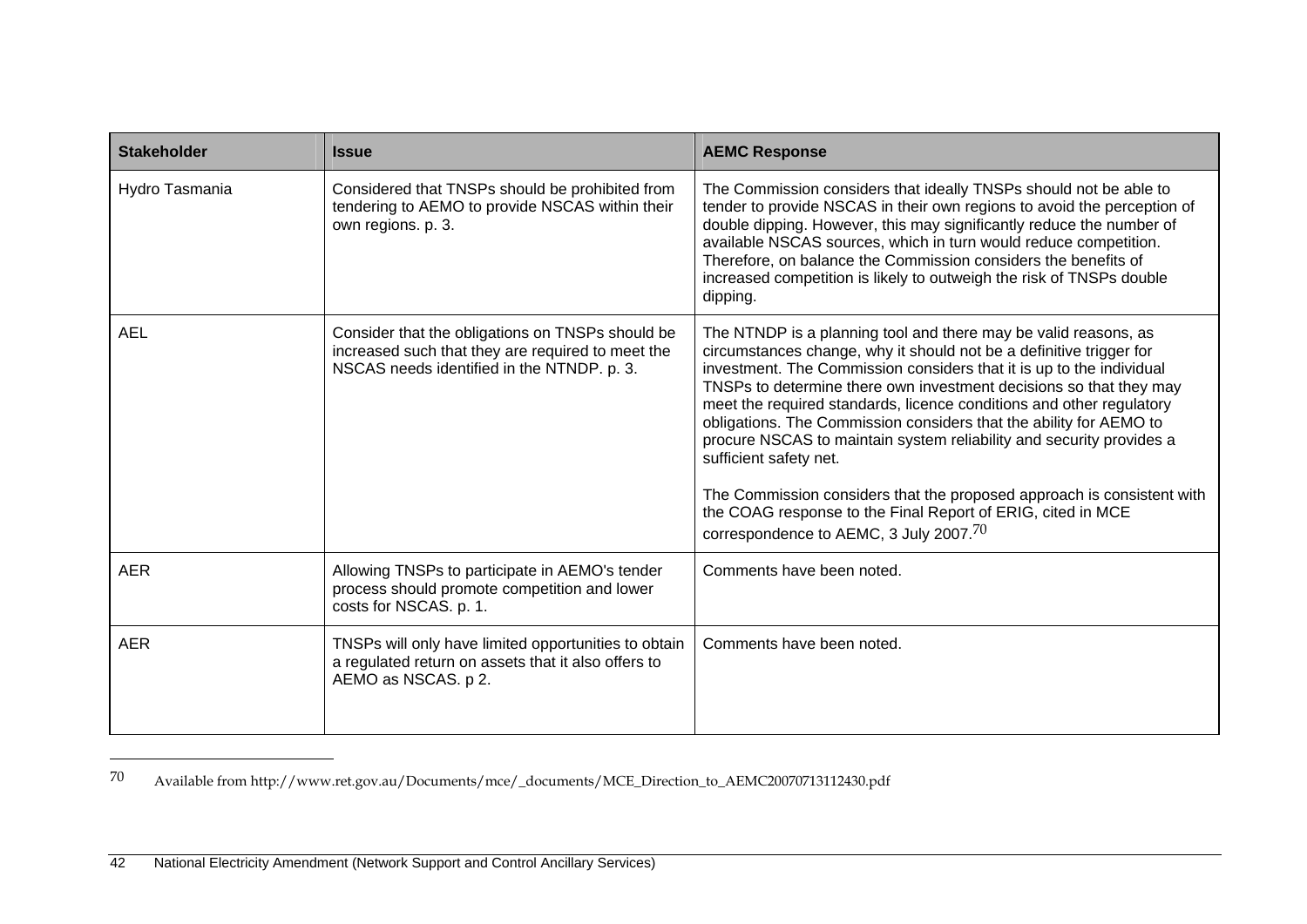| <b>Stakeholder</b>         | <b>Issue</b>                                                                                                                                                                                                                                                                  | <b>AEMC Response</b>                                                                                                                                                                                                                                                                                                                                                       |
|----------------------------|-------------------------------------------------------------------------------------------------------------------------------------------------------------------------------------------------------------------------------------------------------------------------------|----------------------------------------------------------------------------------------------------------------------------------------------------------------------------------------------------------------------------------------------------------------------------------------------------------------------------------------------------------------------------|
| <b>Grid Australia</b>      | Considered that it was important that non-<br>registered participants be required to comply with<br>the Rules or similar arrangements. p. 11.                                                                                                                                 | The Commission agrees that AEMO should be able to acquire NSCAS<br>from persons other than Registered Participants. However, the<br>Commission considers that AEMO should consult on the obligations and<br>standards that will form part of the associated tender documents, and that<br>these obligations and standards should reflect the requirements in the<br>Rules. |
| <b>NGF</b>                 | Considered that it was important that non-<br>registered participants be required to comply with<br>the Rules or similar arrangements. The NGF<br>recommended that AEMO be required to consult<br>on the obligations and standards for non-<br>Registered Participants. p. 6. | The Commission agrees that AEMO should be able to acquire NSCAS<br>from persons other than Registered Participants. However, the<br>Commission considers that AEMO should consult on the obligations and<br>standards that will form part of the associated tender documents, and that<br>these obligations and standards should reflect the requirements in the<br>Rules. |
| <b>NGF</b>                 | Consider that the mandatory provision of reactive<br>service by generators does not lead to efficient<br>outcomes. p. 1.                                                                                                                                                      | Comments have been noted.                                                                                                                                                                                                                                                                                                                                                  |
| <b>NGF</b>                 | Concerned that the data asymmetries that exist<br>between the TNSPs and generators may lead to an<br>uneven playing field. p. 7.                                                                                                                                              | Comments have been noted.                                                                                                                                                                                                                                                                                                                                                  |
| <b>Deployment of NSCAS</b> |                                                                                                                                                                                                                                                                               |                                                                                                                                                                                                                                                                                                                                                                            |
| <b>Grid Australia</b>      | Considered that the Rules should only set out<br>general types of information that are needed as the<br>specific details may depending on the particular<br>circumstances of each network support agreement.<br>p. 12.                                                        | The Commission considers that AEMO needs to have access to the<br>information contained in the network support agreements to enable it to<br>maintain the system in a secure and reliable operating state.                                                                                                                                                                 |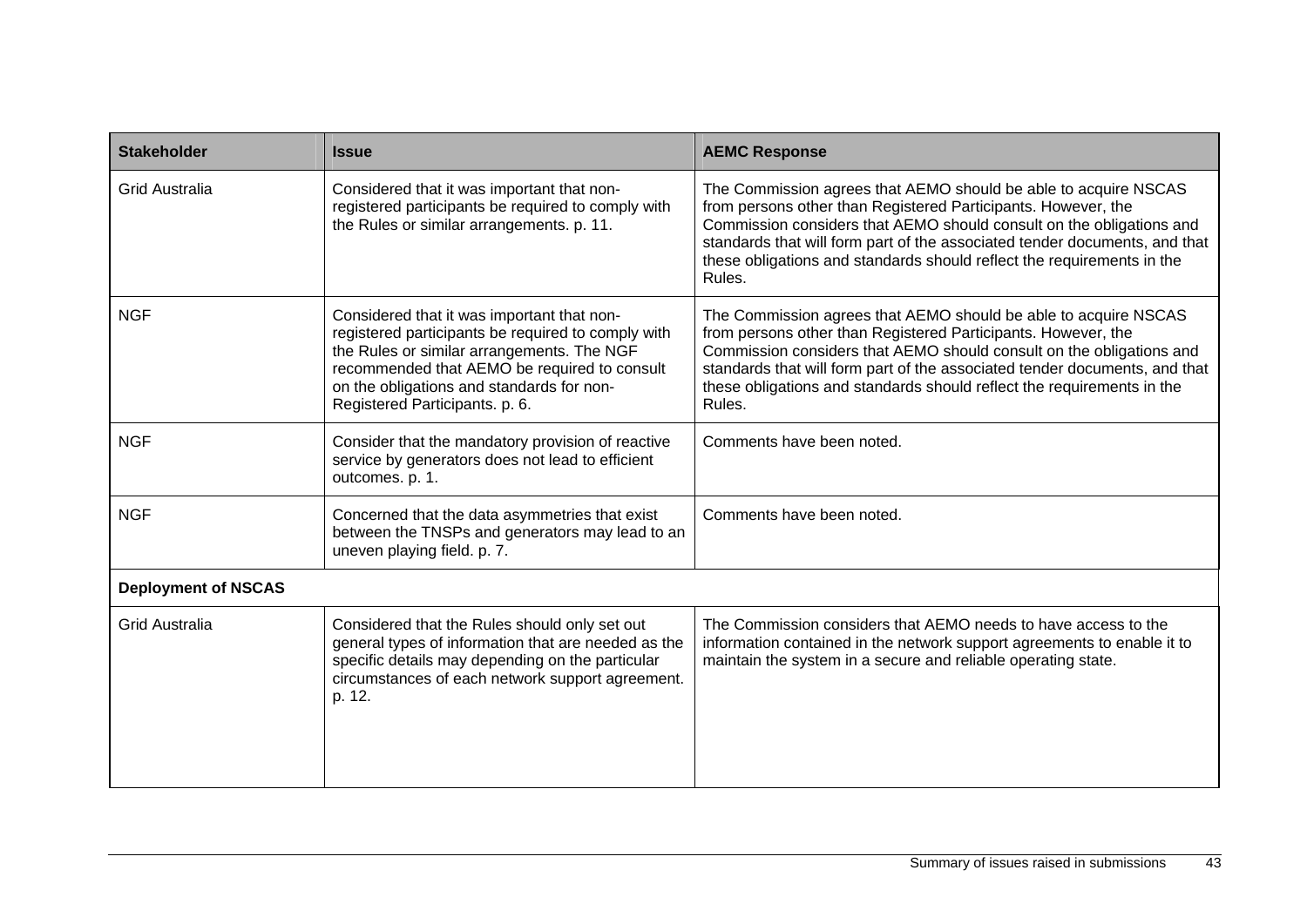| <b>Stakeholder</b>               | <b>Issue</b>                                                                                                                                                                                                           | <b>AEMC Response</b>                                                                                                                                                                                                                                      |  |
|----------------------------------|------------------------------------------------------------------------------------------------------------------------------------------------------------------------------------------------------------------------|-----------------------------------------------------------------------------------------------------------------------------------------------------------------------------------------------------------------------------------------------------------|--|
| <b>NGF</b>                       | Considered that there needs to be more<br>transparency for TNSP network support<br>agreements. p. 7.                                                                                                                   | The Commission notes the comment but considers that there needs to be<br>transparency between AEMO and the TNSPs, in order for AEMO to<br>effectively operate the market, and with the AER in order to ensure the<br>appropriate regulation of the TNSPs. |  |
| <b>Funding and cost recovery</b> |                                                                                                                                                                                                                        |                                                                                                                                                                                                                                                           |  |
| <b>AER</b>                       | Noted there is a risk of TNSPs double dipping (i.e.<br>receiving regulated revenue and then providing the<br>service competitively through AEMO) but<br>considered that this risk is not material. p. 2                | The Commission notes the comments.                                                                                                                                                                                                                        |  |
| <b>Grid Australia</b>            | Considered any risk of TNSPs double dipping<br>could be managed through guidelines. p. 12.                                                                                                                             | The AER would have oversight of the TNSPs cost recovery and considers<br>that the risk of double dipping would be low.                                                                                                                                    |  |
| Hydro Tasmania                   | Supported recovering costs from Market<br>Customers in the benefiting regions, but reserve<br>comment on the proposed Regulation Benefit<br>Ancillary Services Procedures until they are<br>publically available. p.2. | The Commission notes the comments.                                                                                                                                                                                                                        |  |
| <b>NGF</b>                       | Considered that TNSPs should fund NSCAS<br>procured by AEMO given it is their responsibility to<br>procure NSCAS. p. 8.                                                                                                | As discussed in chapter 9, the costs would be recovered from Market<br>Customers that benefit from the service.                                                                                                                                           |  |
| Transend                         | Consider that the Regulation Benefit Ancillary<br>Services Procedures need to consider the<br>implications of Basslink as a market network<br>service provider. p. 1.                                                  | The Commission notes the comments.                                                                                                                                                                                                                        |  |